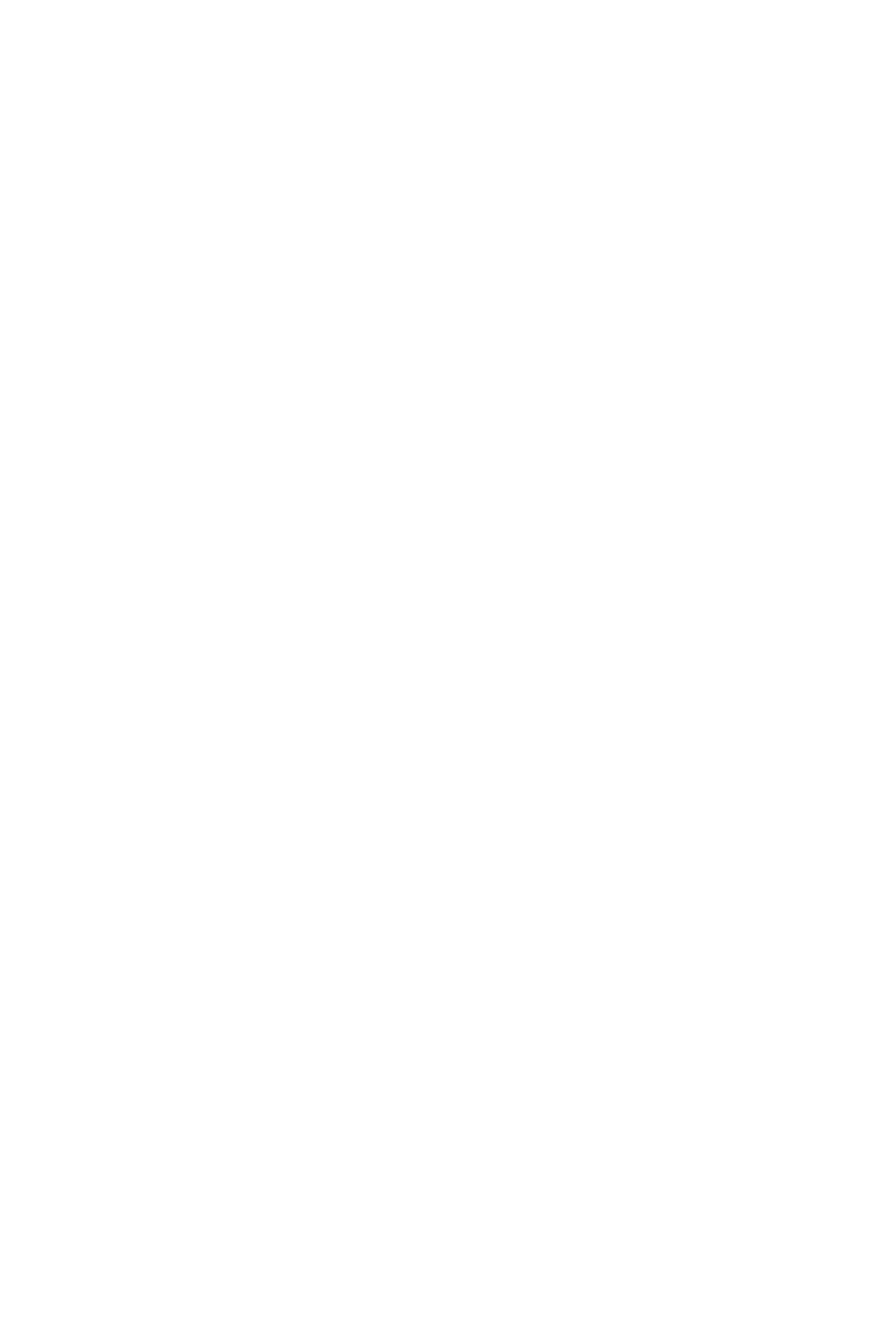# **TABLEOF CONTENTS**

| I.          |                                                                                                                                                                                                                                                                                                                                                                                                                                              |
|-------------|----------------------------------------------------------------------------------------------------------------------------------------------------------------------------------------------------------------------------------------------------------------------------------------------------------------------------------------------------------------------------------------------------------------------------------------------|
| Π.          |                                                                                                                                                                                                                                                                                                                                                                                                                                              |
| Ш.          | A. Contributions to Teaching<br>B. Contributions to Research, Scholarship and Other Creative Activities<br>C. Contributions in Service to Society, the University and the Profession                                                                                                                                                                                                                                                         |
| IV.         |                                                                                                                                                                                                                                                                                                                                                                                                                                              |
| V.          |                                                                                                                                                                                                                                                                                                                                                                                                                                              |
| VI.         | A. Advisement about Promotion and Tenure<br>B. Annual Evaluation<br>C. Third-year Review for Untenured Faculty<br>D. Renewal of Non-Tenured Faculty<br>E. Preliminary Consideration                                                                                                                                                                                                                                                          |
|             | A. Preparing for Promotion and/or Tenure-Unit Evaluation<br><b>B.</b> Reviews                                                                                                                                                                                                                                                                                                                                                                |
|             |                                                                                                                                                                                                                                                                                                                                                                                                                                              |
| IX.         |                                                                                                                                                                                                                                                                                                                                                                                                                                              |
| $X_{\cdot}$ | A. Definition<br>B. Criteria<br>C. Regulations<br>D. Tenure Process                                                                                                                                                                                                                                                                                                                                                                          |
| XI.         | Appendix A: Appointment Package Outline<br>Appendix B: Sample Letter Requesting a Reference<br>Appendix C: Outline – Dossier for Promotion and/or Tenure<br>Appendix D: Sample Letter Requesting Evaluation for Promotion and/or Tenure<br>Appendix E: Outline – Cover Letter for Tenure<br>Appendix F: Outline – Cover Letter for Promotion<br>Appendix G: Promotion and/or Tenure Dossier Checklist<br>Appendix H: Recommended Vita Format |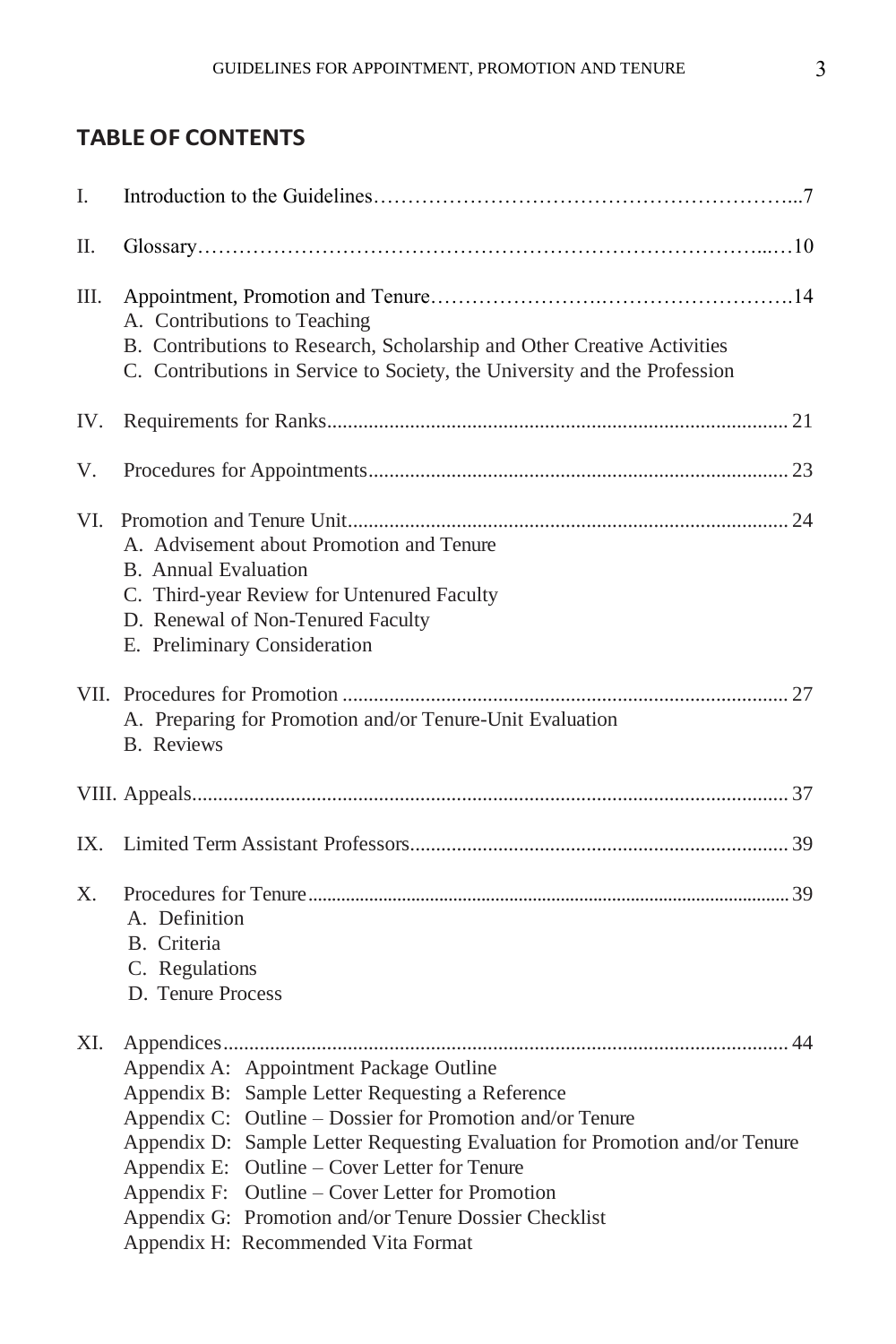# **Members of the Task Force on Appointment, Promotion and Tenure Guidelines 2003-2004**

| Michael L. Wells (Chair) | School of Law                                                           |
|--------------------------|-------------------------------------------------------------------------|
| Alison F. Alexander      | College of Journalism and Mass Communication                            |
| William E. Barstow       | College of Arts and Sciences/Biological Sciences                        |
| Jonathon D. Crystal      | College of Arts and Sciences/Psychology                                 |
| William D. Davis         | College of Arts and Sciences/School of Music                            |
| Cheryl D. Dozier         | University of Georgia at Gwinnett                                       |
| Robert E. Hoyt           | Terry College of Business                                               |
| Patricia L. Kalivoda     | Office of the Vice President for Public<br>Service and Outreach         |
| Charles H. Keith         | College of Arts and Sciences/Cellular Biology                           |
| Stefanie A. Lindquist    | School of Public and International Affairs                              |
| James N. Moore           | College of Veterinary Medicine                                          |
| David H. Newman          | School of Forest Resources                                              |
| Susan C. Quinlan         | College of Arts and Sciences/Romance Languages                          |
| Mark E. Reinberger       | College of Environment and Design                                       |
| Randall L. Tackett       | College of Pharmacy                                                     |
| Patricia S. Wilson       | College of Education/Department of<br><b>Mathematics Education</b>      |
| Bonnie L. Yegidis        | Office of the Senior Vice President for<br>Academic Affairs and Provost |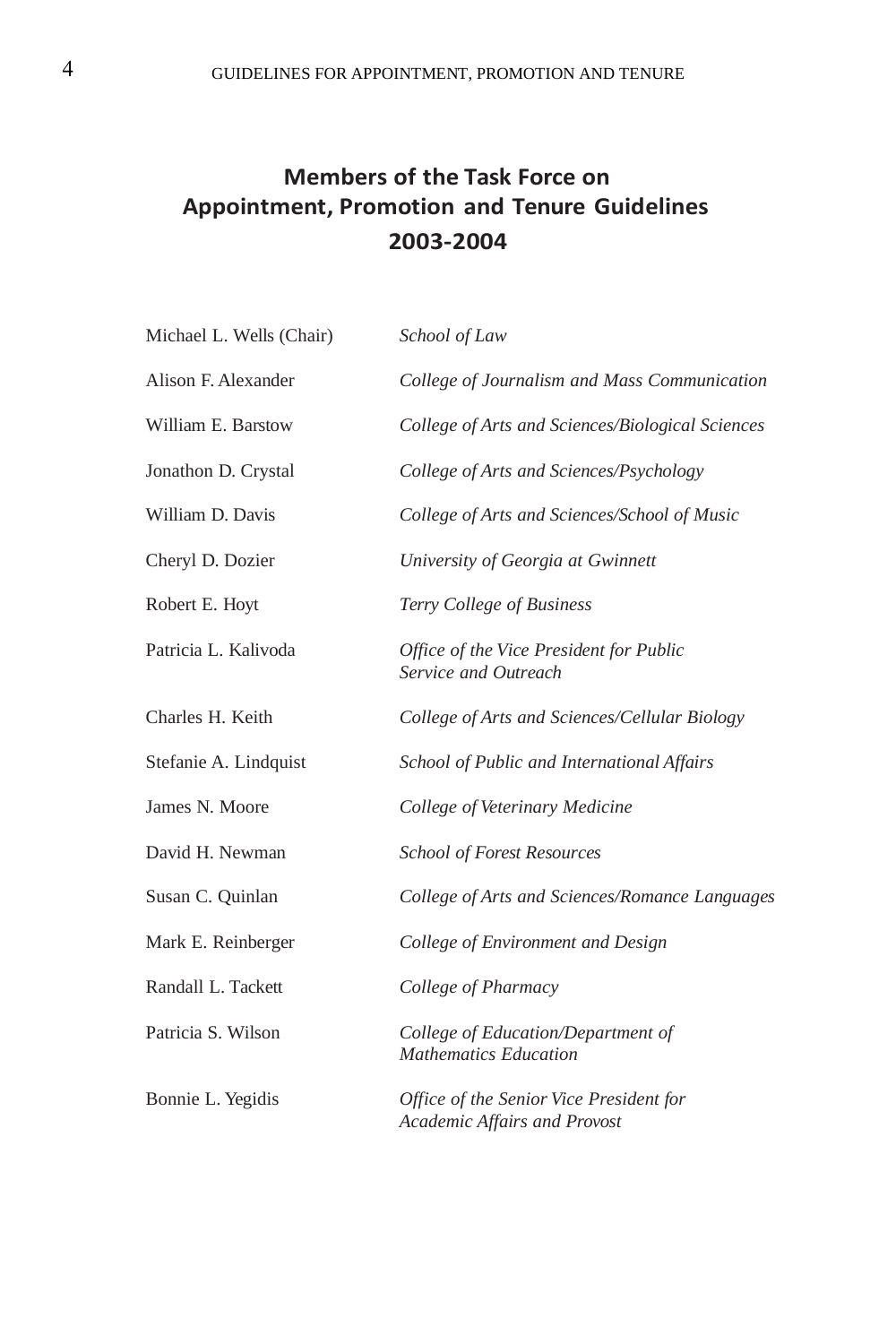### **ACKNOWLEDGMENTS**

*T* he ad-hoc task force appointed in August 2003 by Provost Arnett Mace to provide revisions to the 1995 University of Georgia Guidelines for Appointment Promotion and Tenure is indebted to the guidance and labor of several former senior administrators, to several task forces and committees who have revised this document at stages and to the input of most of the faculty members at the University of Georgia. Without their work, this document would have presented a daunting task. We gratefully acknowledge them.

These Guidelines provide a synthesis of all previous work in order to present a document that offers a holistic approach to the continuing development and retention of exemplary faculty members as they engage in teaching, research and service at the University of Georgia. Participatory faculty governance is essential to the quality of academic life at this University.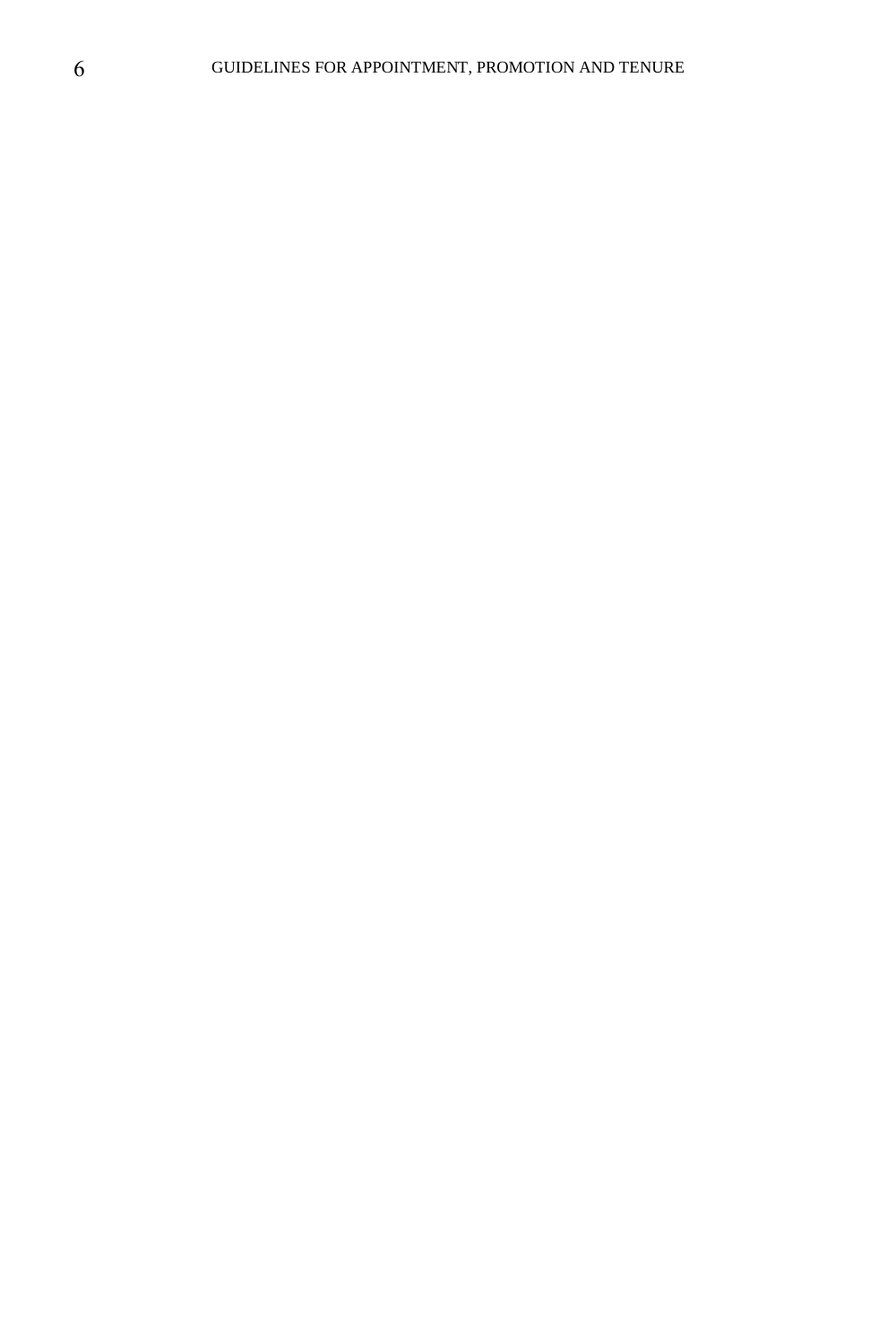The University of Georgia is the oldest publicly-chartered institution in the nation and is the land-grant, sea-grant university in the state of Georgia. As such, it has broad responsibilities for promoting the advancement of knowledge in service to the people of Georgia, the nation and the world. Faculty members play a central role in achieving the University's major objectives. For more than two centuries, University faculty have discharged their responsibilities of teaching, research and service in a distinguished manner, consistent with the mission of the institution and the expectations of the state's citizens. The faculty are primarily responsible for attracting the very best students to the institution. For all of these reasons, appointing, developing and retaining an outstanding faculty is critical to the success of the University.

The processes for appointment, promotion and tenure must be fair, rigorous and discipline-appropriate if the University is to attract, retain and recognize faculty excellence. *The University Guidelines for Appointment, Promotion and Tenure of Academic Rank Faculty (Guidelines)* are designed to ensure a process that is focused upon the successful recruitment, development and evaluation of faculty. The purpose of this document is to protect the rights of faculty and meet the needs of the institution. Appropriate department heads and deans must provide newly appointed tenure-track faculty with these *Guidelines*, as well as with the discipline-specific criteria mandated by these *Guidelines*. The Glossary of this document defines the key terms and concepts of the *Guidelines*.

The University's broadly stated mission is to teach, to inquire into the nature of things and to serve society. Primary responsibilities of faculty of the University of Georgia are generally assigned in three areas: (1) teaching, (2) research, scholarship and other creative activities, and (3) service to society, the University and the profession. For purposes of promotion and tenure, a faculty member must demonstrate excellence in the faculty member's area(s) of assignment. While there is no standard workload assignment across the institution, faculty workload assignment is usually a mix of time assigned to teaching, research and service. At the University level, the criteria for appointment, promotion and tenure follow from these three areas of primary faculty responsibilities and these *Guidelines* describe the criteria in general terms. Nevertheless, it is at the level of the appointment unit that discipline-specific criteria for appointment, promotion and tenure must be generated and consistently applied. Appointment, promotion and tenure of faculty must fit a promotion/tenure unit's particular mission within the broader institution, thus the need for criteria at the PTU level.

All review committees and the University Appeals Committee charged with implementing these *Guidelines* must use discipline-specific criteria to evaluate the quality of faculty performance relative to decisions regarding promotion and tenure. For new faculty appointments, faculty must demonstrate the capacity or potential to achieve the standards within the PTU, as well as the University. Review committees and the University Appeals Committee must apply all *Guidelines* and criteria with fairness. Fairness means that the procedures for recommending a candidate's appointment, promotion and tenure must include safeguards against error; such procedural safeguards are outlined herein.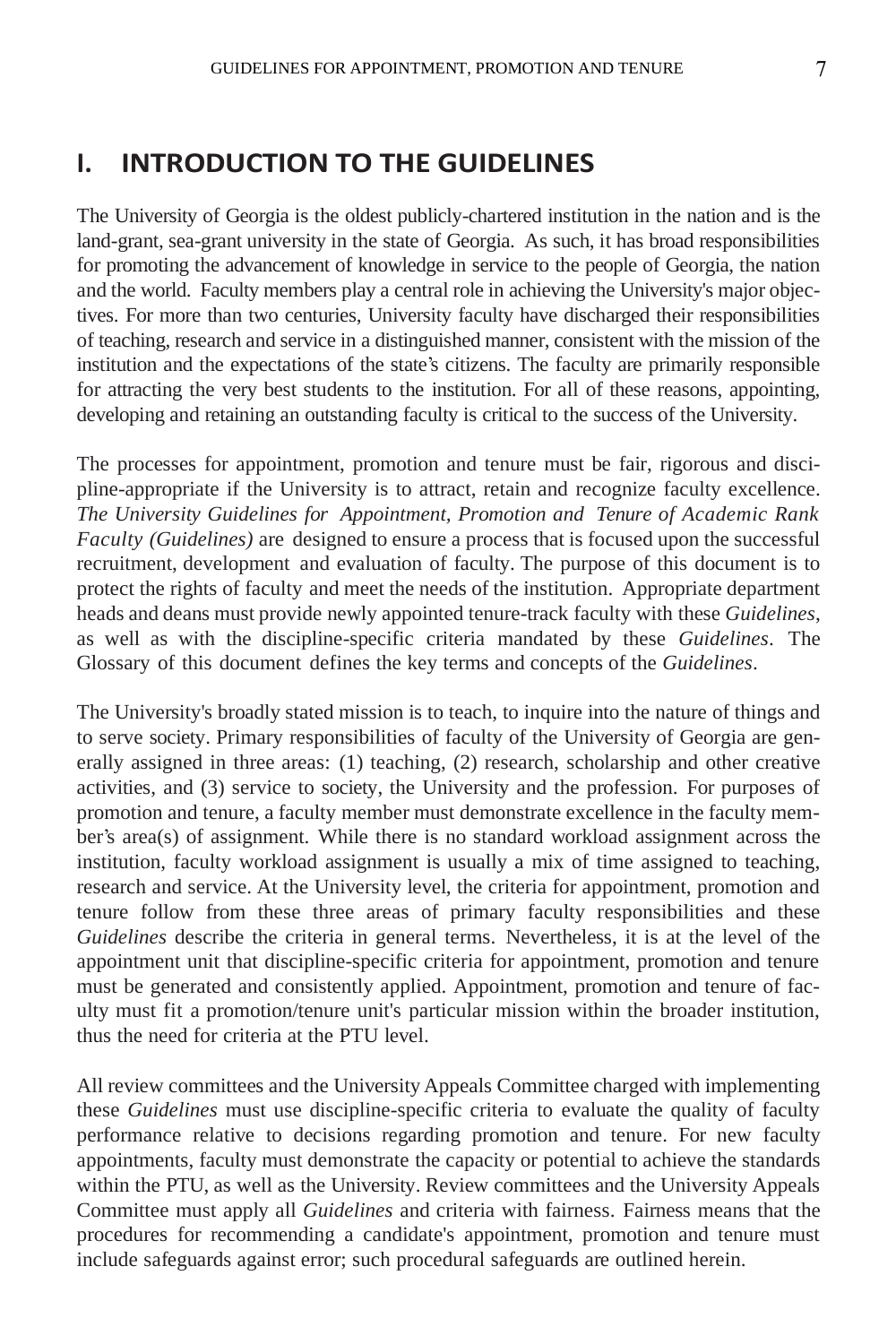These *Guidelines* were formulated on the basis of several foundational principles. Briefly, these principles are as follows:

- **1. Faculty Development.** Professional development takes place at all stages of a faculty member's career. New faculty have distinct needs that are specific both to their disciplines and to their stages of career development. Regular feedback through annual evaluations with department heads is essential to ensure that faculty are knowledgeable about how to succeed atthe University of Georgia. The third-year review process for assistant professors is an integral part of this feedback process and should serve as one measure to assess the progress of a faculty member within his/her unit. Associate professors and full professors also have distinct career development needs that should be recognized and accommodated at the University of Georgia. For example, senior faculty members may require information about how to succeed as academic leaders of the institution, perhaps contributing more broadly to the mission of the institution and achievements of the University. The purpose of these *Guidelines* is to articulate appointment, promotion and tenure processes as integral to faculty development in order to create an environment of excellence, honesty and fairness.
- **2. Principle of Flow.** The principle of flow was formulated to ensure that a candidate's application receives the fullest and fairest review possible, thus minimizing the potential for biased or erroneous determinations. In accordance with this principle, these *Guidelines* direct that a candidate's promotion and/or tenure dossier will move forward to the next level of review regardless of whether the lower-level recommendation was positive or negative (although the candidate may terminate the process at any time). The principle of flow therefore provides that faculty colleagues beyond the PTU will review the candidate's request for promotion and/or tenure even when such a request has not received a favorable response at the PTU. Similarly, a negative recommendation from a school/college committee will move forward to the Universitylevel committee for additional consideration. Review committees beyond the PTU may affirm the previous recommendation or may identify substantive or procedural errors that require the recommendation to be reversed or reconsidered. Although a candidate may ultimately appeal a denial to the University Appeals Committee, the principle of flow eliminates the necessity for such appeals early in the process, thus reducing the possibility of conflict between the candidate and his/her colleagues within the PTU.
- **3. Deference to Decisions of Colleagues Closest to the Discipline.** Although the principle of flow requires that all formal PTU decisions be reviewed at higher levels, these *Guidelines* nevertheless emphasize that faculty members within a discipline are in the best position to render judgments about their colleagues' achievements within the PTU.To institutionalize deference to PTU determinations, therefore, these *Guidelines* require a 2/3 majority to overturn judgments of the PTU and school/college committees. This is the case even though the dossier, regardless of outcome, continues to flow forward to the next level of review.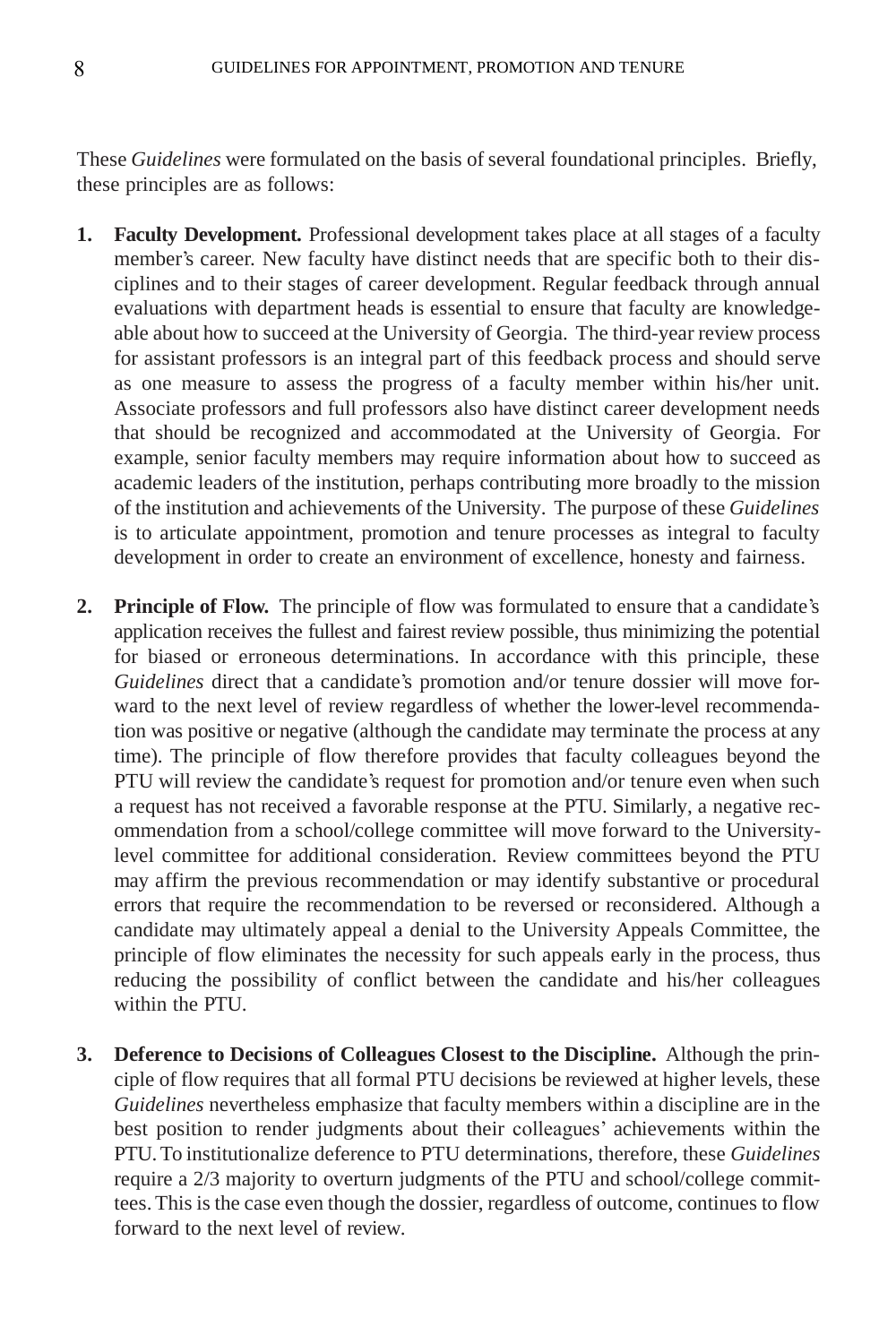- **4. Development and Use of Criteria at the Promotion and Tenure Unit (PTU).** Finally, these *Guidelines* require that each appointment unit develop its own written criteria for promotion and tenure in order to supplement these *Guidelines* with discipline-specific criteria. A unit's criteria must be accepted by the faculty within the appointment unit, and must be reviewed and approved by the dean of the school/college and the Senior Vice President for Academic Affairs and Provost. New faculty members must be provided with these *Guidelines* and with the discipline-specific criteria produced by the unit. In addition, any changes or updates to these *Guidelines* or to the unit criteria must be promptly provided in writing to faculty members within the unit. The Senior Vice President for Academic Affairs and Provost also must be notified of and approve any such amendments to a unit's promotion and tenure criteria. Higher-level review committees and the University Appeals Committee will be provided with a copy of the appointment unit's criteria to use in evaluating a candidate's dossier.
- **5. Development and Use of Bylaws and Procedures at Unit Level.** In addition to the development of discipline-specific criteria, these *Guidelines* assume that department/ school/college bylaws or procedures exist, or will be developed. These bylaws will describe the procedures that will be used to constitute review committees and otherwise implement these *Guidelines*.

The University of Georgia is an Affirmative Action/Equal Opportunity Institution. In accordance with federal and state law and with University Policy, no appointment, promotion or tenure decision will be influenced by bias on the basis of race, sex, gender identity, sexual orientation, ethnicity or national origin, religion, age, genetic information, veteran status or disability. Policy statements governing affirmative action / equal opportunity may be reviewed at: **<http://www.uga.edu/eoo>**

Voting faculty, committees, heads of PTUs and deans are to consider a candidate's qualifications against the criteria set out in these *Guidelines* and against discipline-specific criteria developed by the candidate's appointment unit, using only the procedures specified within these official documents.

All employees of the University of Georgia are provided liability coverage by the Georgia Department of Administrative Services and representation by the Office of the Attorney General of Georgia for actions arising out of acts or omissions performed in the scope of employment. All of the activities described in these *Guidelines* are University functions within the scope of employment duties of University of Georgia faculty and staff.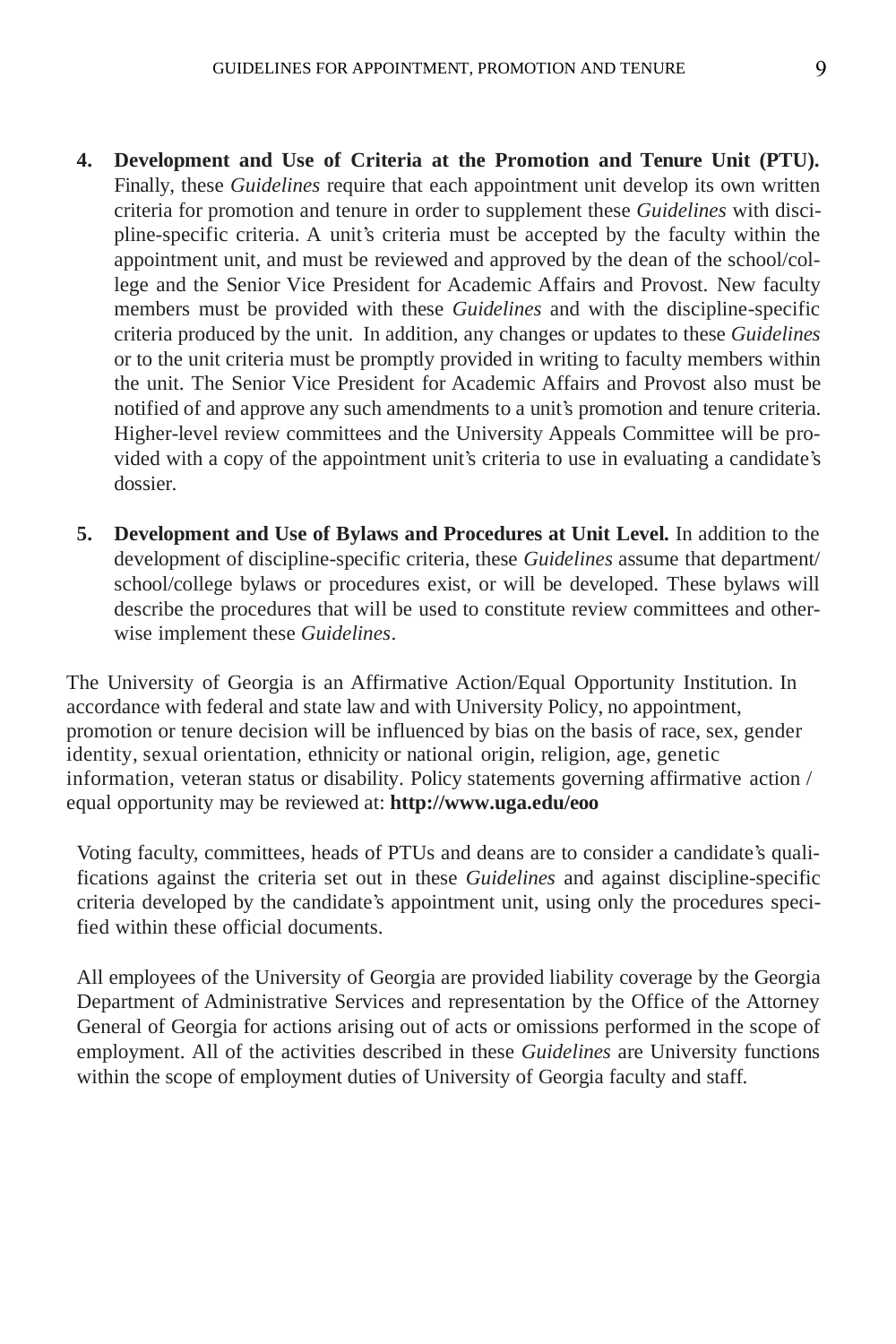# **II. GLOSSARY**

**Academic Rank Faculty** – Per the University System of Georgia Board of Regents' Policy Manual, instructors, assistant professors, associate professors, and professors are awarded academic rank.

**Appointment unit** – an administrative unit within the University authorized to recommend the hiring of tenure-track faculty. Usually such units are departments within schools or colleges. In schools or colleges without departments and reporting directly to the Senior Vice President for Academic Affairs and Provost, however, the appointment unit will be defined by the school/college faculty as a whole. Faculty in the appointment unit develop the discipline-specific criteria that will be used by the PTU faculty charged with a review. In addition, the appointment-unit faculty develop the procedures that will be used by faculty in the unit charged with conducting faculty searches.

**Appointment unit head** – the designated person who is responsible for the administration of an appointment unit. Usually this person is the department head, or, for schools or colleges without departments and reporting directly to the Senior Vice President for Academic Affairs and Provost, the dean of the school or college.

**Assistant professor** – the primary entry-level rank for tenure-track faculty at the University of Georgia. Assistant professors should have the terminal degree appropriate for their disciplines. Individuals in this rank cannot be tenured.

**Associate professor** – the middle rank for tenure-track faculty at the University of Georgia. Associate professors should have the terminal degree appropriate for their disciplines.

**Candidate** – a person being considered for appointment to a tenure-track faculty position, or a tenure-track faculty member under review for promotion and/or tenure, or an assistant professor during the third-year review.

**Conflict of interest** – a faculty member with a conflict of interest that would preclude his/ her ability to render a fair and objective review of a candidate's appointment or a fair and objective review of a request for promotion and/or tenure must recuse himself/herself from participation in the recommendation/review. Such conflicts of interest may include those individuals who have an intimate relationship with the candidate (such as a spouse) or those with professional/business conflicts of interest.

**Dossier** – Sections 3, 4 and 5 of the documentation submitted by a candidate and the appointment unit head for promotion and/or tenure in accordance with the Appendices to this document that address the required components of the dossier.

**Eligible voting faculty** – those tenure-track faculty who may vote on appointments, promotions or tenure. All tenured and tenure-track faculty vote on appointments. All associate professors and professors vote on candidates for promotion from assistant professor to associate professor. Only professors vote on candidates for promotion from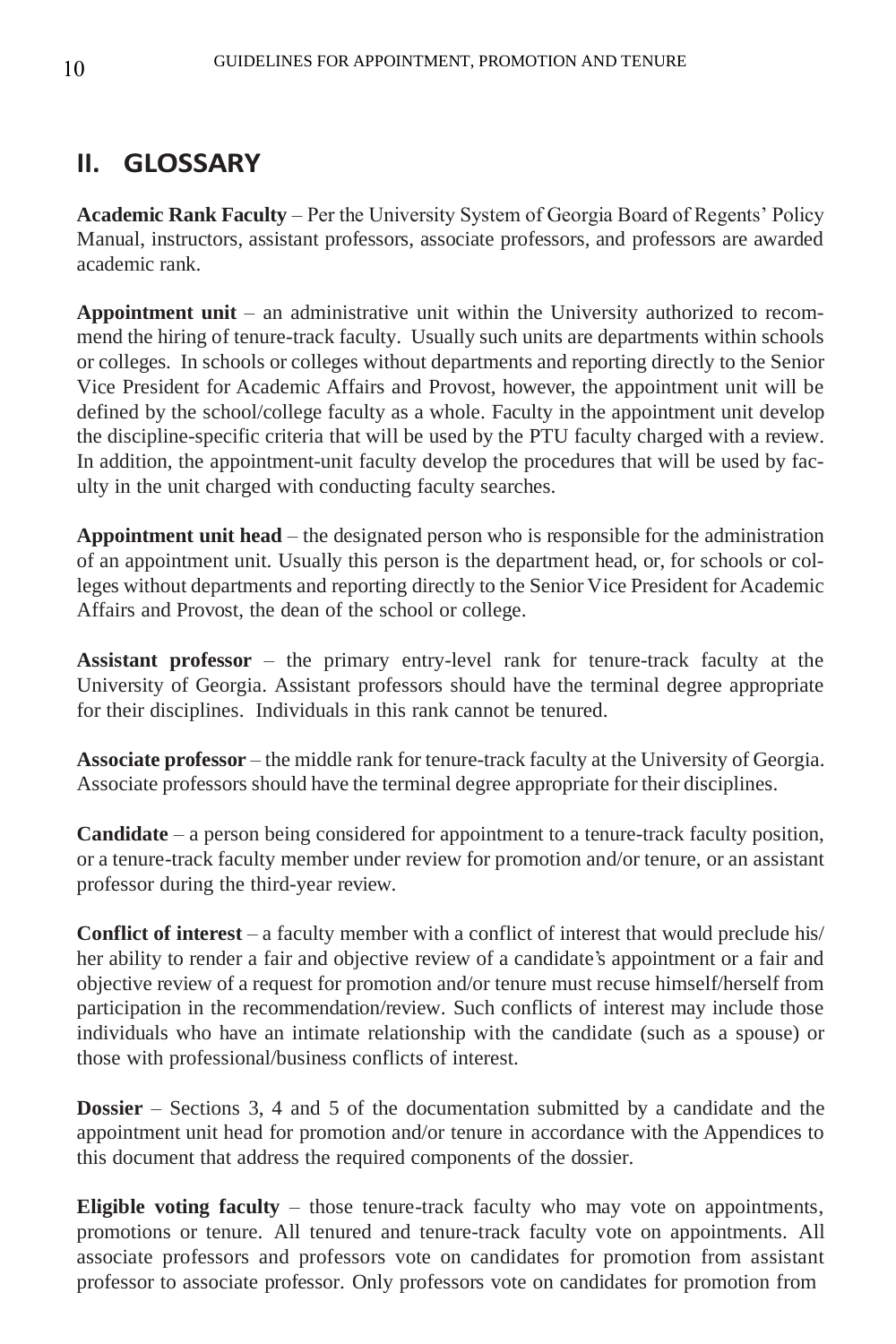associate professor to professor. All tenured faculty, regardless of rank, vote on candidates for tenure and candidates under third-year review. All eligible faculty are expected to participate in the PTU evaluation process and to vote, except those who are required to recuse themselves. Eligible faculty may not abstain; however, they must not participate or vote if there is a conflict of interest. Faculty who recuse themselves are not considered eligible voters.

**Full time** – when used in conjunction with employment, this term denotes a 100% workload during either an academic or fiscal-year contract.

**Instructor** – the rank of instructor is an entry-level position for the University. Candidates must have a master's degree in the teaching discipline or a master's degree with a concentration in the teaching discipline (a minimum of 18 graduate semester hours in the teaching discipline). Individuals in this rank are not eligible for tenure. If an instructor at UGA is hired as an assistant professor, a maximum of three (3) years' credit toward the minimum probationary period may be allowed, per BOR policy (8.3.7.4). The maximum time that may be served at UGA in a combination of full-time instructional appointments (instructor or professorial ranks) without the award of tenure shall be ten (10) years (BOR policy 8.3.7.6). A faculty member may serve no more than seven years at the rank of fulltime instructor.

**Levels of Review** – recommendations for promotion and/or tenure may be made and reviewed in two or three procedural stages, depending on the organizational structure of the candidate's school or college. For schools or colleges with departments, the first review takes place within the PTU, the second review is performed at the school or college level, and the third review is performed at the University level. For schools or colleges without departments and reporting directly to the Senior Vice President for Academic Affairs and Provost, the first review takes place within the school or college, which operates as the PTU, and the second review is performed at the University level.

**Preliminary Consideration** – the vote of eligible voting faculty in the PTU to solicit external letters of evaluation. The candidate must request that he/she be considered for preliminary consideration. The vote of the faculty in the preliminary consideration of the candidate is not included in the dossier that is prepared and submitted for review.

**Principle of Flow** – a candidate's promotion and/or tenure dossier will move to the next higher level review committee regardless of whether the recommendation at a lower level was positive or negative.

**Probationary Period** – the time period that tenure-track faculty must serve, with the exception of receiving tenure upon appointment, prior to becoming eligible for tenure at the University of Georgia. The probationary period is five years, counting the year in which a faculty member may be reviewed for promotion and/or tenure.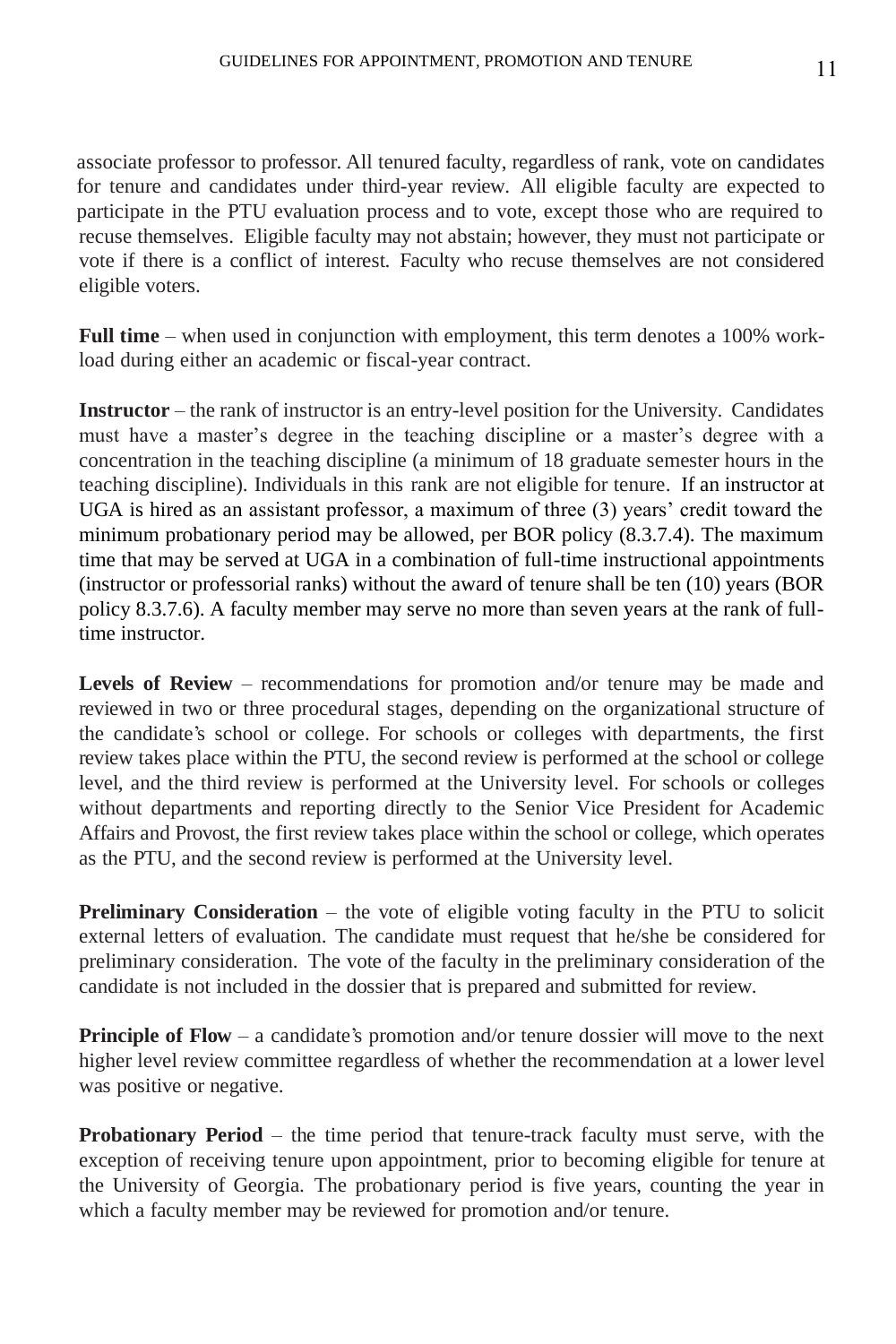**Procedural Errors** – errors in the promotion and/or tenure process that may have affected the outcome of a vote. These include: (1) failure to conduct a third-year review or yearly performance evaluations; (2) failure to consult candidates regarding external evaluations; (3) failure of the PTU to vote in accordance with mandated procedures; (4) failure to evaluate a candidate in accordance with PTU criteria; and (5) any other claims regarding failure of the PTU to meet established procedural requirements as mandated by these Guidelines.

**Professor** – the highest rank for tenure-track faculty at the University of Georgia. Professors should have the terminal degree appropriate for their discipline.

**Promotion and Tenure Unit (PTU)** – the organization of tenure-track faculty responsible for conducting votes on promotion and/or tenure decisions. The PTU is defined by the University and by the published bylaws or procedures of the unit, and is usually a department. In schools or colleges without departments and reporting directly to the Senior Vice President for Academic Affairs and Provost, however, the PTU will be constituted by the school or college.

**Promotion/Tenure Unit (PTU) Criteria** – the written documentation created by the tenure-track faculty within the appointment unit that describes in detail the expectations that must be met before a candidate may earn tenure or be promoted to associate professor or professor. These criteria must be in writing, must be accepted by tenure-track faculty in the appointment unit, and must be approved by the department head and dean of the school/college and by the Senior Vice President for Academic Affairs and Provost. Any revisions to these unit criteria must be reviewed and approved by the dean of the school/ college and by the Senior Vice President for Academic Affairs and Provost. The PTU must use the written criteria that the appointment units have established for promotion and/or tenure reviews.

**Review Committees** – includes the review committees for schools/colleges with departments and university level review committees.

**Scholarship** – the intellectual activities expected of every tenure-track faculty at the University of Georgia as he/she carries out the University's missions: teaching, research and service.

**School/College-Level Review** – consideration of the PTU recommendation (positive or negative) by the school/college committee, except in schools or colleges without departments and reporting directly to the Senior Vice President for Academic Affairs and Provost, in which case the school/college operates as the PTU and its recommendations are reviewed by the University review committee. Of the committee members eligible to vote on a given candidate, no more than one may be absent in order to constitute a quorum. Therefore, a quorum must be computed individually for each candidate.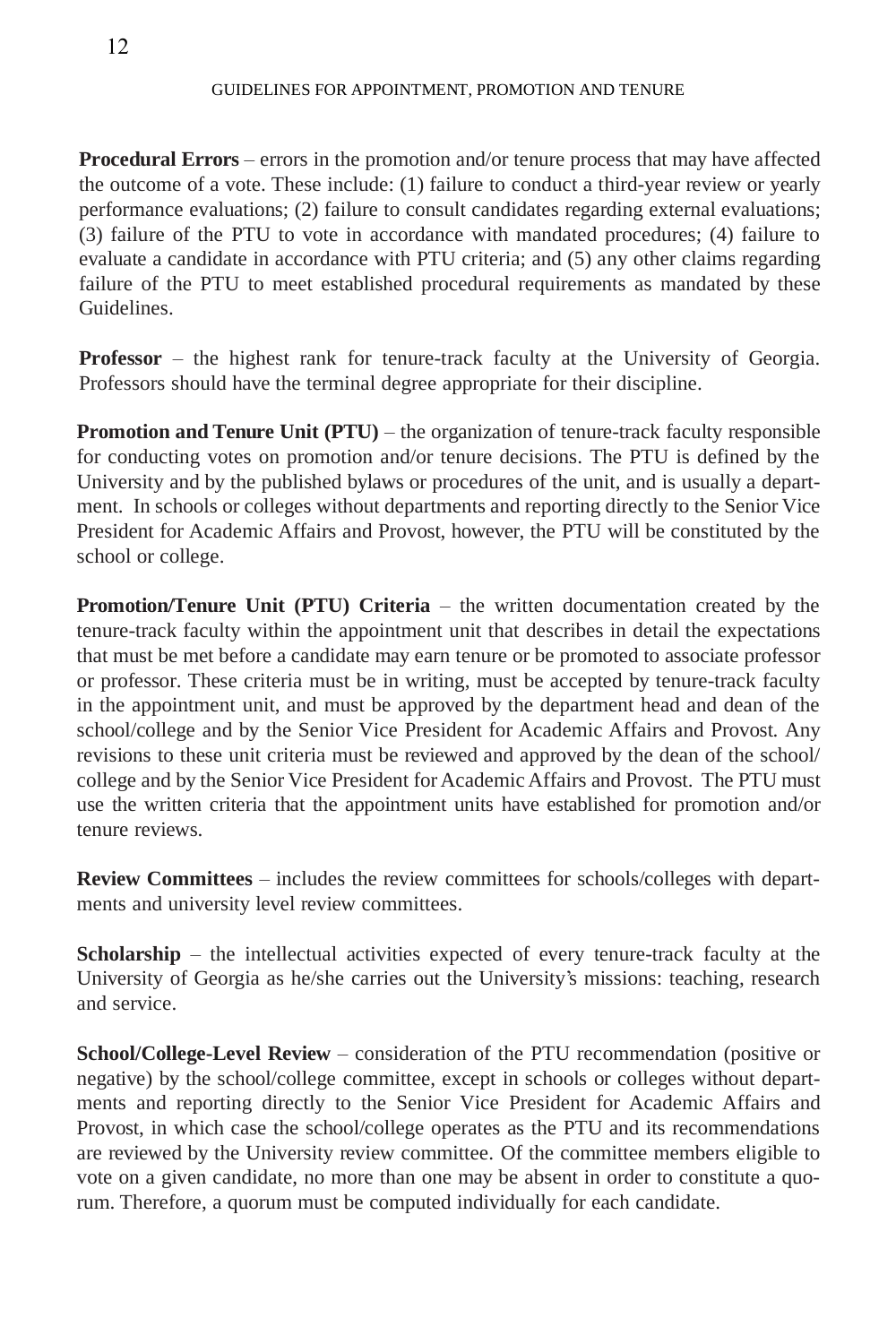**Senior Faculty** – associate professors and professors at the University of Georgia.

**Tenure** – the status granted by the University of Georgia to associate professors or professors, either upon appointment or after a probationary period, ensuring protection against dismissal except for cause.

**Tenure-Track Faculty** – faculty members at the University of Georgia who hold the positions of assistant professor, associate professor or professor. This term often is used in an inclusive fashion and may describe both untenured and tenured faculty members.

**Terminal Degree** – the highest degree awarded in a discipline. For most disciplines, the doctorate is the terminal degree, except for a few areas such as studio arts.

**Third-Year Review** – The intent of this review is to provide assistant professors with feedback (in writing) regarding progress toward promotion and/or tenure, including the vote on the candidate's progress toward promotion and tenure. The letter from the PTU Head to the candidate documenting feedback from the third-year review and any written response from the candidate must be included in the promotion and/or tenure dossier at the time of the review.

**University Appeals Committee** – the University-level committee that reviews negative recommendations for promotion and/or tenure from the University Review Committee. The appeals committee is chaired by the Senior Vice President for Academic Affairs and Provost (who is an ex-officio, non-voting member) and consists of tenured full professors, one representing each of the schools/colleges of the University of Georgia. The representative from the Graduate School must be a member of the Graduate Council. A quorum consists of at least two-thirds of the committee membership.

**University Level-Review** – is conducted by the University Area Review Committees, organized into general discipline area committees. Each area committee will consist of at least seven tenured professors, nominated by the deans of the University's schools and colleges, and appointed by the Senior Vice President for Academic Affairs and Provost. The committee chair is elected by the members of a particular committee. These committees review recommendations concerning promotion and/or tenure from the school/college review committees. Of the committee members eligible to vote on a given candidate, no more than one may be absent in order to constitute a quorum. Therefore, a quorum must be computed individually for each candidate.

**Years in Rank** – the time a tenure-track faculty member has served in a particular position. For tenure considerations, prior service as faculty at other colleges/universities or prior service in other appropriate professional activities may qualify for consideration in meeting the requirements for years in rank. According to Regents' policies, faculty members must meet the standard of being full-time employees during two semesters for a year to count toward tenure under the semester system. Questions about fractional years should be referred to the Office of Faculty Affairs.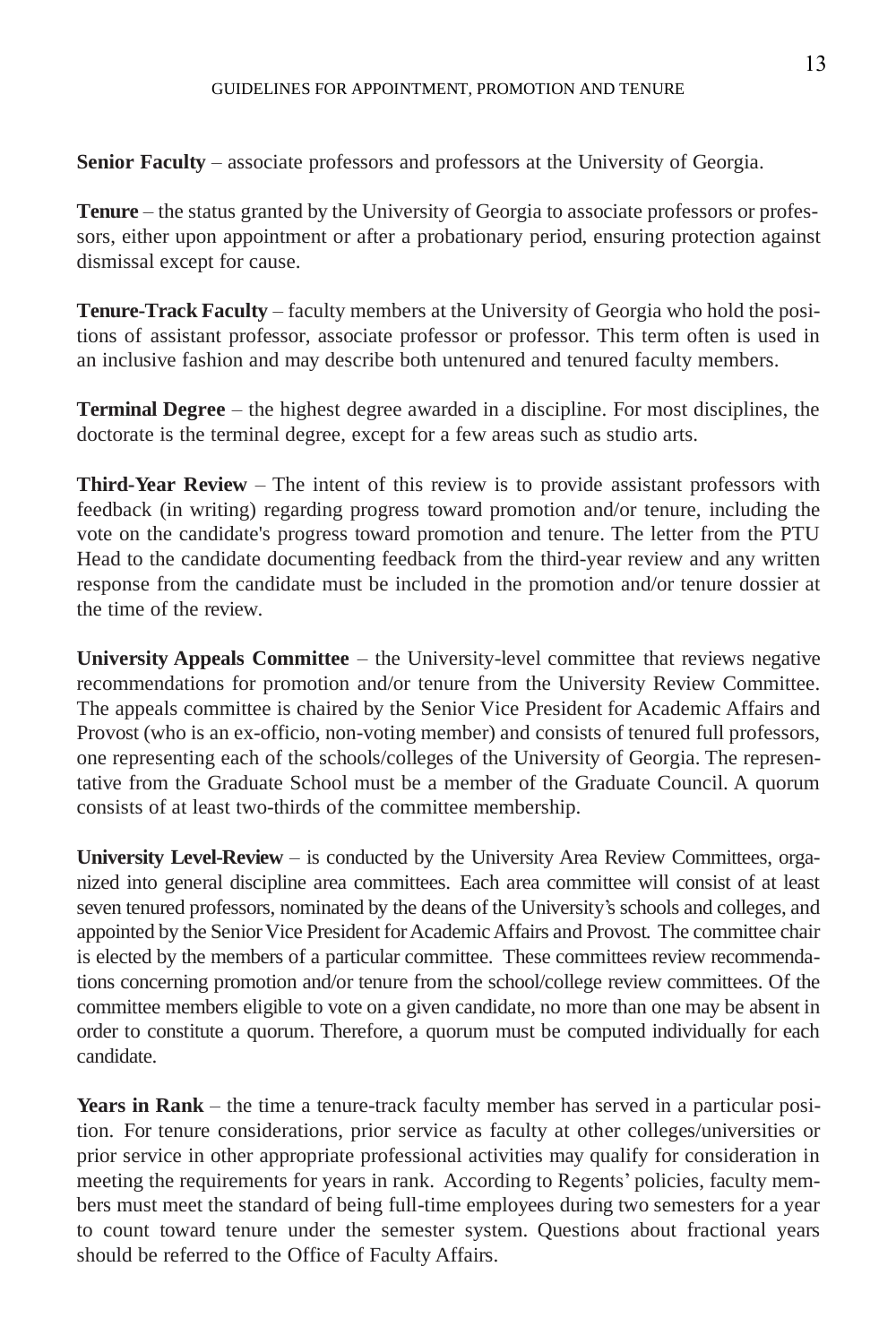# **III. APPOINTMENT, PROMOTION AND TENURE**

Criteria for appointment, promotion, and tenure at the University follow from the University's mission to teach, to inquire into the nature of things and to serve society. University of Georgia faculty must meet the following primary responsibilities: teaching; research, scholarship, or other creative activities; and service to society, the University, and the profession. Academic appointment, promotion, and tenure are based upon a candidate's performance in these assigned areas. Faculty eligible to vote are expected to participate in the critical activities of faculty appointment, promotion, and tenure, except when there exists a significant conflict of interest. See glossary for definition of *Eligible Voting Faculty.*

### **A. Contributions to Teaching** [This section revised 2/2020 by Univ. Council.]

#### **The Standard**

Teaching helps students develop knowledge, skills, and abilities within their chosen discipline and dispositions to continue learning. The University distinguishes between routine classroom performance and contributions to teaching that draw upon the teacher's depth and breadth of scholarly knowledge and their teaching expertise. Teaching includes not only formal classroom instruction, but also advising and mentoring undergraduate and graduate students. Use of the term "effective" and "effectiveness" throughout the document refers to the need to provide data that have been systematically collected and analyzed to support claims about teaching quality and teaching improvement. The term "systematic" means that evidence of contributions to teaching has been gathered, reviewed, and presented in an organized and methodical way that aims to reduce potential bias, allow for coherent evaluation, and promote continuous teaching improvement.

#### **Documentation**

Effectiveness in teaching is reflected by student learning and development and in improvements in the learning environment and curriculum. Evidence of teaching effectiveness may include, but is not limited to, any combination of two or more of the numbered categories (#1-9) listed below. In joint instructional endeavors, the evidence should specify the extent of each person's contribution.

- 1. Effectiveness shown by multiple forms of evidence, including two or more of the following:
	- a. A list of courses and information from student end-of-course surveys designed to reflect teaching effectiveness and creativity, rather than popularity. In such cases, information for all courses taught in the previous three years that have been evaluated should be included unless a candidate seeks early promotion, in which case information for two years is sufficient. The candidate should report appropriate quantitative data (i.e., range, mode) for items that provide summary evaluations of the course and instructor, if collected by the department or unit.
	- b. Indicators of ongoing efforts to make teaching decisions based on evidence and to improve teaching and instruction, such as reflection on course evaluation results, observations of the candidate's instruction, and examples of student work.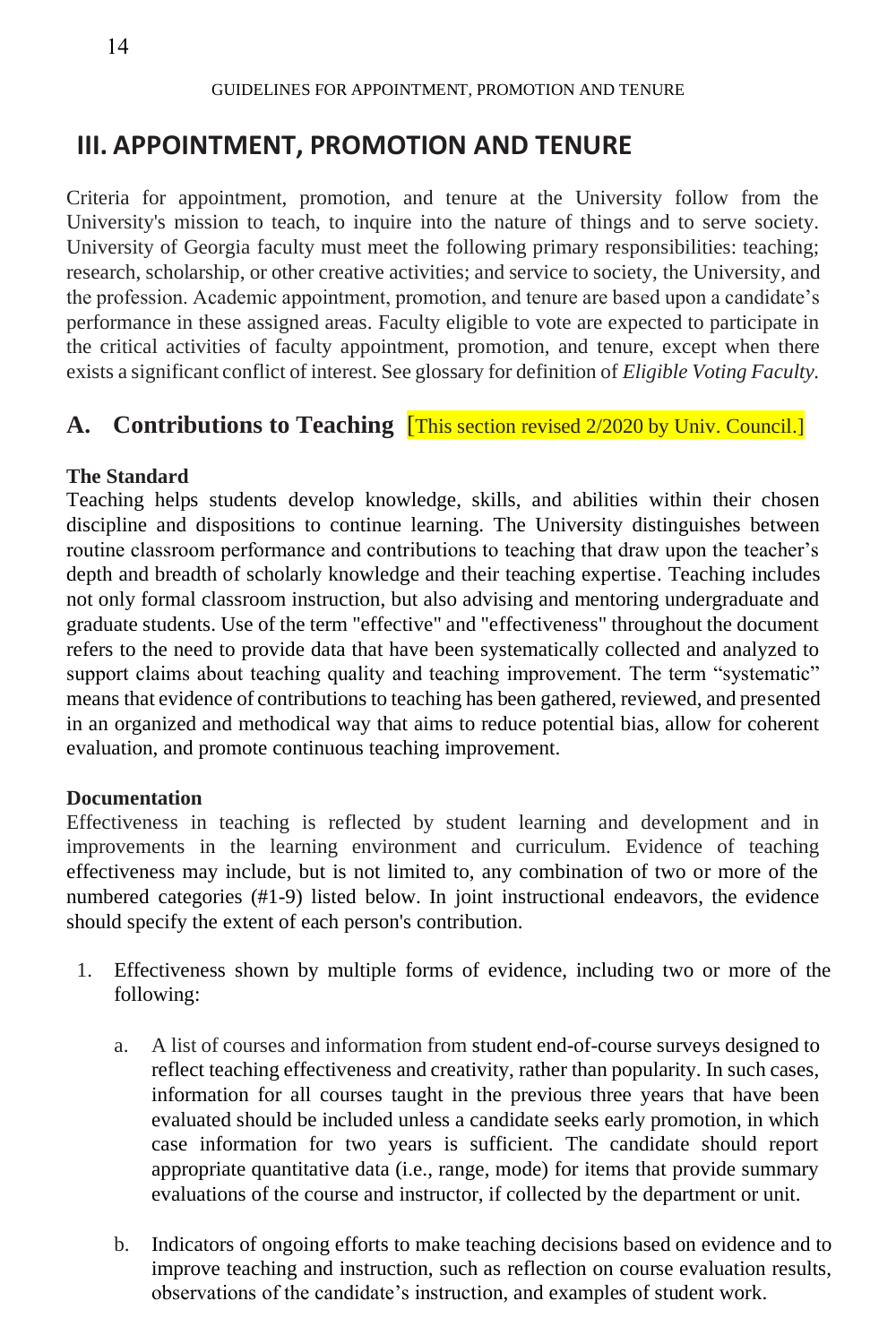- c. Program surveys of alumni attesting to the candidate's instructional contributions to alumni preparation for further education and careers.
- d. Letters of support from former students attesting to the candidate's instructional performance both within the traditional classroom setting and beyond it.
- e. Performance of students on uniform examinations, in standardized courses, or from assessment data collected as part of program outcomes assessment.
- f. Accomplishments of the teacher's present and former students, including examples of student work or information to show the students' success both in learning the subject matter of the discipline and in pursuing it to a point of intellectual significance.
- g. Effective direction of graduate study including theses and dissertations. Documentation should include patterns of student progress toward degree, retention of students in programs and research group, or student scholarship or creative works.
- h. Evidence of successful direction of individual students in independent studies, special student projects, or student seminars.
- 2. Effectiveness shown by peer evaluation of expertise in instruction, including any of the following:
	- a. Systematic observations of instruction at multiple timepoints by peers trained in the use of established measures of effective teaching (e.g., observation protocols, rubrics, review of instructional materials).
	- b. Selection for teaching special courses and programs.
	- c. Participation in special teaching activities outside the University, including international assignments, special lectureships, panel presentations, seminar participation, or international study and development projects.
	- d. Membership on special bodies concerned with teaching, such as accreditation teams or special commissions.
	- e. Invitations to testify before academic or governmental groups concerned with educational programs.
- 3. Successful integration of teaching and research or teaching and service in ways that benefit students.
- 4. Development or significant revision of programs and courses, including any of the following:
	- a. Preparation of effective teaching materials, instructional techniques, curricula, or programs of study.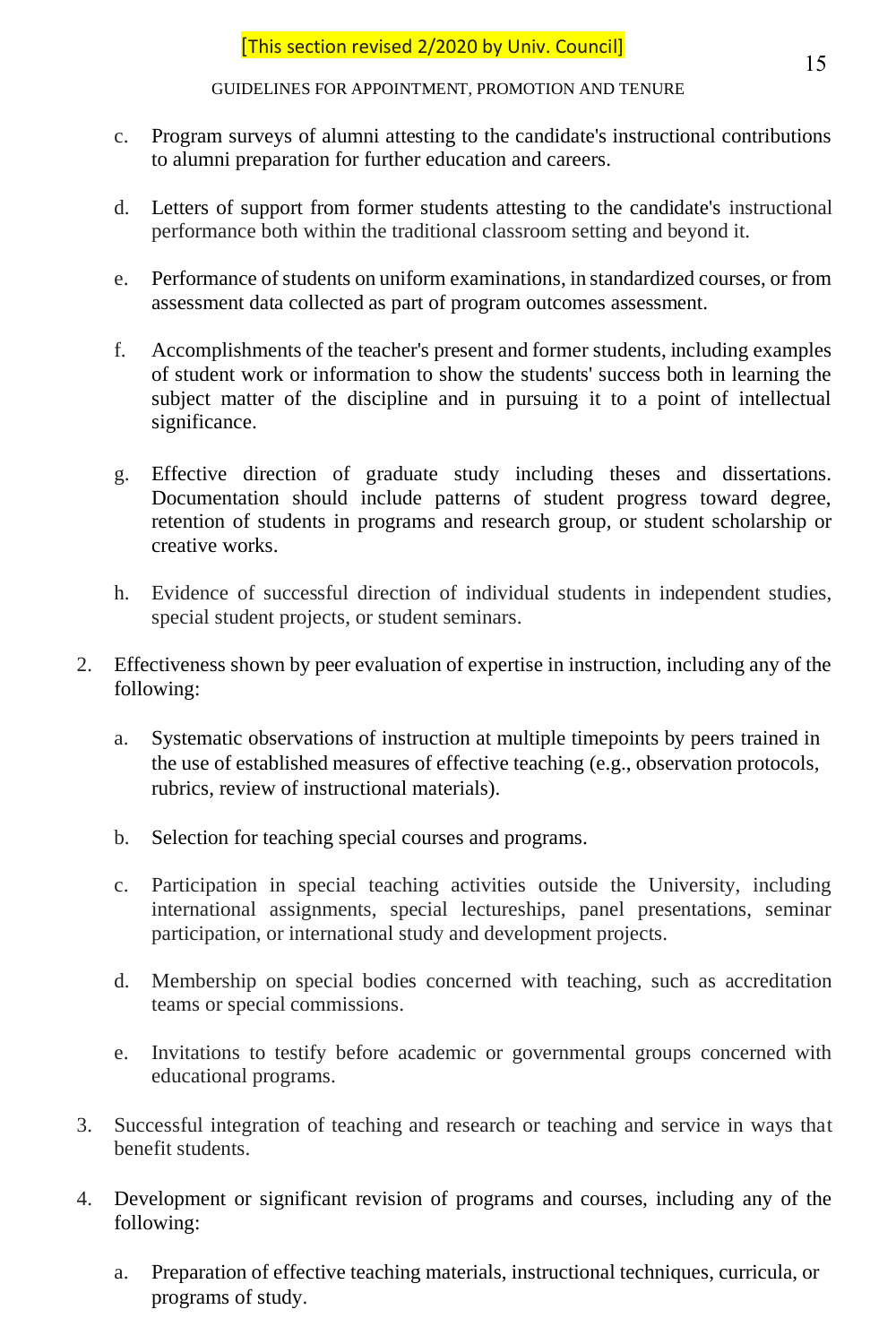- b. Reflection over time on positive and negative comments from student end-ofcourse evaluations and on course assessment data. Reflection should summarize actions taken to maintain or build on positive course elements and to modify problematic elements.
- c. Collaborative work on courses, programs, and curricula within the University or across institutions.
- 5. Honors or special recognitions for teaching accomplishments.
- 6. Publication activities related to teaching, including any of the following:
	- a. Textbooks, curriculum materials, published lecture notes, abstracts, or peerreviewed articles or reviews that reflect a candidate's teaching contributions and teaching scholarship.
	- b. Adoption of a candidate's instructional materials such as textbooks and online materials, especially repeated adoption, by institutions.
	- c. Presentation of papers on teaching before professional societies.
- 7. Receipt of competitive grants/contracts to fund innovative and evidence-based educational activities or to fund stipends for students.
- 8. Departmental or institutional governance or academic policy and procedure development as related to teaching.
- 9. Sustained participation in teaching professional development that aligns with the candidate's efforts to improve their teaching, and demonstration of how participation has impacted the candidate's teaching practice.

*[Due to revised section III.A Contributions to Teaching (above; approved by University Council, February 2020), extra space has been introduced here to temporarily maintain consistent page numbering between this online document and the hard-copies of these guidelines printed in spring 2017.]*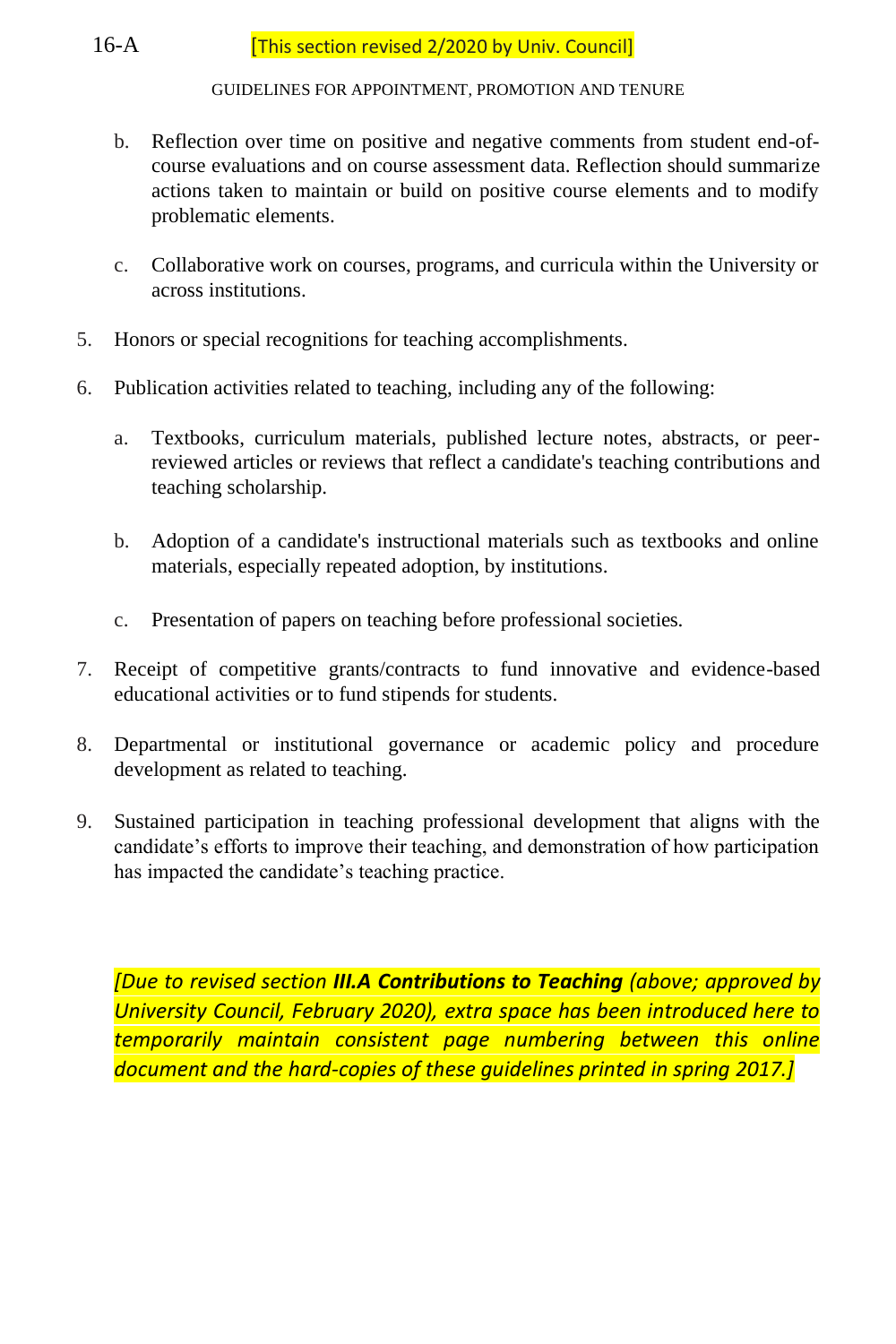*[Due to revised section III.A Contributions to Teaching (previous pages; approved by University Council, February 2020), extra space has been introduced here to temporarily maintain consistent page numbering between this online document and the hardcopies of these guidelines printed in spring 2017.]*

### **B. Contributions to Research, Scholarship and Other CreativeActivities**

#### **The Standard**

Research, scholarship and creative accomplishments are the studious inquiry or examination, especially critical investigation or experimentation, that have as their purpose to improve the development, refinement and application of knowledge. These examinations may include revisions of accepted conclusions, interpretations, theories or laws in light of newly discovered facts, or the practical applications of such new or revised conclusions, interpretations, theories or laws. Creative activities include innovative work in the fine and performing arts; for example, the production of original paintings, sculptures, ceramics, musical compositions, novels, plays, poetry and films; the development of plans for projects in architecture and landscape design; and fresh interpretations in the performing arts of music, drama and dance.

Inquiry and originality are central functions of the University. Faculty are to discover new ideas, to fashion new interpretations of enduring ideas, and to participate in the application of these ideas. Consequently, faculty should conduct research or engage in other creative activities appropriate to their disciplines and to the missions of their appointment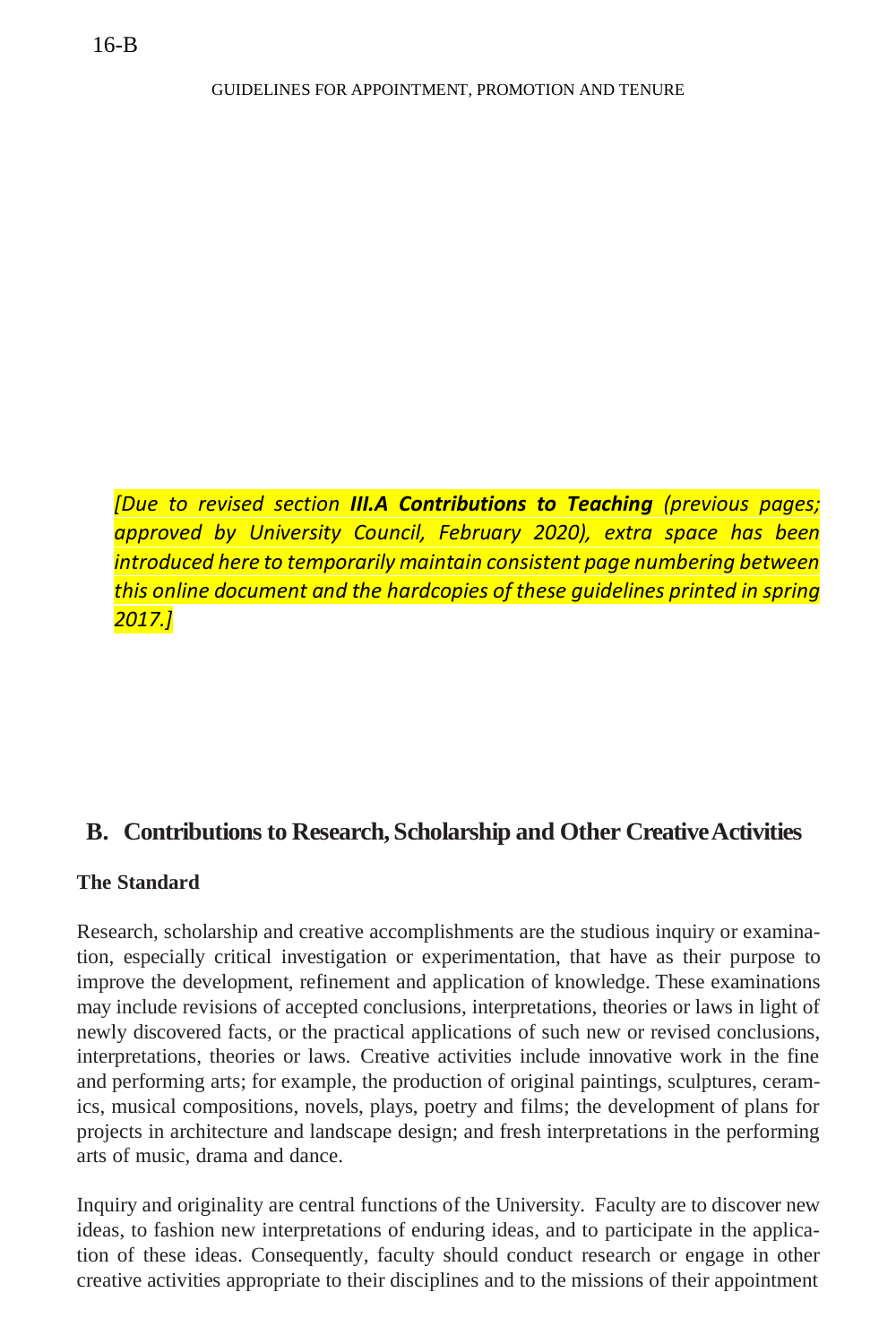units, and they should disseminate the results of their work through media appropriate to their disciplines. Interdisciplinary and collaborative works are valid forms of scholarly activity and will be judged as such as long as each candidate gives clear evidence of his/ her participation in each instance.

Faculty whose work assignments include research, scholarship or other creative activities should clearly demonstrate high quality in these endeavors. The University distinguishes between the routine and the outstanding as judged by the candidate's peers atthe University of Georgia and elsewhere. The principal standard should always be quality rather than quantity.

### **Documentation**

Evidence of research, scholarship or other creative activities includes, but is not limited to, the sources listed below. For joint endeavors, the candidate should indicate the extent of their contribution.

- 1. Research and/or scholarly publications (indicate if peer-reviewed).
	- a. Books, parts of books, reviews, book reviews, monographs, bulletins, articles and other scholarly works published in refereed journals, discipline-specific publications (i.e. law reviews), articles published in professional publications, research reports to sponsors, accepted manuscripts, research notes and bulletins.
- 2. Creative products.
	- a. Exhibition, installation, production or publication of original works of architecture, dance, design, electronic media, film, journalism, landscape architecture, literature, music, theater and visual arts.
	- b. Performance, recording or production of dance, literary, musical, visual arts or theatrical works from traditional or contemporary repertoires of the performing arts, or other artistic works.
- 3. Membership on editorial boards reviewing publications, juries judging art works or juries auditioning performing artists.
- 4. Scholarly reviews of the candidate's publications.
- 5. Funded projects, grants, commissions and contracts (include source, dates, title and total amount awarded, and amount awarded to candidate, if different) completed or in progress.
- 6. Presentation of research papers before technical and professional meetings.
- 7. Other evidence of research or creative accomplishments as appropriate (e.g. patents, new product development, new art forms, citation index analysis).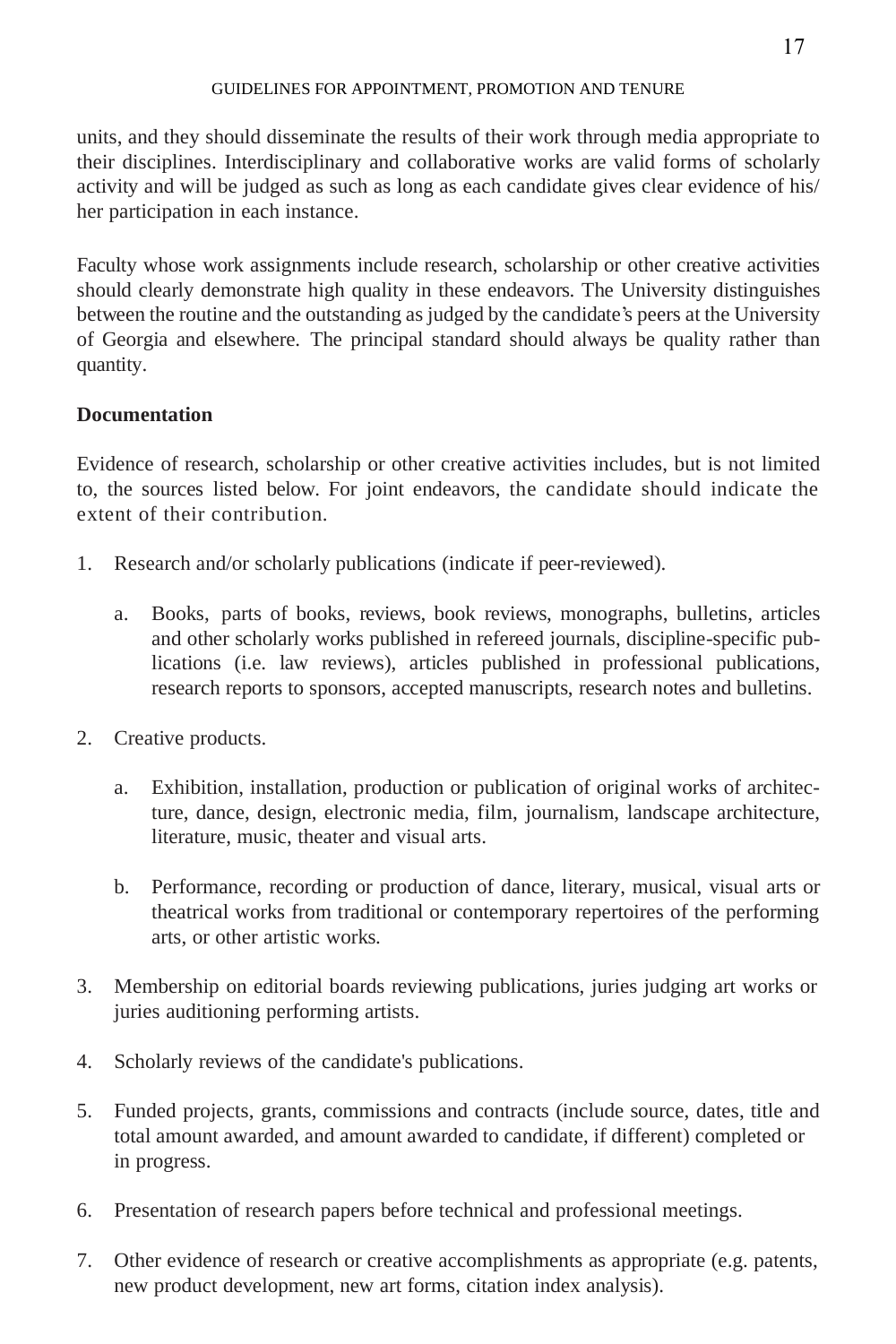- 8. Record of participation in and description of seminars and workshops (including short descriptions of activity, with titles, dates and sponsor); indication of role in seminar or workshop (e. g. leader, participant).
- 9. Description of outreach or other activities in which there was significant use of candidate's expertise (e.g. consultant, journal editor, reviewer for refereed journal, peer reviewer of grants, speaker, service to government agencies, professional and industrial associations, educational institutions).
- 10. Description of new courses and/or programs developed, including service-learning and outreach courses at home or abroad, where research and new knowledge are integrated.
- 11. Description of new computer software, video or multimedia programs developed.
- 12. List of honors or awards for scholarship.
- 13. Lists of grants and contracts for improvement of instruction, with an indication of the candidate's role in preparing and administering grants and contracts.
- 14. Application of research scholarship in the field, including new applications developed and tested; new or enhanced systems and procedures demonstrated or evaluated for government agencies, professional and industrial associations, or educational institutions.
- 15. Technology transferred or adapted in the field.
- 16. Technical assistance provided.
- 17. Other evidence of impact on society of research scholarship and creative accomplishment.
- 18. Evidence of graduate and post-doctoral students' scholarly achievements (e.g. publications, awards, grants).
- 19. Election to offices, committee activities and important service to professional associations and learned societies, including editorial work and peer review as related to research and other creative activities.

# **C. Contributions in Service to Society, the University and the Profession**

### **The Standard**

Service to society refers to the function of applying academic expertise to the direct benefit of external audiences in support of unit and University missions. It can include applied research, service-based instruction, program and project management and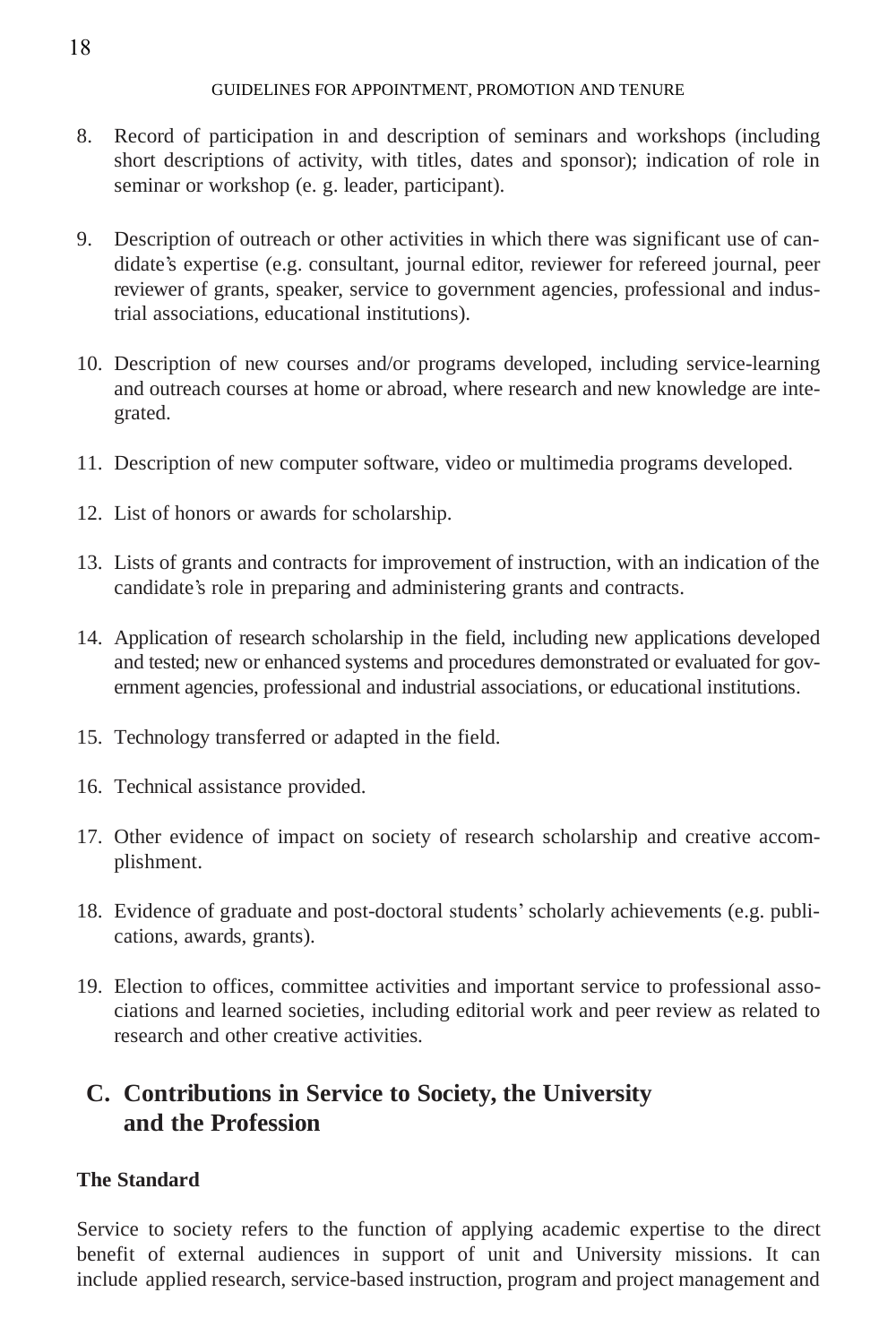technical assistance. A faculty endeavor may be regarded as service to society for purposes of promotion and tenure if the following conditions are met:

- 1. There is utilization of the faculty member's academic and professional expertise.
- 2. There is a direct application of knowledge to, and a substantive link with, significant human needs and societal problems, issues or concerns.
- 3. The ultimate purpose is for the public or common good.
- 4. New knowledge is generated for the discipline and/or the audience or clientele.
- 5. There is a clear relationship between the program/activities and an appropriate academic unit's mission.

Service to the University includes, but is not limited to, participating in departmental, school/college and/or University committee work and/or governance; contributing to administrative support work (such as serving as a college representative on a major University committee or task force); and developing, implementing or managing academic programs or projects.

Service to the profession includes, but is not limited to, offices held and committee assignments performed for professional associations and learned societies; development and organization of professional conferences; editorships and the review of manuscripts in professional association and learned societies publications; and review of grants applications.

### **Documentation**

Evidence of the effectiveness of service to society, the University and the profession includes, but is not limited to, the sources listed below. In joint endeavors, the degree each person contributes should be identified.

- 1. Honors, awards and special recognition for service activities.
- 2. Program and project development and other creative activities.
	- a. Overview of needs assessment, and the objectives, methods and target audience. Description of selected activities and/or products that are most illustrative of the candidate's contribution to the program.
	- b. Description of how the program is compatible with unit and University missions, and how the activities complement the teaching and research missions of the unit and/or University.
	- c. Description of the role of the candidate's professional expertise in the design and implementation of the program. Did the activities demonstrate or test the applicability of the candidate's discipline to societal/human problems, require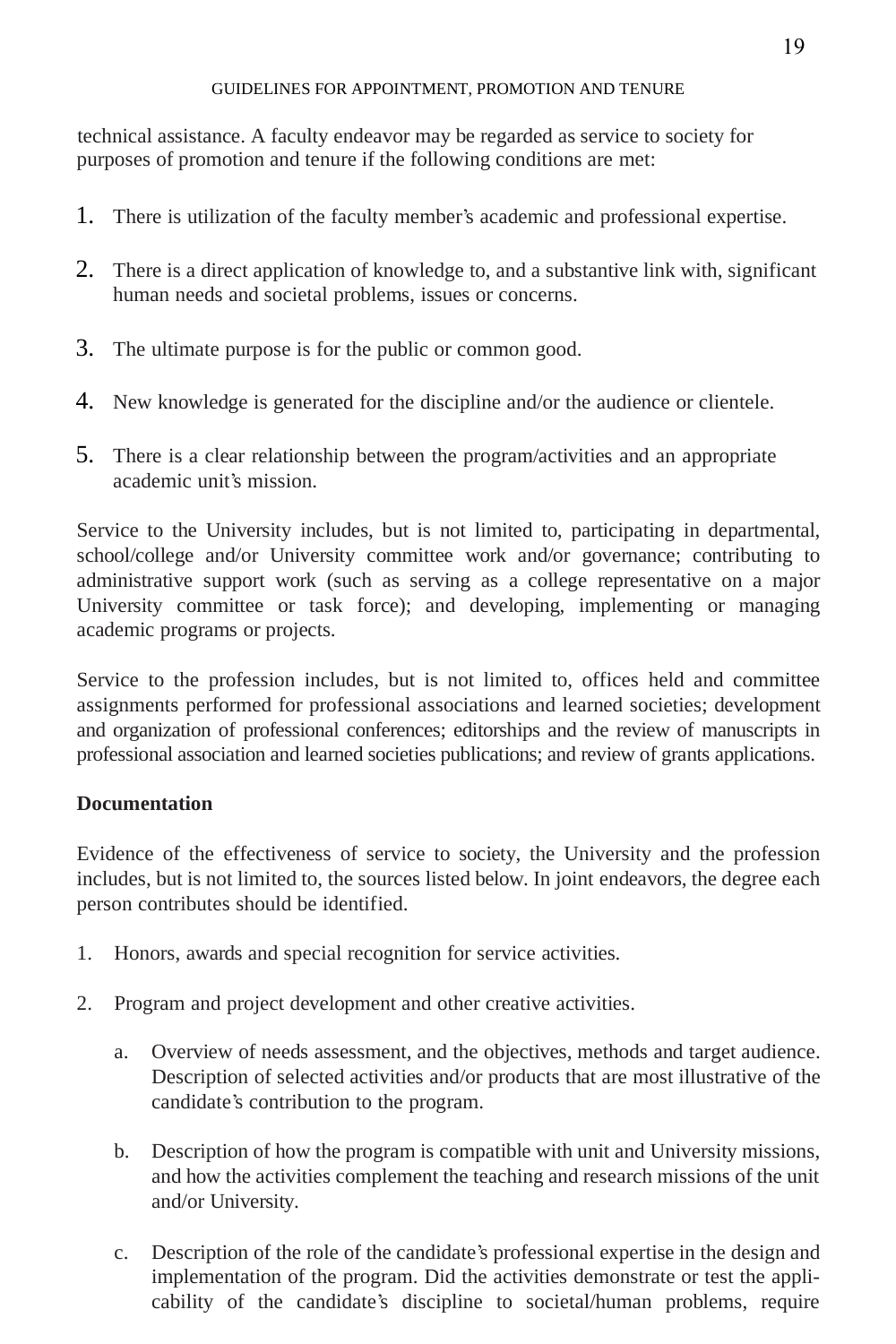integration with other disciplines and/or generate new knowledge for the discipline and/or audience? How was this knowledge communicated to broader audiences? Has the program led to increased recognition of the candidate's professional expertise by external audiences?

- d. Description of impact. Identification of the direct and indirect beneficiaries. What actions did the intended audience take as a result of this work? Both quantitative evidence (e.g. changes in test scores, increased production or widespread adoption of a product or technique) and qualitative evidence (e.g. testimonials from clients, reviews by knowledgeable scholars/critics) should be included.
- 3. Service-based instructional activities.
	- a. Listing of the title or subject of each distinct course or presentation, the type (e.g. curriculum, course, workshop), the duration, the candidate's role in creating each, the target audience and the method of reaching the audience (e.g. conference presentation, site visit).
	- b. Description of impact. Identification of the direct and indirect beneficiaries. What actions did the intended audience take as a result of this work? Both quantitative and qualitative evidence should be included.
- 4. Consultation and technical assistance.
	- a. Listing of each type of assistance, the clientele, the contribution and the number of times provided.
	- b. Description of impact. Identification of the direct and indirect beneficiaries. What actions did the intended audience take as a result of this work? Both quantitative and qualitative evidence should be included.
- 5. Applied research.
	- a. Listing of publications relating to service to society including books, book chapters, articles and scholarly papers (indicate if peer-reviewed).
	- b. Quality and impact of written documents produced, including knowledge integration, creative solutions, technical manuals or other outcomes of applied research as evaluated by clientele and peers.
- 6. Service products.
	- a. Exhibitions: Distinction between juried or invitational exhibits; identification of work(s) and juror (juries); and/or indication of regional, national or international exhibitions.
	- b. Electronic products (e.g. computer programs, web sites, CDs).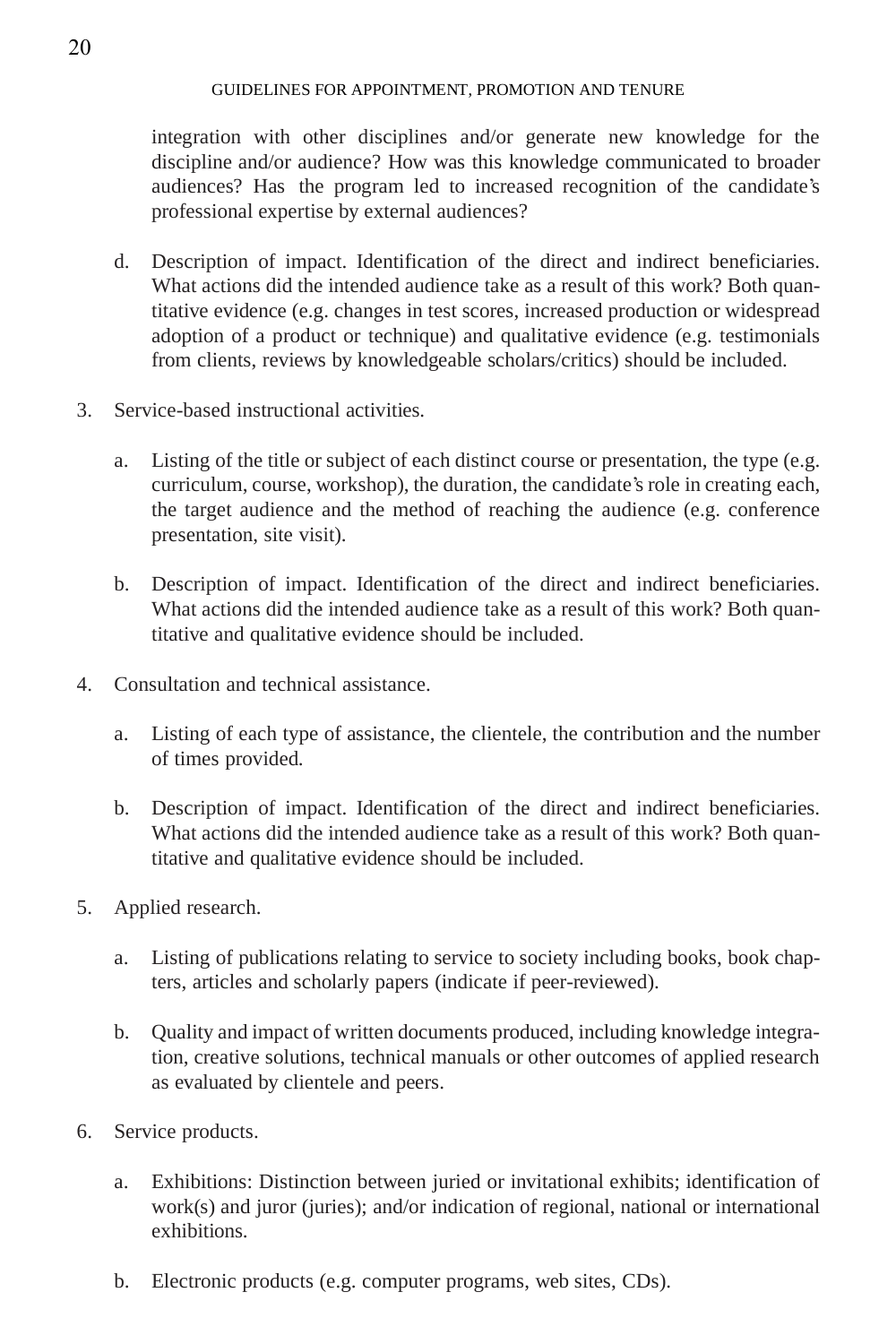- 7. Copyrights, patents and inventions related to service activities.
- 8. Contracts, grants and gifts related to service activities.
- 9. Other service activities.
	- a. Selection for special service activities outside the state or nation.
	- b. Securing competitive grants and contracts to finance development and delivery of service innovations.
	- c. Requests by individuals from outside the state or nation to study the candidate's work and innovations.
	- d. Development of patents or instruments useful in solving important problems.
	- e. Performance of clinical activities in veterinary hospitals, psychology clinics, reading clinics, clinical pharmacy sites, special education clinics and other clinical settings.
- 10. Documentation of candidate's role in:
	- a. Committee work at departmental, school/college and/or University levels.
	- b. University governance bodies and related activities.
	- c. Development, implementation or management of academic programs, projects or study-abroad initiatives.
	- d. Professional and learned societies, including election to offices, committee activities, editorial work, peer review and other important service.
	- e. Development and organization of professional conferences.
	- f. Reviewing grant applications; and,
	- g. Editing and reviewing of manuscripts for professional association and learned societies' publications.

# **IV. REQUIREMENTS FOR RANKS**

Each rank has distinct requirements in terms of terminal degree, years in rank and expected levels of performance for each of the criteria, consistent with Board of Regents policy and the requirements of the Southern Association of Colleges and Schools. Terminal degree refers to the highest degree awarded in a discipline; the doctorate is the terminal degree for most disciplines within the University except for a few areas such as the studio arts.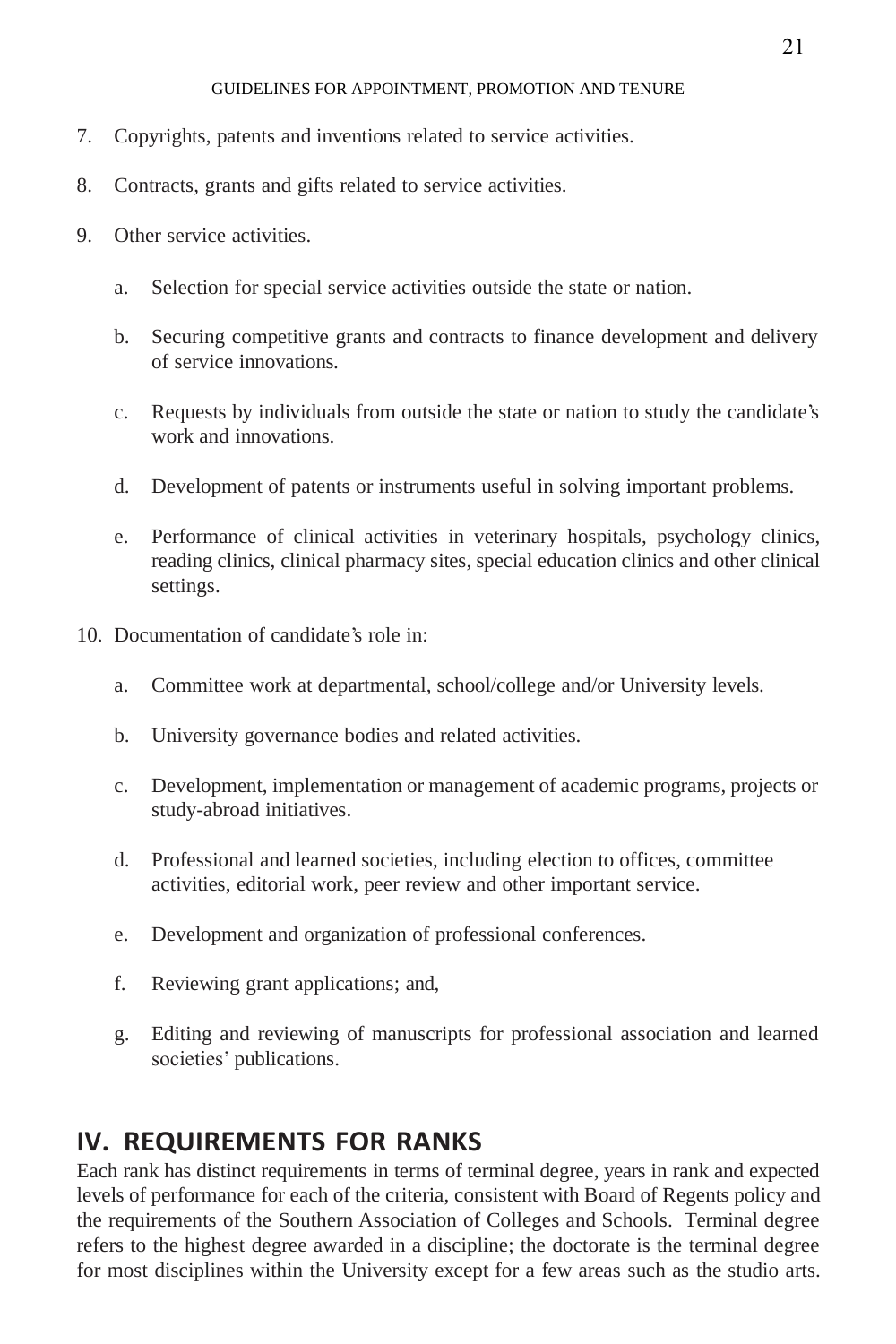Exceptions to the terminal degree requirement for appointments to professorial ranks may be made for individuals whose experience and accomplishments compensate for, or make irrelevant, the lack of a terminal degree. A request for an exception is subject to approval by the Senior Vice President for Academic Affairs and Provost following receipt of supporting documentation and the recommendation of a dean. For promotion candidates who have not earned the appropriate terminal degree in their respective disciplines, the PTU Head's cover letter should summarize the justification provided to the Provost at the time of hire for hiring this candidate without a terminal degree.

Under special circumstances, faculty who are performing significantly above the expectations for their current rank may be considered for "early" promotion. Strong justification in the PTU Head's cover letter is required for any recommendation for early promotion. A promotion is considered early if the candidate will have completed fewer than five years in rank at the University of Georgia.

Prior service as faculty at other colleges/universities or prior service in other appropriate professional activities (as defined by the PTU and approved by the dean) may qualify for consideration in meeting the requirements for years in rank for promotion and tenure. A maximum of three years probationary credit may be granted for this service. Probationary credit must be expressly requested at the time the offer letter is written, or prior to appointment, and must be approved by the President or his/her delegate.

#### **Instructor**

The rank of instructor is an entry-level position for the University. Requirements include the following:

Degree: Candidates may or may not have the terminal degrees appropriate for their disciplines.

Years in Rank: Candidates do not need a minimum number of years in a lower rank.

Criteria: Candidates should show promise of moving toward excellence in the criteria appropriate to their work assignments.

#### **Assistant Professor**

The rank of assistant professor is the primary entry-level position for employment as a faculty member at the University. Requirements include the following:

Degree: Candidates should have the terminal degrees appropriate for their disciplines.

Years in Rank: Candidates do not need a minimum number of years in a lower rank unless the initial appointment was at the instructor level at the University of Georgia.

Criteria: Candidates should show promise of moving toward excellence in the criteria appropriate to their work assignments.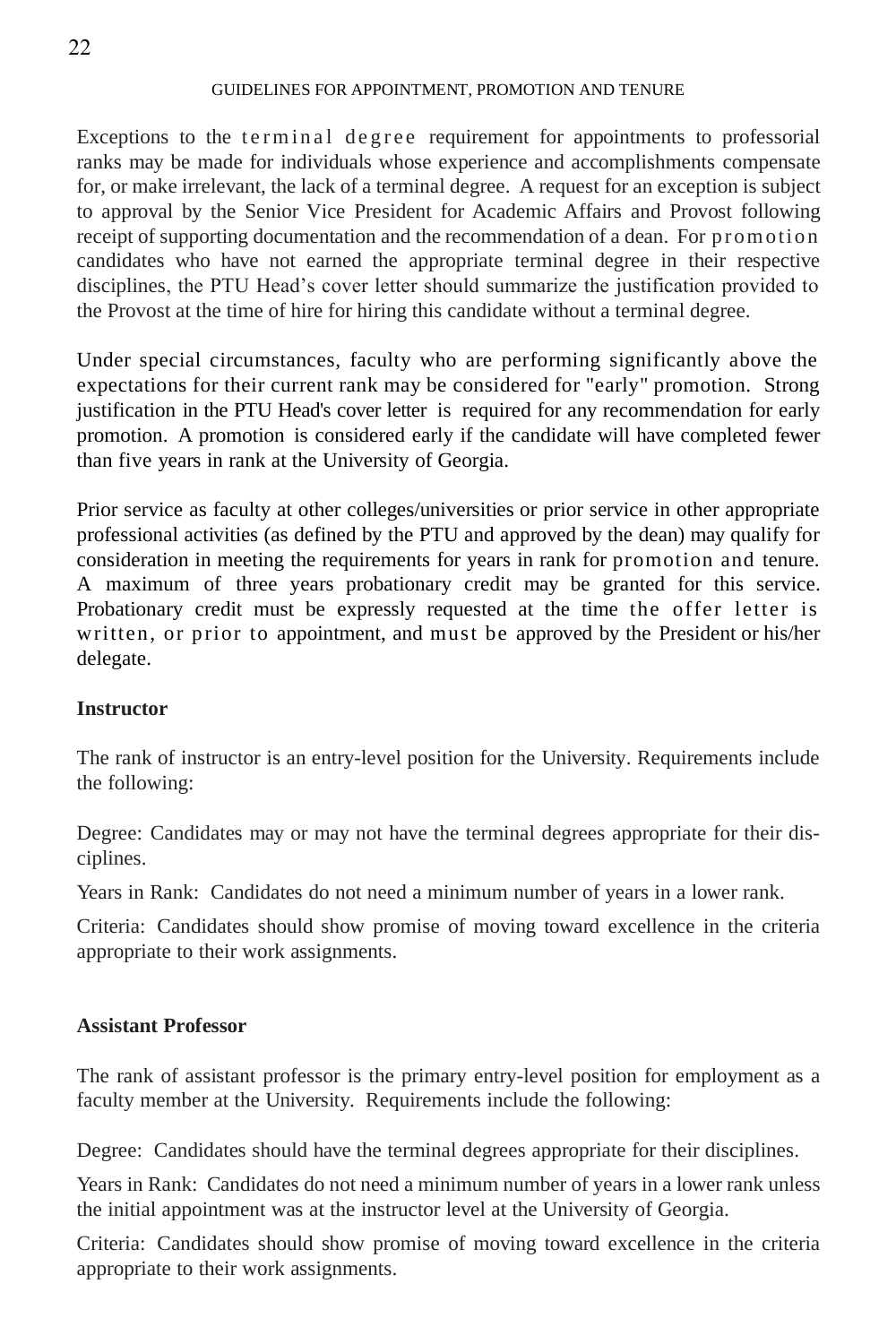#### **Associate Professor**

The rank of associate professor is the mid-career faculty rank at the University. Requirements include the following:

Degree: Candidates should have the terminal degrees appropriate for their disciplines.

Years in Rank: Under usual circumstances, candidates must serve at least five years as assistant professor, including the year when the promotion will be considered at the University level, before they are eligible for promotion to associate professor.

Criteria: Candidates must show clear and convincing evidence of emerging stature as regional or national authorities per the criteria listed in part III, Appointment, Promotion and Tenure, of this document, and the criteria established by their PTU.

### **Professor**

The rank of professor is the highest rank at the University. Requirements include the following:

Degree: Candidates should have the terminal degrees appropriate for their disciplines.

Years in Rank: Under usual circumstances, candidates must serve at least five years as associate professor, including the year when the promotion will be considered at the University level, before they are eligible for promotion to professor.

Criteria: Candidates must show clear and convincing evidence of high levels of attainment in the criteria appropriate to their work assignments and the missions of their units, the per criteria listed in part III, Appointment, Promotion and Tenure, of this document, and the criteria established by their PTU. They should demonstrate national or international recognition in their fields and the likelihood of maintaining that stature.

# **V. PROCEDURES FOR APPOINTMENTS**

When filling a full-time faculty position, the appointment unit head, director or dean will appoint a search and screening committee. Members of the search and screening committee will perform their duties according to Affirmative Action Guidelines, University policy and discipline-specific criteria and procedures. The responsibilities of a search and screening committee in general are as follows:

- prepare a position description;
- prepare an advertisement;
- place the advertisement in national media appropriate for the discipline, as well as in media that will facilitate the attraction of a diverse pool of candidates for the position;
- screen applicants for the position;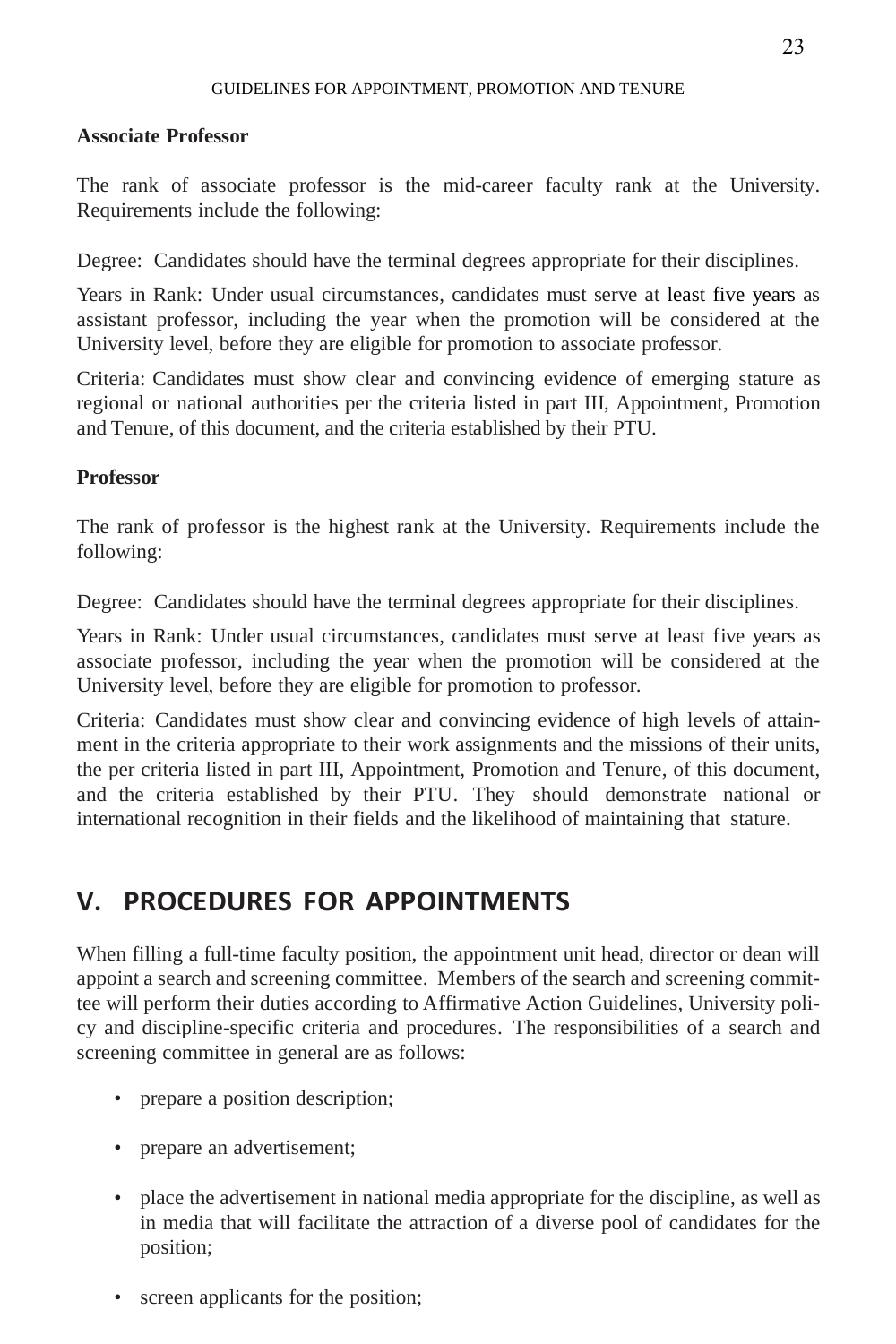- identify a pool of applicants who are qualified for the position; and
- arrange interviews for qualified applicants.

The Senior Vice President for Academic Affairs and Provost (or his/her designee) has the option to interview applicants for positions of professor, department head or higher.

Faculty members eligible to vote in the appointment unit shall vote by secret ballot to recommend candidates for full-time, tenure-track appointments in the unit. This vote will be reported to the faculty of the appointment unit, as well as to the department head or dean. See glossary for definition of *Eligible Voting Faculty.*

The dean (or his/her designee) reviews the vote of the appointment unit and any recommendations developed by the search committee, and forwards his/her recommendation to the Senior Vice President for Academic Affairs and Provost and the President for final approval. Note that appointments to endowed chairs and professorships require Board of Regents' final approval.

# **VI. PROMOTION AND TENURE UNIT**

The PTU is defined by the University and by the published bylaws or procedures of the unit, and is usually a department. However, in schools or colleges without departments and reporting directly to the Senior Vice President for Academic Affairs and Provost, the PTU will be constituted by the school or college in whatever manner the school or college deems appropriate, consistent with their written bylaws.

Each unitis required to develop its own criteria for promotion and tenure which must be implemented by the PTU. These discipline-specific criteria may be written at the PTU or school/ college level (or both) consistent with the wishes of the faculty of the unit and approved by the dean. These criteria must be in writing, must have the broad support of the faculty in the appointment unit, must be consistent with these Guidelines, and must be approved by the appropriate PTU head and/or dean, and by the Senior Vice President for Academic Affairs and Provost. It is the primary function of the PTU to evaluate a candidate's dossier rigorously, exercising the judgment and discretion necessary in evaluating a candidate's overall contributions, following the criteria developed by the PTU and/or college and appropriately approved.

# **A. Advisement about Promotion and Tenure**

When a new faculty member is employed, the appropriate department head or dean will give the faculty member a copy of these Guidelines and the specific written promotion and tenure criteria of the appointment unit. The head of the PTU (department head, dean or designee) will meet with the new faculty member to discuss these Guidelines and PTU criteria, and specifically advise the new faculty member about promotion and tenure at the University of Georgia. Faculty generally have assignments in areas central to the mission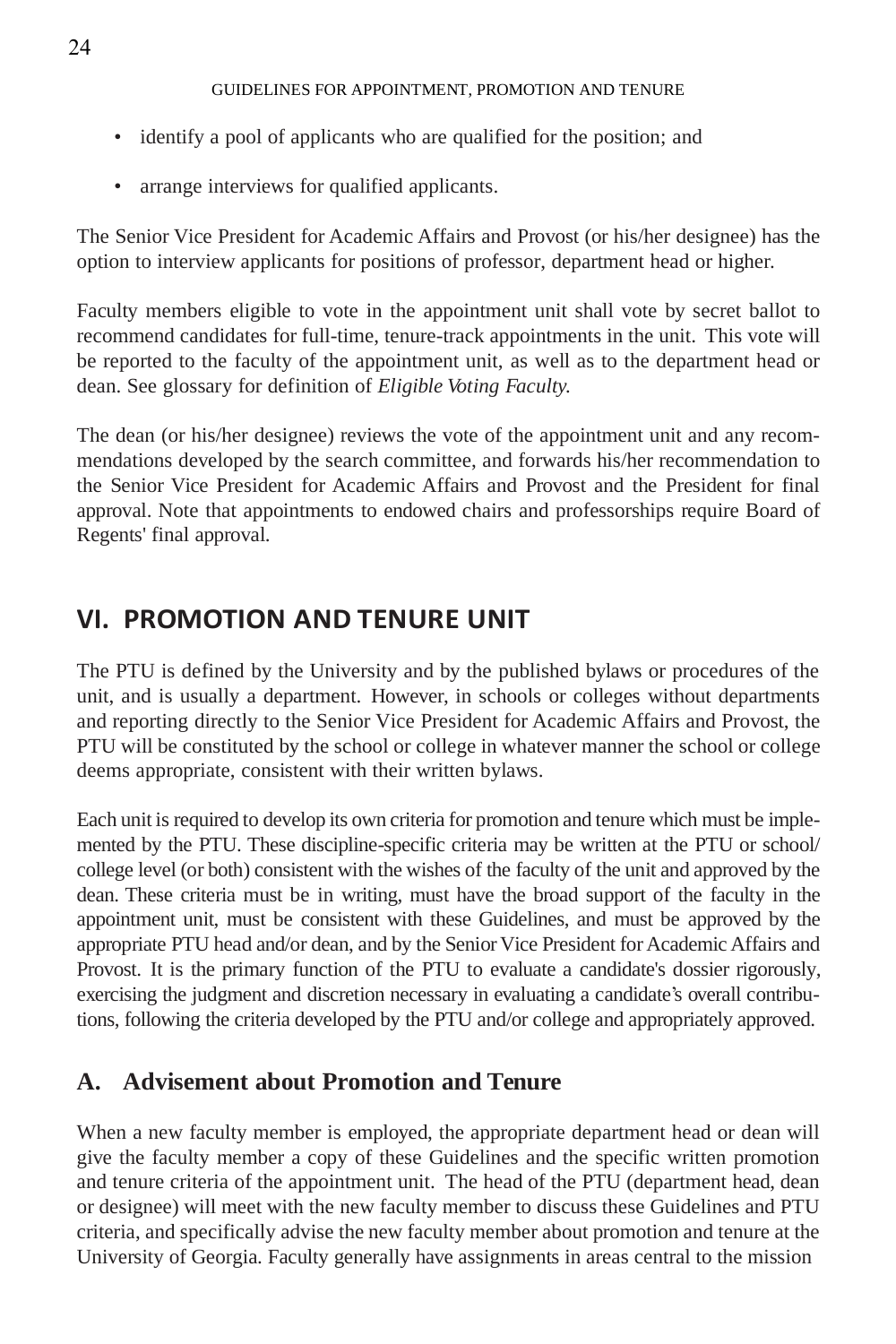of the University: teaching; research, scholarship or other creative activities; and service to society, the University and the profession. Faculty may also have assignments in studyabroad programs, and in collaborative educational programs between or among teaching, research or service units. The faculty member's assigned workload must allow time for satisfying the requirements for promotion and tenure. Questions about workload assignment should be addressed first to the PTU head and then to the dean of the school/college. However, it is ultimately the responsibility of the individual faculty member to be aware of the criteria in his/her appointment unit, as well as in these Guidelines.

### **B. Annual Evaluation**

Every instructor, assistant professor, associate professor and professor must receive a written annual evaluation conducted according to the defined criteria of the PTU, consistent with Board of Regents policy. This review will include consultation by the appointment unit head with the faculty member and preparation of a written report to the faculty member, who may respond to the report in writing.

### **C. Third-Year Review for Untenured Faculty**

The third-year review, a formative process, occurs at the end of the third year of appointment for untenured assistant professors, associate professors or professors. If a faculty member comes to the University of Georgia with 2 or 3 years of prior credit towards promotion and/or tenure and requests to be considered for promotion and/or tenure in the third year of appointment at the University of Georgia, preliminary consideration for promotion and/or tenure will replace the third-year review. Faculty members undergoing third-year review will prepare their dossiers in collaboration with the PTU

Head detailing their achievements and performance in their assigned area(s) of responsibility. This dossier should take the form of Sections 4 and 5 of the promotion and tenure dossier (see Appendix C). The head of the PTU will appoint a faculty committee, in accordance with the appointment unit bylaws, to provide a thorough review of the individual's dossier. This committee will contain no fewer than three eligible faculty members. The review will be substantive and will provide the faculty member with critical feedback about his/her progress toward promotion and/or tenure at the University of Georgia. The third-year review committee will report its findings to the PTU, and the eligible faculty, including the PTU Head, will vote to recommend whether progress toward promotion and tenure is sufficient. A quorum (two-thirds of the tenured faculty) should be present for this vote. The PTU head is not obligated to reveal his/her vote. The committee will then report its recommendations, along with the vote, to the PTU head. The PTU head will provide the faculty member under review with a written report regarding his/her progress toward promotion and/or tenure. The candidate may reply in writing to the report within 30 days and any reply becomes part of the report. The PTU head's letter, and any response by the candidate, will be included in the promotion and/or tenure dossier when it is developed.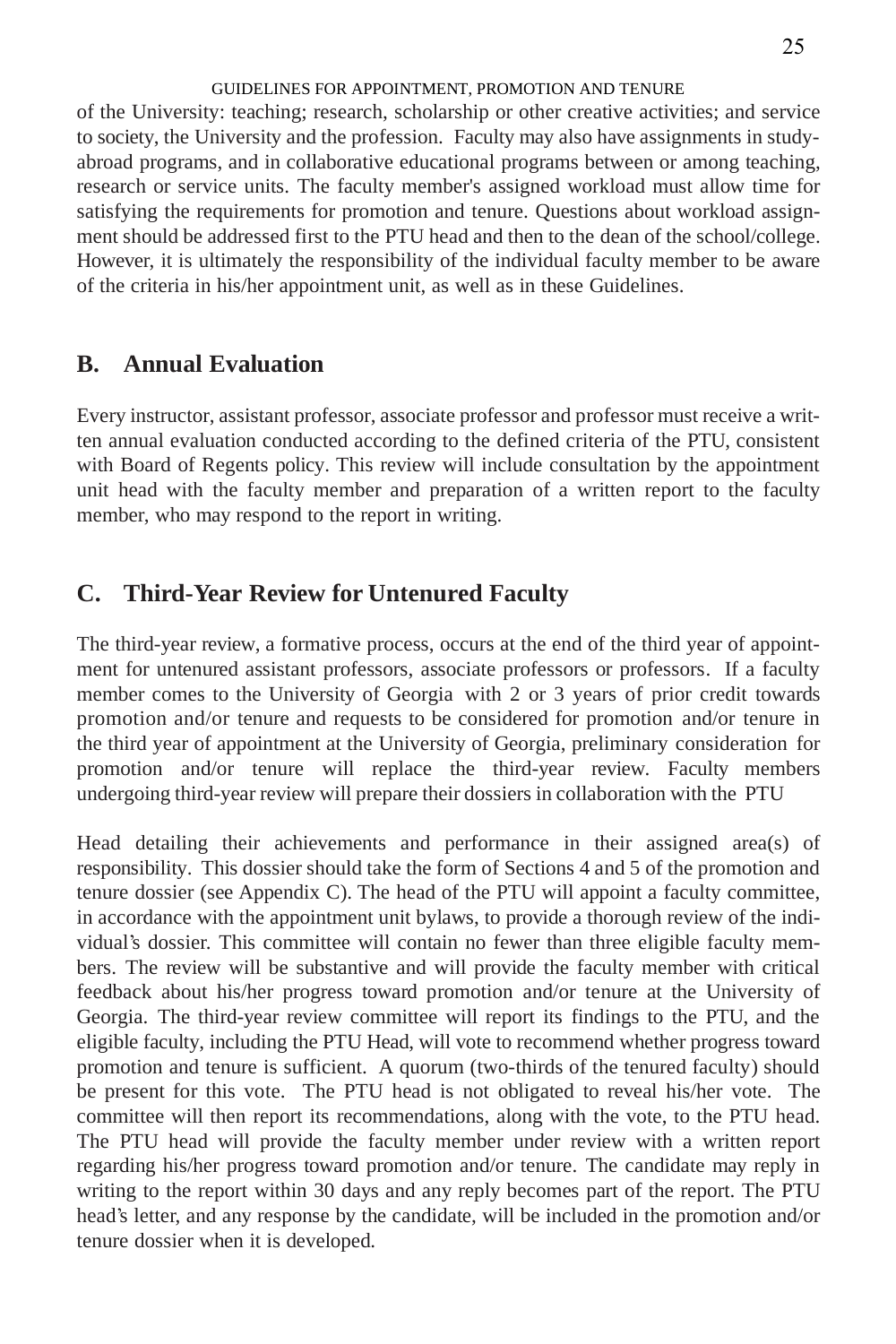### **D. Renewal of Non-Tenured Faculty**

In any year, a department head/dean may determine not to extend a contract to a nontenured faculty member. This determination may be made following a recommendation to the head by the unit faculty, consistent with the department and the PTU's written criteria. Timely notice must be given to the faculty member per University of Georgia and Board of Regents Policies on Notice of Employment.

### **E. Preliminary Consideration**

In order to receive preliminary consideration for promotion and/or tenure, the candidate must request that she/he be considered. Such a request suffices to receive preliminary consideration, which typically occurs in the spring prior to the academic year in which the promotion and/or tenure review process would occur. Each year,thePTU head will convene the unit faculty eligible to vote so they may consider those individuals who are being evaluated for promotion and tenure. A quorum (2/3 of the eligible faculty) is required; absentee ballots do not count towards quorum. Based on an updated vita and other materials deemed relevant by the unit, the eligible faculty will vote on whether they believe the candidate warrants further consideration for promotion and/or tenure. The unit head is responsible for informing the candidate within three business days of the vote of the unit's recommendation. The PTU head is not obligated to reveal his/her vote. The outcome of the vote for preliminary consideration will not appear in the dossier.

Nontenured Assistant Professors, Associate Professors and Professors: Following the preliminary consideration vote, the candidate may decide whether to proceed with the full review or not. Nontenured faculty who have not been turned down for tenure in their fifth

year must be reviewed for tenure in their sixth probationary year, unless they request in writing not to be reviewed. Requests to delay review until the seventh year may be approved by the President, upon recommendation of the unit head, the dean and the Senior Vice President for Academic Affairs and Provost, with convincing justification. Such requests should be submitted to the Provost, via the Office of Faculty Affairs, by May of the fifth year in rank.

Tenured Associate Professors: Candidates for promotion to full professor may request preliminary consideration at the end of their  $4<sub>th</sub>$  year in rank, or in any year after that. If their initial preliminary vote is negative, in keeping with the principle of flow, the process of review may continue, unless the candidate chooses to withdraw. If a candidate for professor proceeds to full review and is not successfully promoted, the candidate will not be eligible for review after a negative preliminary vote until three years have transpired since the last negative review. (This exception to the principle of flow is intended to reduce the burden on external evaluators and review committees, which would result from reviewing the same candidate year after year.) However, if a candidate's preliminary vote is positive within the three year period following an unsuccessful promotion application, the candidate may apply for promotion the following fall.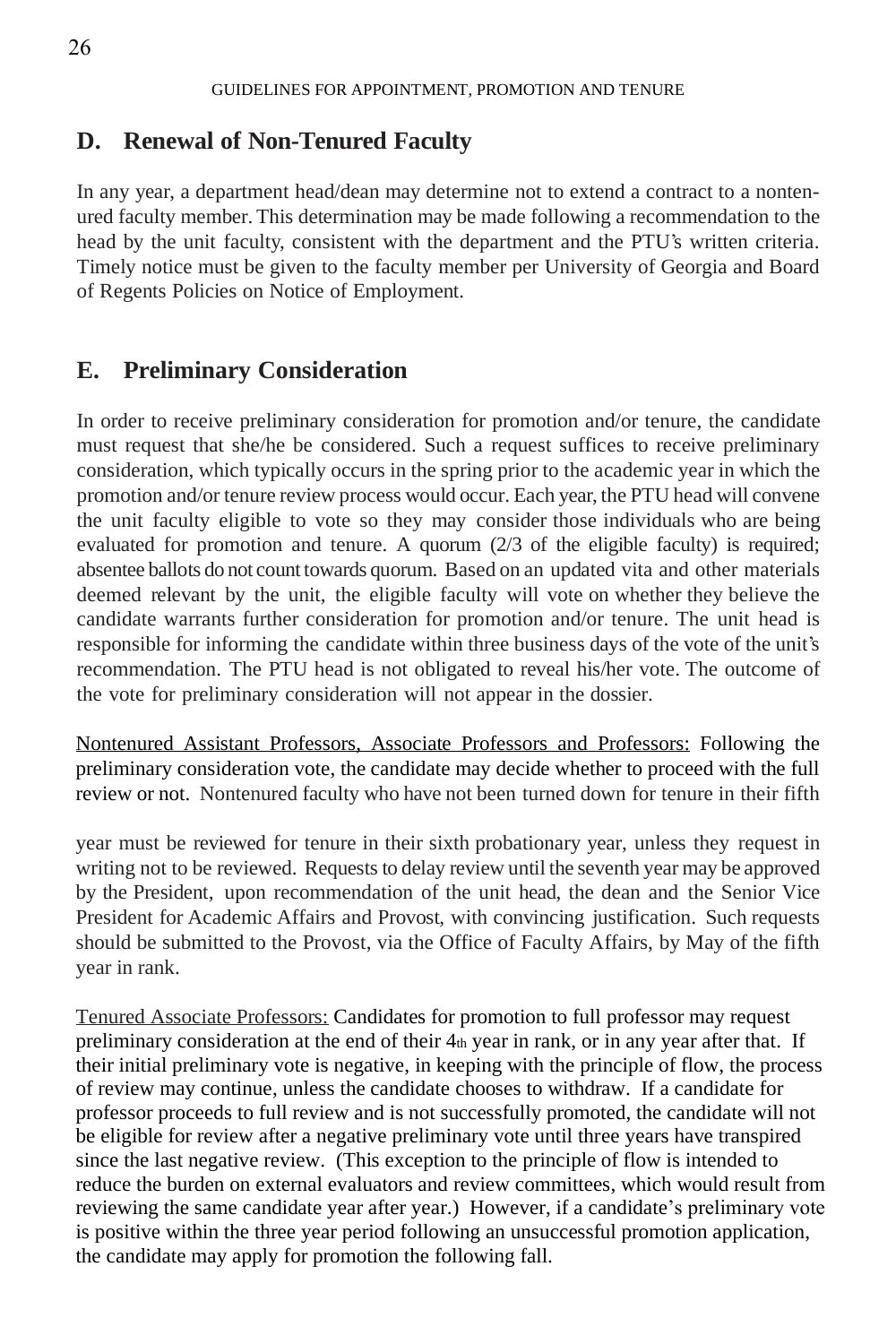# **VII. PROCEDURES FOR PROMOTION**

The procedures for promotion include four major activities: (1) advising faculty on promotion, (2) initiating the promotion process, (3) evaluating and making recommendations from the PTU, and then (4) reviewing the dossier and making recommendations at higher levels. Except with prior approval to delay review until the seventh year (see Section VI.E.), faculty who have been informed in writing that their contracts will not be renewed following a specified year will not be reviewed for promotion or tenure. Generally, activities should occur within a time frame appropriate for faculty on academicyear schedules to complete the process and for the President to receive the promotion recommendations by a date in January to be determined annually by the Office of Faculty Affairs. It is important for the candidate and the institution that the dossiers be wellprepared and that review committees evaluate each recommendation for promotion on the merits of the case presented following these *Guidelines*.

# **A. Preparing for Promotion and/or Tenure Unit Evaluation**

Two key steps in preparation for evaluation are the responsibilities of the PTU head and the candidate. First, a dossier must be prepared for evaluation by the appropriate PTU faculty. Preparation and verification of the contents of the dossier is a cooperative endeavor between the PTU head and the candidate, with the candidate having the final say about the dossier's contents, except for the requirement that all external letters of review be included. Appendix C describes the elements required for the dossier.

For purposes of the PTU's evaluation, only Sections 3 (Unit Criteria), 4 (Vita), 5 (Achievements) and 7 (External Evaluations) of the dossier need to be included, unless the PTU's own procedures require the entire dossier. Sections 1 (Recommendation for Promotion and Tenure Forms) and 2 (Cover Letters) are prepared following the PTU's evaluation.

While the faculty member is responsible for assuring that all relevant and salient information is available, and for preparing the vita according to these *Guidelines*, the unit head is responsible for preparing Section 5 in a succinct and factual manner and having the candidate review and approve it for accuracy. The faculty member must have reasonable access to departmental facilities and services to prepare the vita and to organize information for the unit head to use in preparing Section 5 of the dossier. Prior to the evaluation, the candidate should review Sections 4 and 5 to assure that the information is accurate and includes all significant information.

The second key responsibility of the PTU head is to obtain objective and impersonal external letters on the quality of the candidate's contributions from persons highly qualified to provide an assessment. These external letters should come from authorities outside the University who are nationally recognized in their field and who can provide a critical, detailed evaluation of the candidate's work. They should be individuals who know the candidate professionally, preferably through his/her publications, presentations, artistic creations and performances and who are able to judge the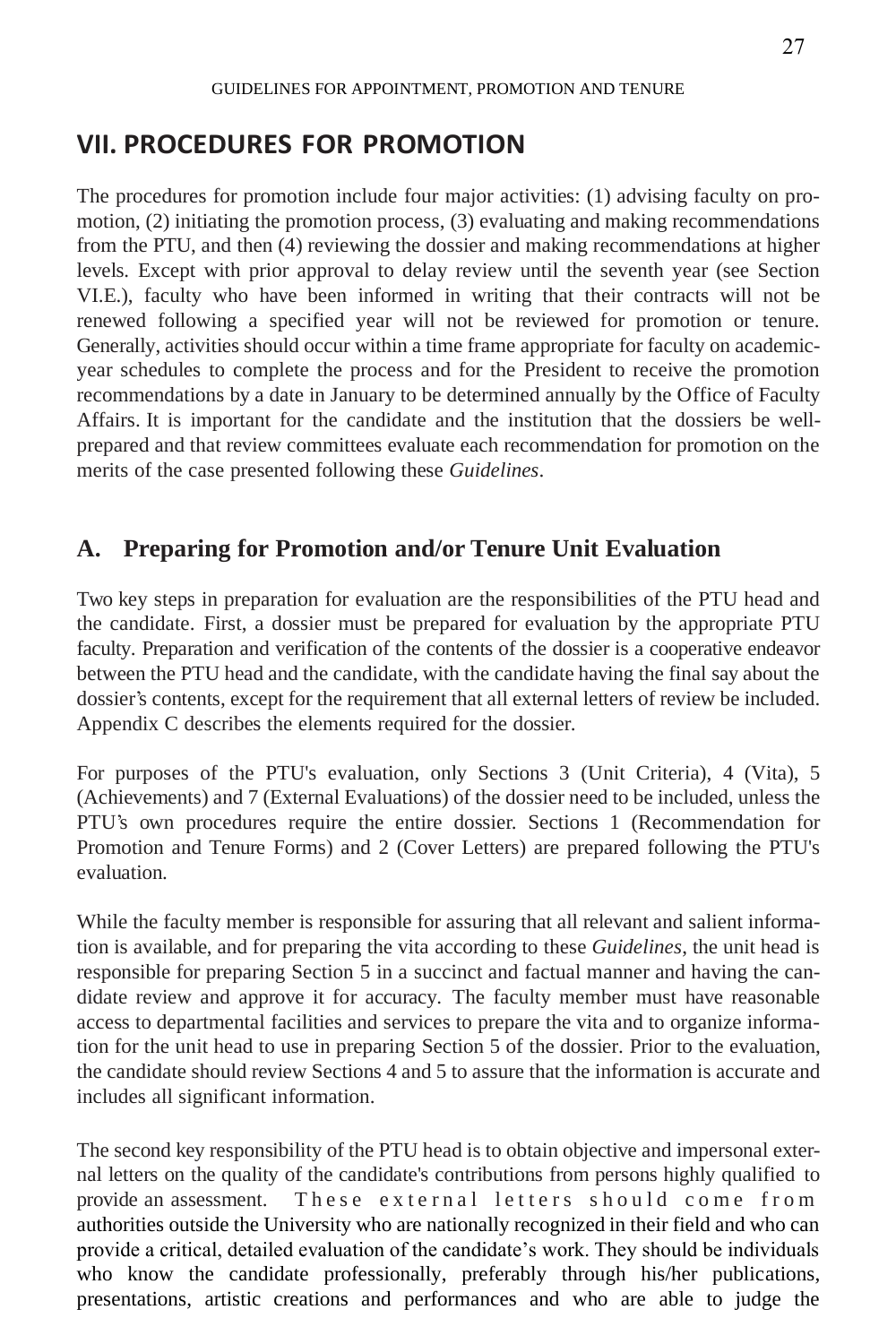candidate's reputation and relative status in the field. External reviewers should hold an equal or higher rank than the rank to which the candidate is seeking promotion. For external reviewer outside the United States or in non-academic positions, the "statement of qualifications" (see below) should address the question of the reviewer's equivalent rank in the U.S. academic system. Assessments should not be sought from terminal degree advisors, postdoctoral advisors, former students, close associates, or personal friends. Request a critical evaluation of the candidate's performance and the quality of their scholastic achievements; do not solicit supporting letters or personal references. Appendix D provides a letter template for requesting external letters of evaluation. The PTU head may add clarifying information to the letter of request as appropriate.

A minimum of 4 appraisal letters will be obtained from external reviewers. The candidate will construct a list of up to six potential external evaluators and provide information on their qualifications as reviewers to the PTU Head. At least two of the external letters in the dossier must be from the candidate's list and at least two must be from a list generated by the PTU Head that excludes reviewers on the candidate's list. . The candidate will also construct a list of no more than three individuals who may not be contacted as external evaluators. The head of the promotion/tenure unit and other eligible voting faculty in the unit may not contact these individuals about the candidate's promotion and/or tenure review. If one or two of the external evaluators cannot or do not respond, another letter may be requested, maintaining a balance of letters from the candidate's list of letters and from the PTU's list. All letters of evaluation must be included in Section 7 of the dossier, along with the following information:

- 1. Identification of which letters are from the candidate's list of evaluators and which letters are from the PTU's list of reviewers, and
- 2. A brief statement of qualifications for each person evaluating the candidate

The PTU head will notify the candidate in writing when all external letters have been received. All letters and external reviewers' names are confidential and should not be viewed by the candidate. The University of Georgia will use these letters only in the promotion and/or tenure process. However, these letters may be subject to release under Georgia law.

If the unit head is an associate professor, then the head, following consultation with the PTU, will appoint a professor to chair the committee to review candidates for promotion to the rank of professor. If the unit head is untenured, then the head, following consultation with the PTU, will appoint a tenured professor to chair the committee to review candidates for tenure. The unit head will retain responsibility for working with the candidate to prepare the dossier for review, although the appointed chair will take responsibility for preparing Sections 1 and 2 after the unit evaluation is completed.

### **B. Reviews**

Normally, the promotion and tenure dossier will be subject to three levels of review: the first review takes place within the PTU, when it renders its recommendation concerning promotion and/or tenure. Following this review by the PTU, the dossier will be reviewed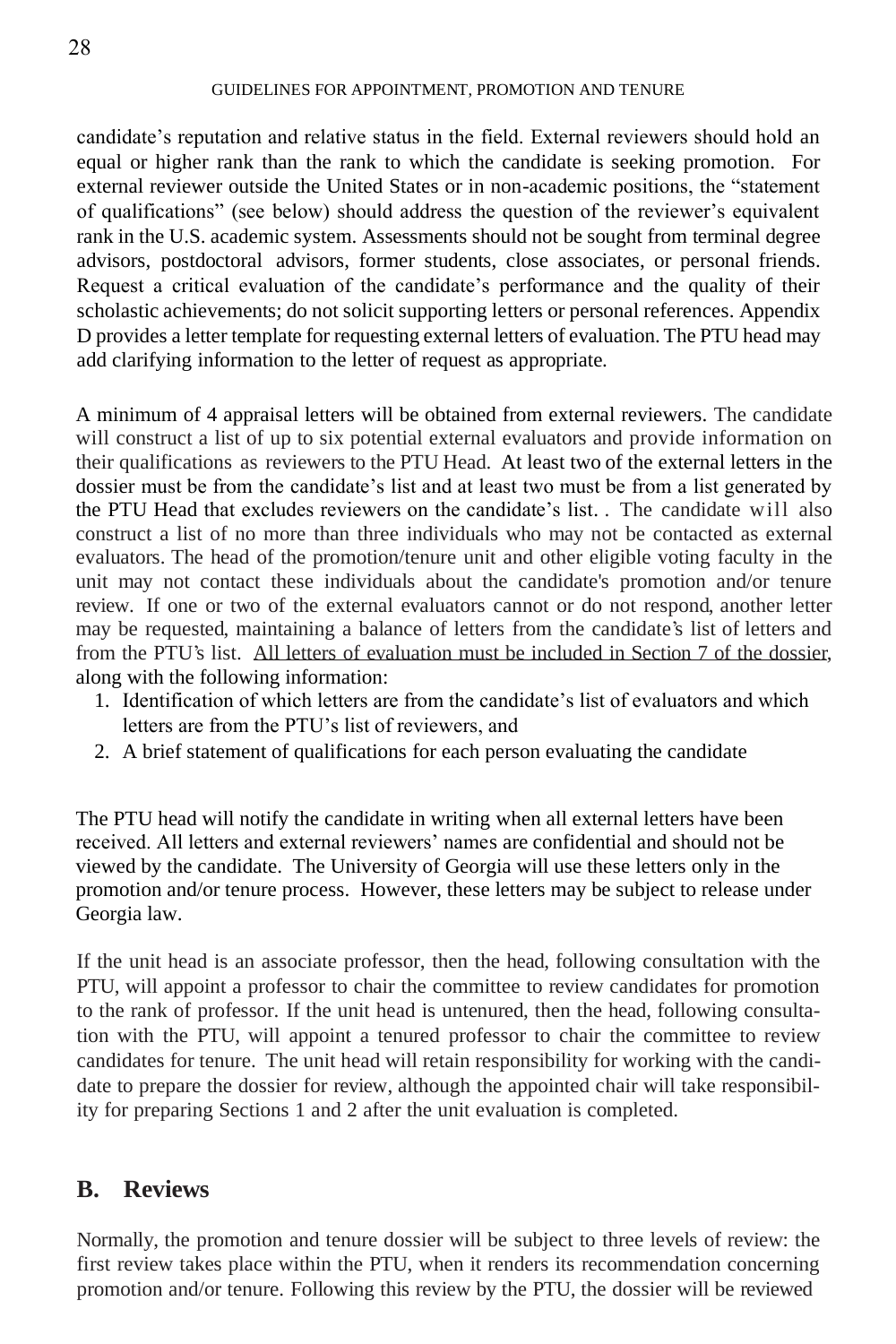at the school/college level and then at the University level. This three-level review process will take place in those schools and colleges with departments. However, in schools or colleges without departments and reporting directly to the Senior Vice President for Academic Affairs and Provost, there will generally be two levels of review: the first is at the school level and the second is at the University level. In these units, the school/college serves as the PTU. All reviews must be conducted in a rigorous and equitable manner and must be free of political influence.

1. Promotion/Tenure-Unit Review.

*Voting Procedures for PTU:* All eligible voting faculty are expected to participate in the PTU evaluation process by voting yes or no. Faculty from the candidate's PTU will refrain from participating in any form of evaluation at all higher levels of review.

- *Quorum -* Consists of at least two-thirds of those faculty members eligible to vote on a given candidate. Therefore, a quorum must be computed individually for each candidate. State that a quorum was present in the cover letter.
- *Abstentions -* No abstentions are allowed. Once a quorum is declared, all members in attendance must vote. Any ballot not clearly marked approve or deny will be considered a "NO" vote.
- *Recusal -* Only allowed if a conflict of interest exists. Faculty members who recuse themselves are not considered eligible voters and may not participate in the discussion or consideration of the candidate's dossier.
- *Absentee Ballots -* Absentee ballots are allowed but do not count toward the quorum. They must be cast in writing so long as they are received by the PTU head before the meeting begins. Absentee ballots received after the meeting begins will be disregarded. Absentee ballots with no vote or not clearly marked are not eligible and will be discarded.
- *Recommendations -* Determined based upon a simple majority vote of the participating eligible faculty. A tie is interpreted as a negative vote.

The PTU head convenes the appropriate faculty to conduct the PTU evaluation. Faculty eligible to vote within their promotion and tenure units are as follows:

- On promotion to associate professor, all associate professors and professors;
- On promotion to professor, all professors;
- On tenure, all tenured faculty members.

Eligible faculty within the PTU will vote by secret ballot, except for the PTU head. The total number of yes and no votes must be recorded. More yes than no votes must be recorded in order for the candidate to be approved. The PTU head's vote must be revealed at the time the votes are counted. All absentee and regular ballots must be counted by two faculty members, with the results presented to the faculty before adjournment. The candidate must be informed of the results of the vote, including the tally, within three working days of the meeting.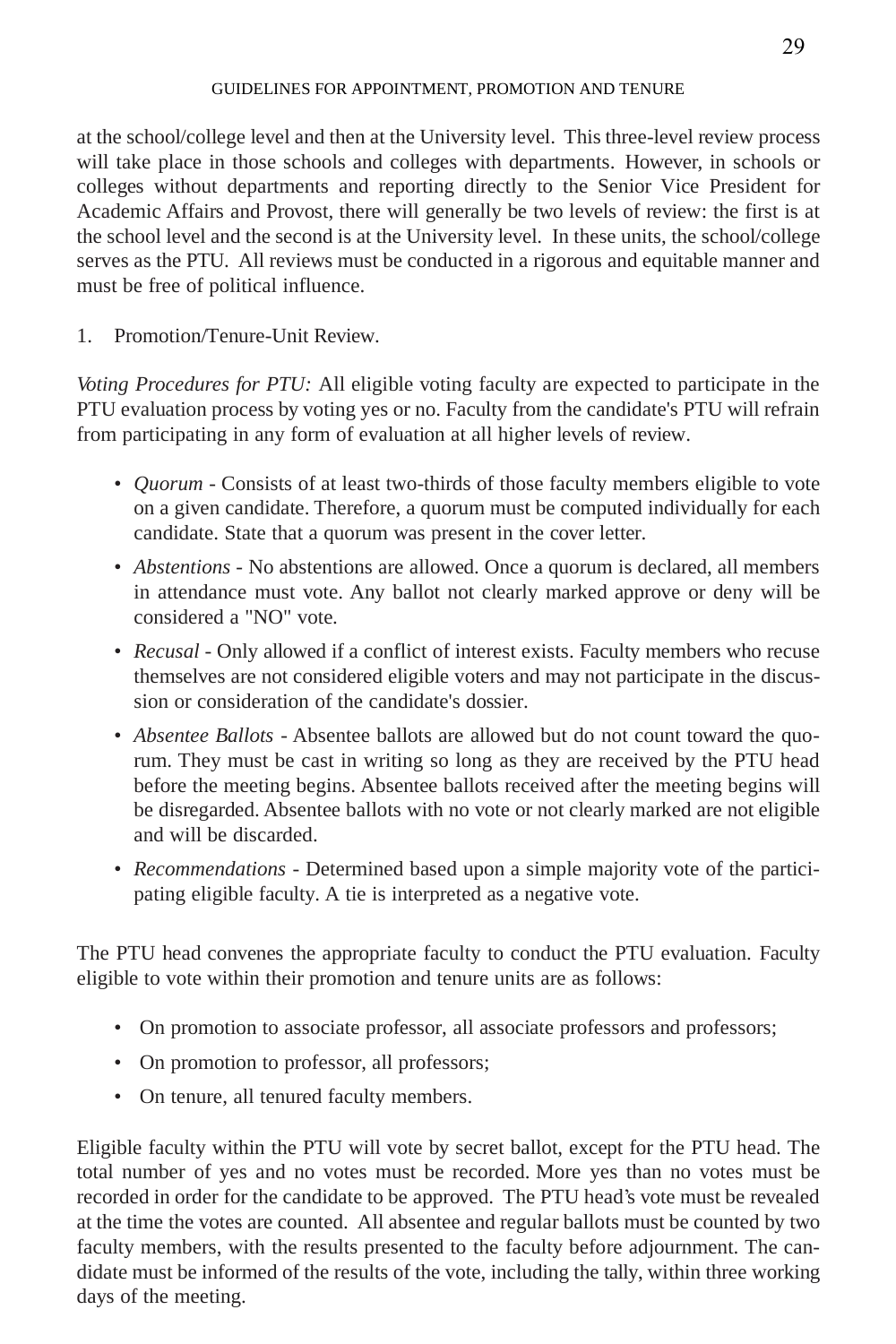Consistent with the principle of flow, all promotion and tenure dossiers move to the next level of review, regardless of the vote, unless the candidate indicates he/she does not wish to be considered further.

It is the responsibility of the PTU head to prepare Sections 1 (UGA Promotion & Tenure Recommendation Forms) and 2 (Cover Letter) of the dossier. If the PTU head voted against the promotion, then the candidate may designate a senior faculty member from the PTU to substitute for the PTU head. This person prepares Sections 1 and 2. Before a dossier goes forward, the candidate should review Sections 1 through 4 for accuracy. Before the candidate does so, however, identification of any external evaluators must be deleted. Since Section 1 reports results and Section 2 represents a synthesis of faculty judgment, the candidate may correct only manifest errors in reported facts.

Unless the PTU head voted against the candidate, the dossier goes forward with a cover letter from the PTU head (or his/her designee). Outlines for tenure and promotion cover letters are presented in Appendices E and F. In the event that the PTU vote was nega- tive, the PTU head, regardless of his/her vote, will summarize the deliberation for the PTU's negative vote as a separate document in the dossier. The candidate will have five working days to read and respond in writing to any cover letter and/or rationale before it goes forward. The candidate must have accessto thisinformation, which includes the vote of the eligible PTU faculty. Whether or not the PTU head prepares the cover letter, he/she (or designee) is responsible for preparing a summary of the procedural steps followed by the PTU in reaching its vote, including relevant dates where appropriate. This statement is to be forwarded with the dossier.

No revision/alteration of existing documents in the dossier are allowed after the PTU vote has been taken. Any factual errors must be corrected via cover letter or candidate's response as the dossier moves forward to the next level of review. The candidate may add evidence of award of a grant, acceptance of a publication, or other significant achievement to the dossier at any time during the review process. This documentation should be accompanied by a letter of request to add to the dossier and will be included in the cover letter section.

*Joint Academic Appointments:* If a faculty member has a joint academic appointment with one or more promotion- and tenure-granting units, then either unit may initiate consideration for promotion and prepare the documentation. The appropriate documentation will be made available to the appropriate faculties of the joint academic appointment units concerned. The vote of each unit should be recorded in the dossier and provided to the candidate consistent with these Guidelines. As with all other promotion reviews, the candidate's dossier will move to the next higher level review committee regardless of whether the recommendation at a lower level was positive or negative. A 2/3 majority vote is required to reverse the outcome at the lower levels when a committee receives only positive or only negative recommendations from the prior levels of review. If a school/ college review committee or the University Review Committee receives conflicting positive and negative recommendations from the prior levels of review, the recommendation is interpreted as a negative vote for promotion and requires a 2/3 majority of the eligible voters to reverse the outcome. Any questions about the promotion process for joint academic appointments should be directed to the Office of Faculty Affairs.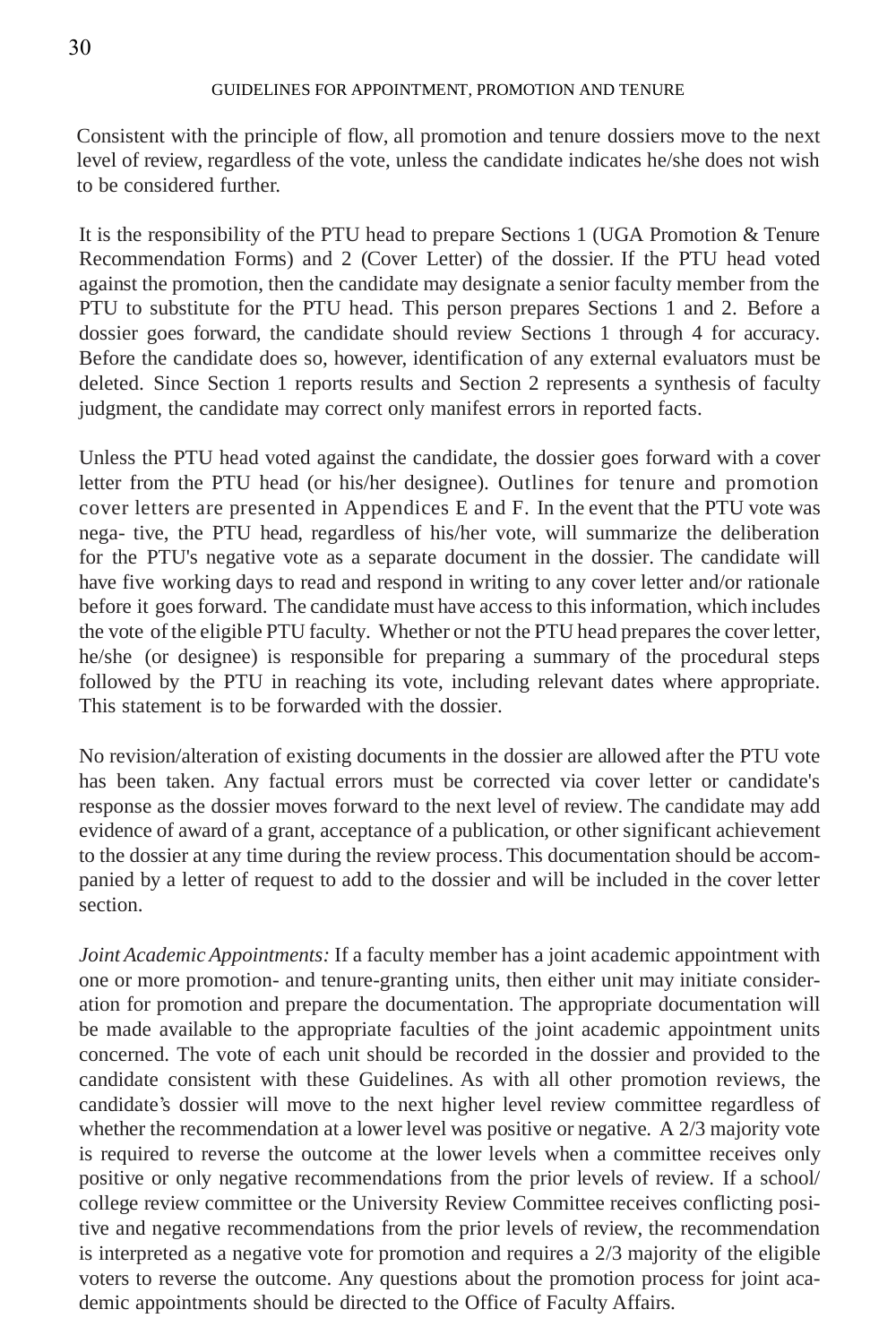| 1) PTUs in Same School/College                        |                                |                                |  |
|-------------------------------------------------------|--------------------------------|--------------------------------|--|
| PTU <sub>1</sub>                                      |                                | University Review Committee    |  |
| PTU <sub>2</sub>                                      | **School/College Committee     |                                |  |
|                                                       |                                |                                |  |
| 2) PTUs in Different Schools/Colleges                 |                                |                                |  |
| PTU <sub>1</sub>                                      | School/College Committee 1     | ** University Review Committee |  |
| PTU <sub>2</sub>                                      | School/College Committee 2     |                                |  |
|                                                       |                                |                                |  |
| 3) One PTU is a School/College with No Departments    |                                |                                |  |
| PTU <sub>1</sub>                                      |                                |                                |  |
| PTU <sub>2</sub>                                      | School/College Committee       | ** University Review Committee |  |
|                                                       |                                |                                |  |
| 4) Both PTUs are a School/College with No Departments |                                |                                |  |
| PTU <sub>1</sub>                                      | ** University Review Committee |                                |  |
| PTU <sub>2</sub>                                      |                                |                                |  |

#### **\*\*Four Possible Scenarios Where Committee Could Receive Conflicting +/- Recommendations**

#### 2. School/College-Level Review.

Schools/Colleges without Departments:

In those schools or colleges without departments and reporting directly to the Senior Vice President for Academic Affairs and Provost, the first level of review takes place within the

school/college, which serves as the PTU and follows all procedures for the PTU review as outlined in the previous section. This review takes place in accordance with the school/ college's written criteria for promotion and/or tenure, and in a manner that is consistent with these *Guidelines*. In these units, the dean will not serve as the PTU head. The school/ college will establish written procedures for the selection of the PTU head.

#### Schools/Colleges with Departments:

In those schools or colleges with departments, the first level of review takes place in the PTU in accordance with its criteria for promotion and/or tenure. Upon completion of that first-level review, the PTU will transmit the candidate's dossier to the school/ college review committee(s) in accordance with the procedures outlined above. At that time, the candidate, PTU head or senior faculty member designated by the candidate may supplement the record with claims regarding procedural error, if necessary. In all cases, at the school/college committee review, the committee will review the case to ensure that no procedural error exists. The committee also will ensure that the candidate meets the criteria specified in these *Guidelines*, as well as criteria specified by the PTU.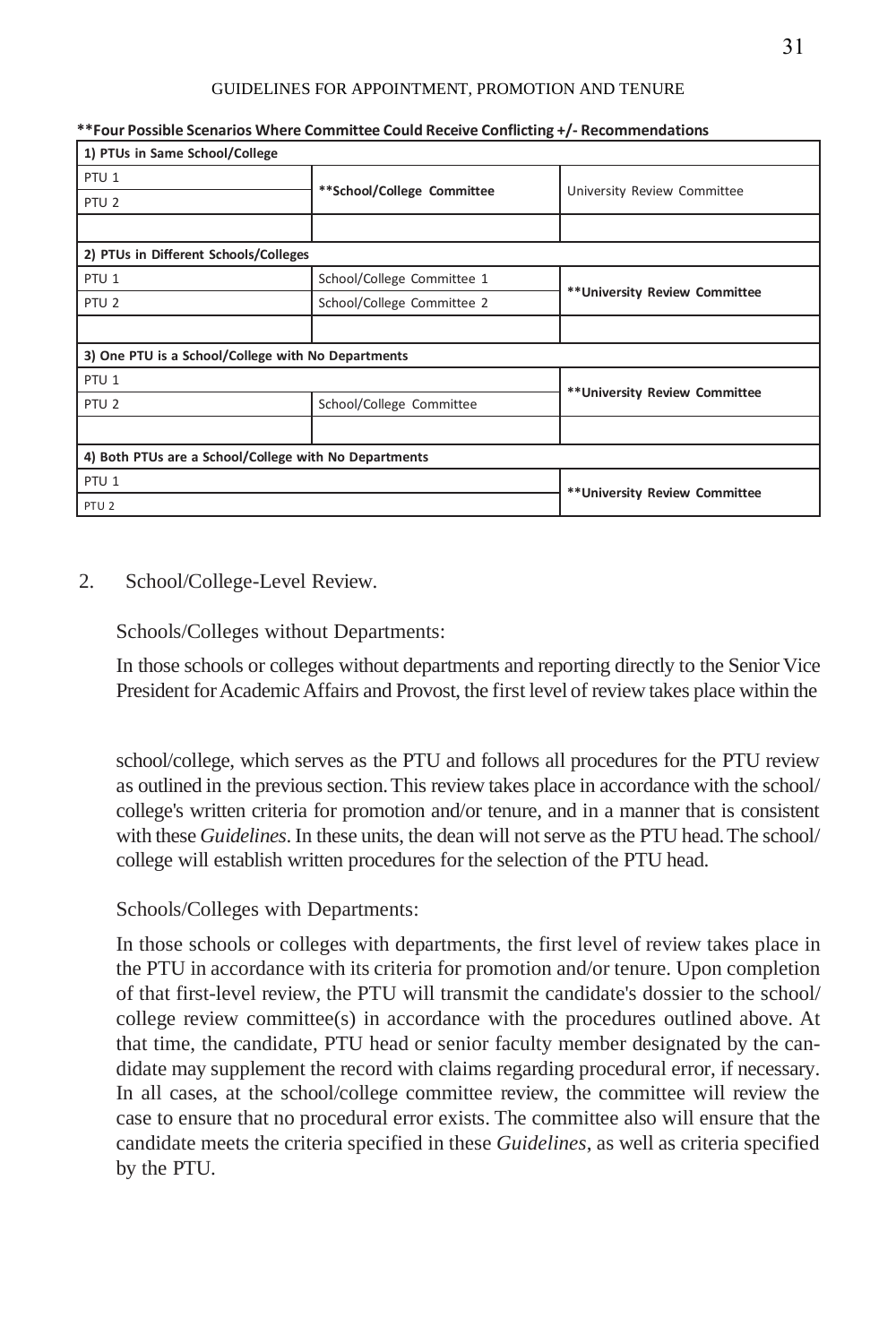- a. *Deference to Initial Determination.* The burden of evaluating the qualifications and suitability of the candidate for promotion and/or tenure is greatest at the first level of review. Significant weight will be given at the higher levels of review to the judgments and recommendations of lower-level review committees (particularly at the PTU level) and to the principle of peer review.
- b. *Appointment and Composition of the School/College Committees.* The dean appoints the members of the school/college review committee(s); these Guidelines recommend that such committees consist of at least five eligible faculty members of the school/college. The chair is elected from among the tenured professors of the committee.
- c. *Voting Procedures for Schools/Colleges with Departments.*
- *Quorum* Of the committee members eligible to vote on a given candidate, no more than one may be absent in order to constitute a quorum. Therefore, a quorum must be computed individually for each candidate. State that a quorum was present in the cover letter.
- *Abstentions -* No abstentions are allowed. Once a quorum is declared, all members in attendance must vote. Any ballot not clearly marked approve or deny will be considered a "NO" vote.
- *Recusal -* Only allowed if a conflict of interest exists. Faculty members who recuse themselves are not considered eligible voters and may not participate in the discussion or consideration of the candidate's dossier. No committee member may vote twice on a candidate's application for promotion and/or tenure, and must therefore be recused from voting on any candidate from the member's own PTU.
- *Absentee Ballots -* No absentee ballots are allowed.
- *Recommendations -* The PTU's recommendation may be reversed only if a 2/3 majority of the eligible committee members who are present at the meeting vote to reverse the outcome at the lower level. Refer to the next section regarding cases where a school/college review committee concludes that a procedural error exists that has not been properly evaluated or remedied at the PTU level.

Voting will be conducted by secret ballot with two designated faculty members assigned to count the ballots.

d. *Additional Procedures for School/College Review Committees.* Where a School/ College Review Committee concludes that procedural error(s) exist that have not been properly evaluated or remedied at the lower-level of review, the School/ College Review Committee may take one of the following actions:

(1) Remand the case to the PTU if such error can be corrected within the current promotion/tenure cycle, with instructions concerning how to proceed thereafter.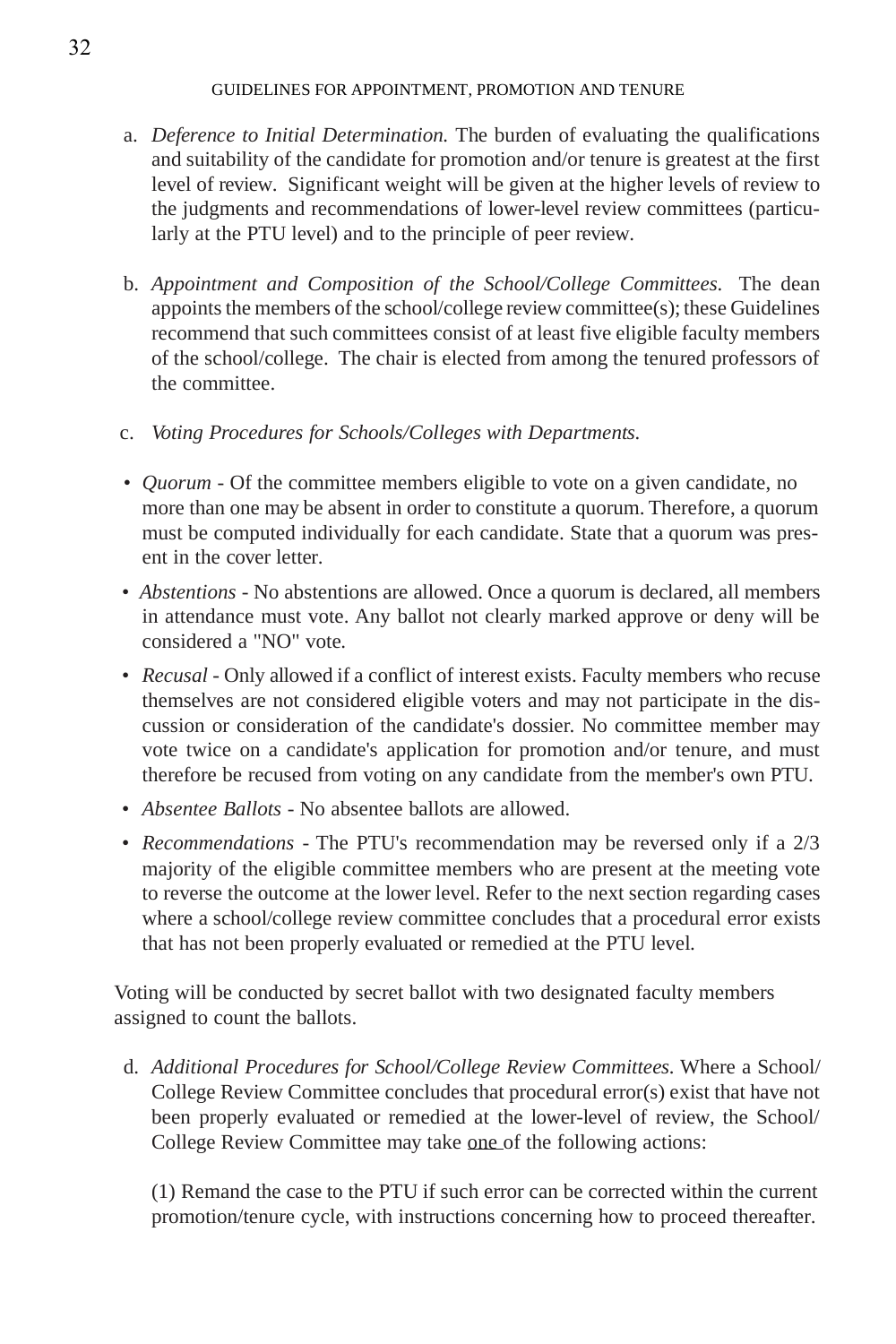(2) Find that the procedural error was fatal to the candidate's ability to achieve a fair evaluation of the record at the PTU level or a record worthy of promotion and/or tenure. A finding of such fatal procedural error by a 2/3 majority vote of the eligible school/college review committee members will nullify a negative PTU vote. The committee will then vote, based on all available information, including knowledge that a fatal procedural error occurred, on the candidate's application for promotion and/or tenure. The resulting recommendation of the school/college review committee, based upon a simple majority vote of the participating eligible faculty, will be forwarded to the University Review Committee in place of the nullified PTU vote. A tie vote is interpreted as a negative vote.

(3) With the candidate's participation and cooperation, supplement the record in any way necessary to allow for the fullest substantive and fair review possible.

(4) Determine that any procedural error was harmless because it had no substantive impact on the candidate's application for promotion and/or tenure, in which case the committee may proceed to consider the substance of the candidate's application.

- e. Regardless of the outcome of the school/college vote (favorable or unfavorable) the dossier will be forwarded for a review at the University level. In addition, the committee must record the rationale for its decision to affirm or reverse the lower-level decision. This rationale must be in writing and must be transmitted, along with the tally of the vote, to the candidate, who will have the opportunity to respond to the committee's rationale within seven working days. The rationale of the school/college vote and any such response of the candidate will be included in the dossier for consideration at the University level.
- f. *Role of the Dean.* All promotion and tenure decisions (including both positive and negative decisions) must be sent to the dean of the school/college for review. The dean (or his/her designee) will provide a thorough, independent evaluation of each candidate for promotion and/or tenure. By this means, the dean will achieve several important objectives of the promotion and/or tenure process. These include: (1) ensuring consistency in the application of the standards for promotion and tenure within the school/college; (2) promoting fairness in the promotion and/or tenure process; and (3) seeing to it that candidates for tenure are central to the mission of the unit and school/college.

The dean (or his/her designee) will be an ex-officio, non-voting member of the school/college review committee(s). After the vote has been taken at the school/ college level, the dean (or his/her designee) will write a letter evaluating the candidate, introducing the dossier as it goes forward to the University Review Committee. The letter will include the vote of the appropriate faculty of the PTU, as well as the vote of the school/college review committee. The candidate will have five working days to read and respond in writing to the dean's letter before the dossier moves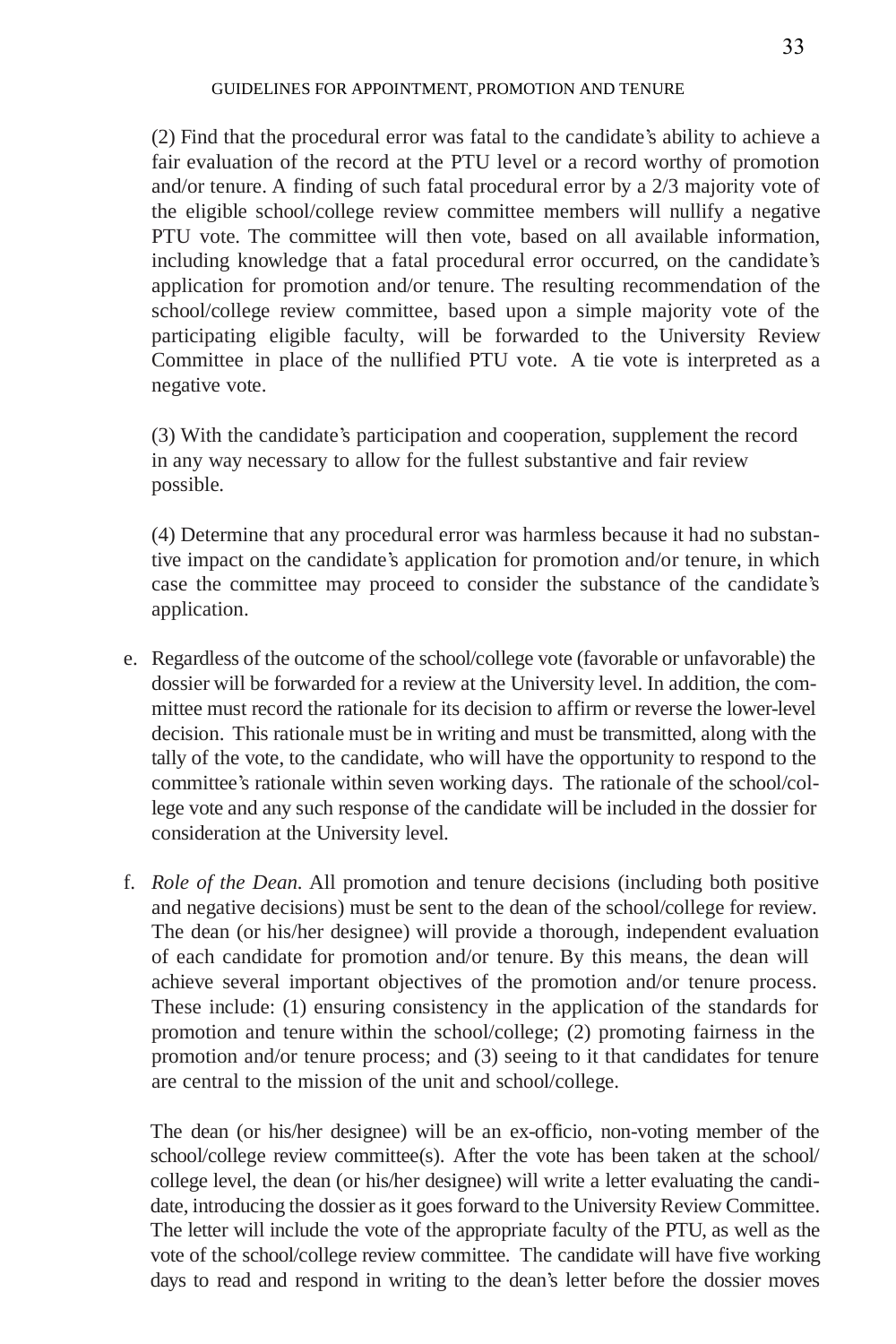forward to the University Review Committee. To that end, the candidate must be given timely access to the dean's letter. The candidate's response will be included in the dossier as it moves forward.

- 3. University-Level Review.
	- a. *Appointment and Composition of University Review Committees.* The University Review Committees consider all candidates for promotion and tenure, whatever the outcome of the previous levels of review. University Review Committees will be established to consider candidates from general discipline areas and thus will be organized into area committees such as:

| Fine and Applied Arts            | <b>Physical Sciences</b>            |
|----------------------------------|-------------------------------------|
| <b>Humanities</b>                | Social and Behavioral Sciences      |
| Life Sciences                    | <b>Health and Clinical Sciences</b> |
| Professional and Applied Studies |                                     |

Each University Review Committee will consist of at least seven tenured professors of the University, nominated by the deans of the University's schools and colleges, and appointed by the Senior Vice President for Academic Affairs and Provost. Members of these University Review Committees must be active in their disciplines. Each committee will elect a chair from among its members. At any time, individual members of a University Review Committee may reveal their membership on a committee. After evaluations are completed, the University publishes the membership of the University Review Committees.

The head of the PTU that originates the recommendation will decide, in consultation with the candidate and with approval of the dean, which University Review Committee should evaluate the candidate's dossier. A PTU need not route all of its candidates through the same University Review Committee.

b. *Procedures for University Review Committees.* Consistent with the principle of flow, the University Review Committee considers both positive and negative recommendations from the school/college review committees. In making its recommendation, the University Review Committee will evaluate cases (1) to assess the strength of the substantive evaluation of the candidate made by the PTU and by external assessors in the discipline, thus ensuring that the prior evaluation meets the criteria embodied in these Guidelines, (2) to assure uniformity of standards across the disciplines represented, and (3) to determine whether the school/ college committees properly evaluated any claims of procedural error when such error has properly been raised. The purpose of the University Review Committee is to review generally the quality of evidence in the dossier and determine whether the dossier as presented meets institutional standards.

Where a University Review Committee concludes that procedural error(s) exist that have not been properly evaluated or remedied at the lower-level of review, the University Review Committee may take one of the following actions: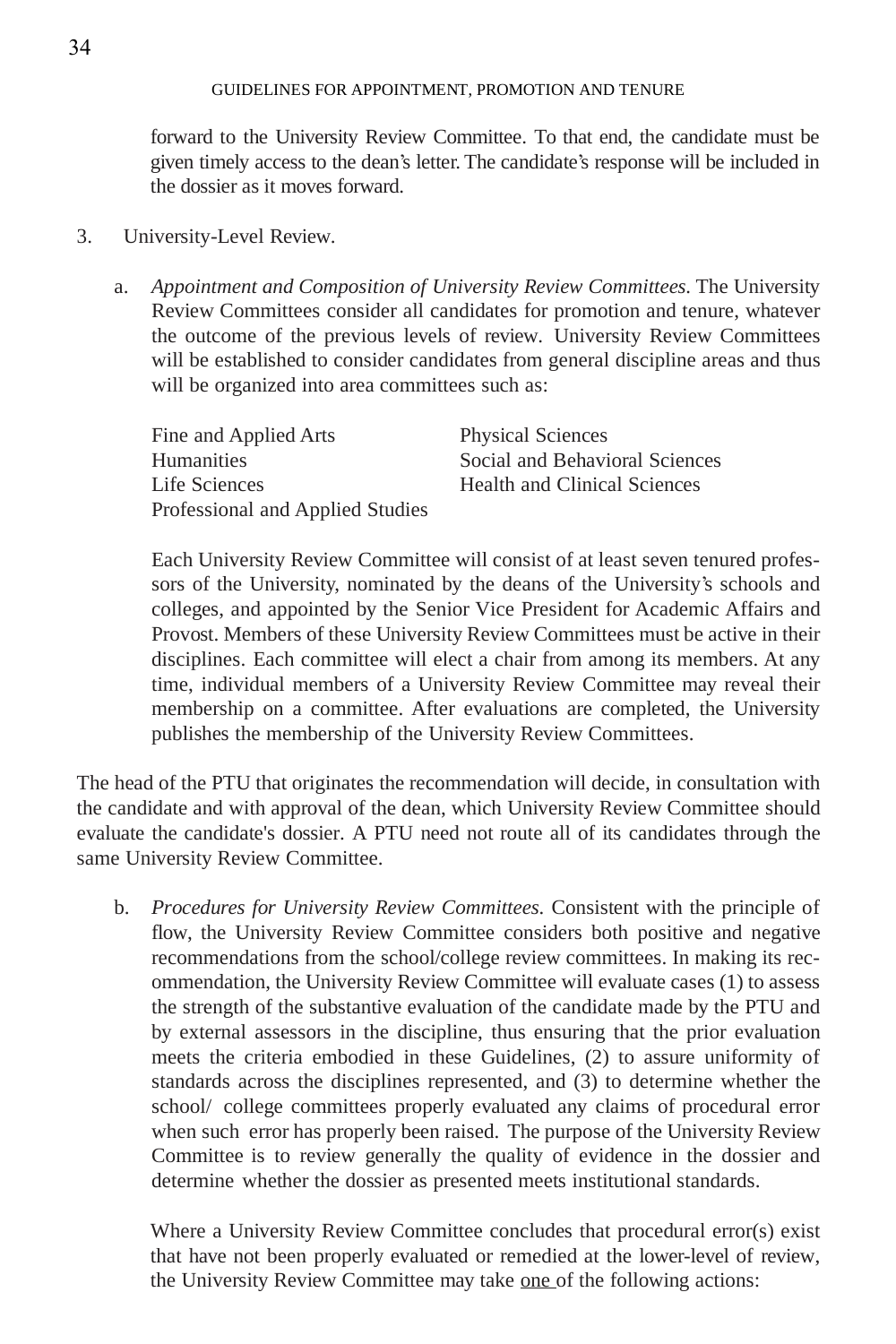(1) Remand the case to the PTU or the school/college committee, if such error can be corrected within the current promotion/tenure cycle, with instructions concerning how to proceed thereafter.

(2) Find that the procedural error was fatal to the candidate's ability to achieve a fair evaluation of the record at the lower level(s) of review or a record worthy of promotion and/or tenure. A finding of such fatal procedural error by a 2/3 majority vote of the eligible University Review Committee members will nullify a negative recommendation from the previous level of review. The committee will then vote, based on all available information, including knowledge that a fatal procedural error occurred, on the candidate's application for promotion and/or tenure. The resulting recommendation of the University Review Committee, based upon a simple majority vote of the participating eligible faculty, will be forwarded to the Provost in place of the nullified vote from the previous level of review. A tie vote is interpreted as a negative vote.

(3) With the candidate's participation and cooperation, supplement the record in any way necessary to allow for the fullest substantive and fair review possible.

(4) Determine that any procedural error was harmless because it had no substantive impact on the candidate's application for promotion and/or tenure, in which case the committee may proceed to consider the substance of the candidate's application.

- c. *Voting Procedures for University Review Committees:*
- *Quorum -* Of the committee members eligible to vote on a given candidate, no more than one may be absent in order to constitute a quorum. Therefore, a quorum- must be computed individually for each candidate. State that a quorum was present in the cover letter.
- *Abstentions -* No abstentions are allowed. Once a quorum is declared, all members in attendance must vote. Any ballot not clearly marked approve or deny will be considered a "NO" vote.
- *Recusal* Only allowed if a conflict of interest exists. Faculty members who recuse themselves are not considered eligible voters and may not participate in the discussion or consideration of the candidate's dossier. Faculty from the candidate's PTU will refrain from participating in any form of evaluation at higher levels of review.
- *Absentee Ballots* No absentee ballots are allowed.
- *Recommendations -* The recommendation before the University Review Committee may be reversed only if a 2/3 majority of the eligible committee members who are present at the meeting vote to reverse the outcome at the lower level. Refer to the above section regarding cases where a University Review Committee concludes that a procedural error exists that has not been properly evaluated or remedied at the lower level of review.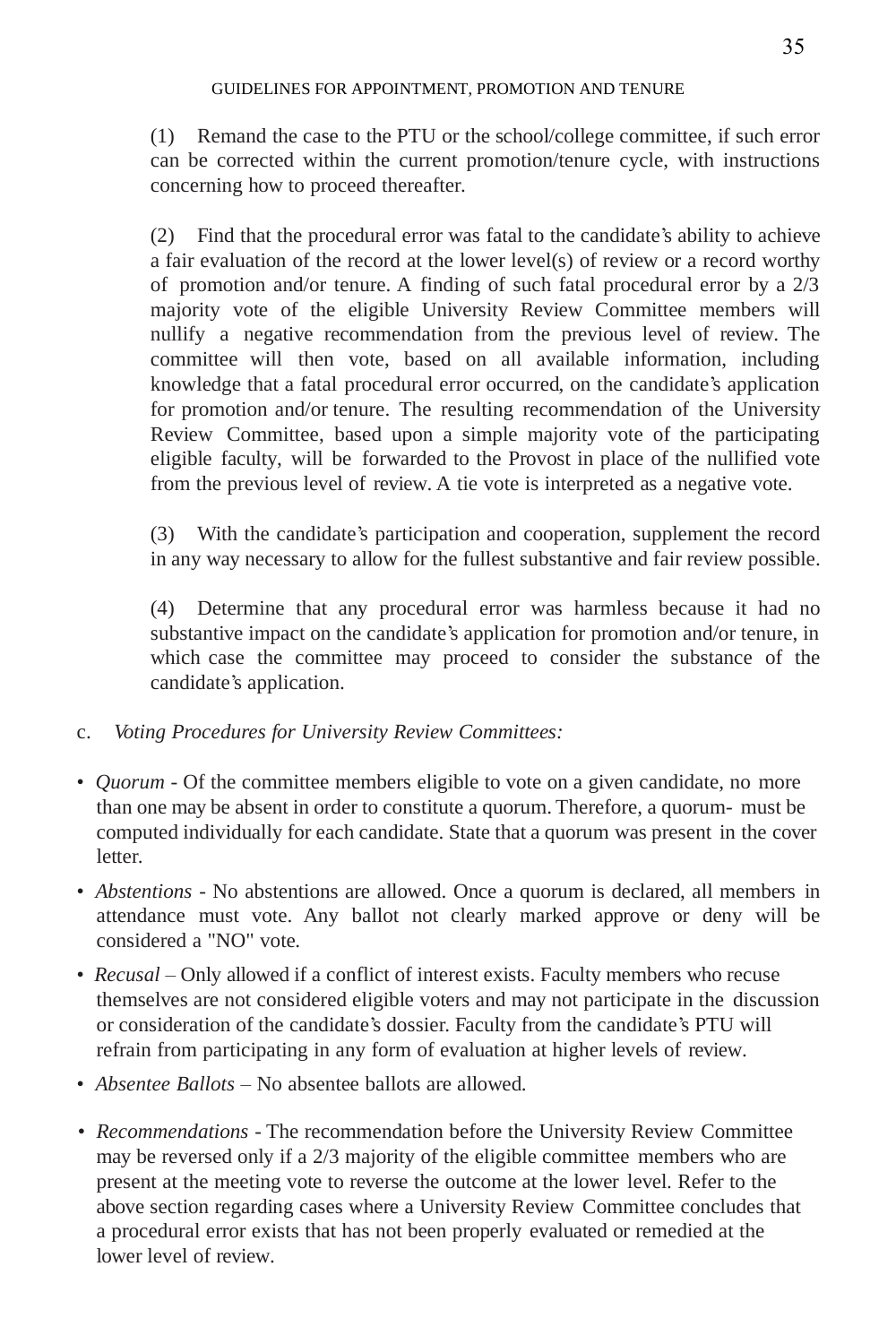The University Review Committee will vote by secret ballot and record the total number of yes and no votes. The result of the vote, including the tally, must be reported to the committee before the meeting adjourns. In addition, the committee must record the rationale for its decision to grant or deny the candidate's application for promotion or tenure. All such statements must be in writing and must be transmitted, along with the tally of the vote, to the candidate, who will have the opportunity to respond to the committee's statement within seven working days. Such a statement will be included in the dossier as it moves forward.

The University Review Committees transmit their written recommendations and accompanying rationale to the Senior Vice President for Academic Affairs and Provost. If the recommendation is positive, the Senior Vice President for Academic Affairs and Provost will forward the recommendation to the President for final approval. If the recommendation is negative, the Senior Vice President for Academic Affairs and Provost will forward the dossier to the University Appeals Committee, upon the written request of the candidate, which will evaluate the substance of the case as well as any procedural issues identified by the candidate.

4. Definition of Procedural Errors.

In evaluating cases for promotion and/or tenure, school/college and University Review Committees may consider claims of procedural error. Such claims include:

- Failure to conduct a third-year review or yearly performance evaluations.
- Failure to consult a candidate regarding external evaluations.
- Failure of the PTU to vote in accordance with mandated procedures.
- Failure to evaluate a candidate in accordance with the unit criteria.
- Any other claims regarding failure of the PTU to meet established procedural requirements as mandated by these Guidelines or unit criteria.

In evaluating such claims, review committees must also consider the candidate's responsibility in the promotion and/or tenure process.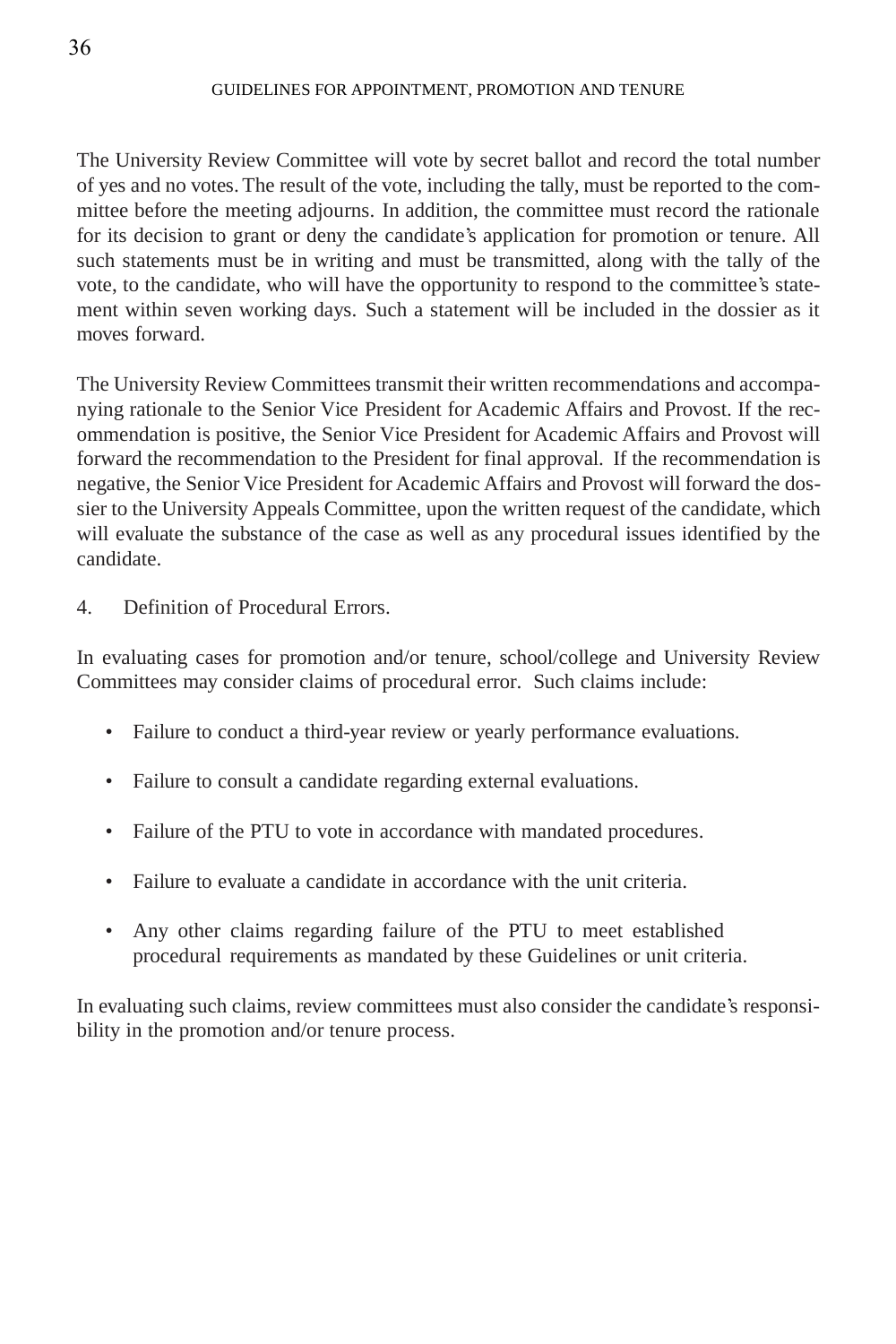# **VIII. APPEALS**

When a candidate receives a negative recommendation from the University Review Committee (either because the University Review Committee fails to overturn a negative recommendation from a school/college committee, or because the University Review Committee overturns a positive lower-level recommendation), the dossier is automatically forwarded to the University Appeals Committee unless the candidate chooses to withdraw his/her application in writing. The University Appeals Committee is chaired by the Senior Vice President for Academic Affairs and Provost (who is an ex-officio but non-voting member) and consists of tenured full professors, one representing each of the schools/ colleges of the University of Georgia. The representative from the Graduate School must be a member of the Graduate Council. Faculty members representing each of the academic schools/colleges will be selected by the University Council through procedures they have developed to constitute faculty committees. The representative from the Graduate Council will be nominated by the Dean of the Graduate School, in consultation with that Council and with the Senior Vice President for Academic Affairs and Provost. The University Appeals Committee must be constituted by May 1 of every year for the upcoming promotion and/or tenure review cycle.

At the time the dossier is forwarded to the University Appeals Committee, the candidate must be notified of his/her opportunity to further supplement the record. Supplements must be in writing and must be based on one or more of the following allegations of error:

- 1. Significant procedural irregularities (see Section VII 4) in periodic review and advisement or in the review process at the PTU level.
- 2. Significant procedural irregularities or inadequacies in the process of review by the school/college or University Review Committees, including the failure to vote in accordance with mandated procedures or to operate in accordance with procedures mandated in these Guidelines.

The responsibility of the candidate (or his/her designee) is to document in writing that the negative recommendation is principally a consequence of one or more of the grounds listed above, and that therefore the candidate's qualifications did not receive a fair review. Therefore, no further letters of support can be added to the dossier when the dossier is forwarded to the University Appeals Committee.

The responsibility of the University Appeals Committee is to make its best judgment as to (1) the existence of material failures, inaccuracies or procedural irregularities; (2) whether or not these failures, inaccuracies or irregularities significantly impaired an appropriate review of the candidate's qualifications for promotion and/or tenure. At its option, the committee may interview the candidate, the PTU head or the dean, as well as any other individuals who are in a position to provide useful information about the review.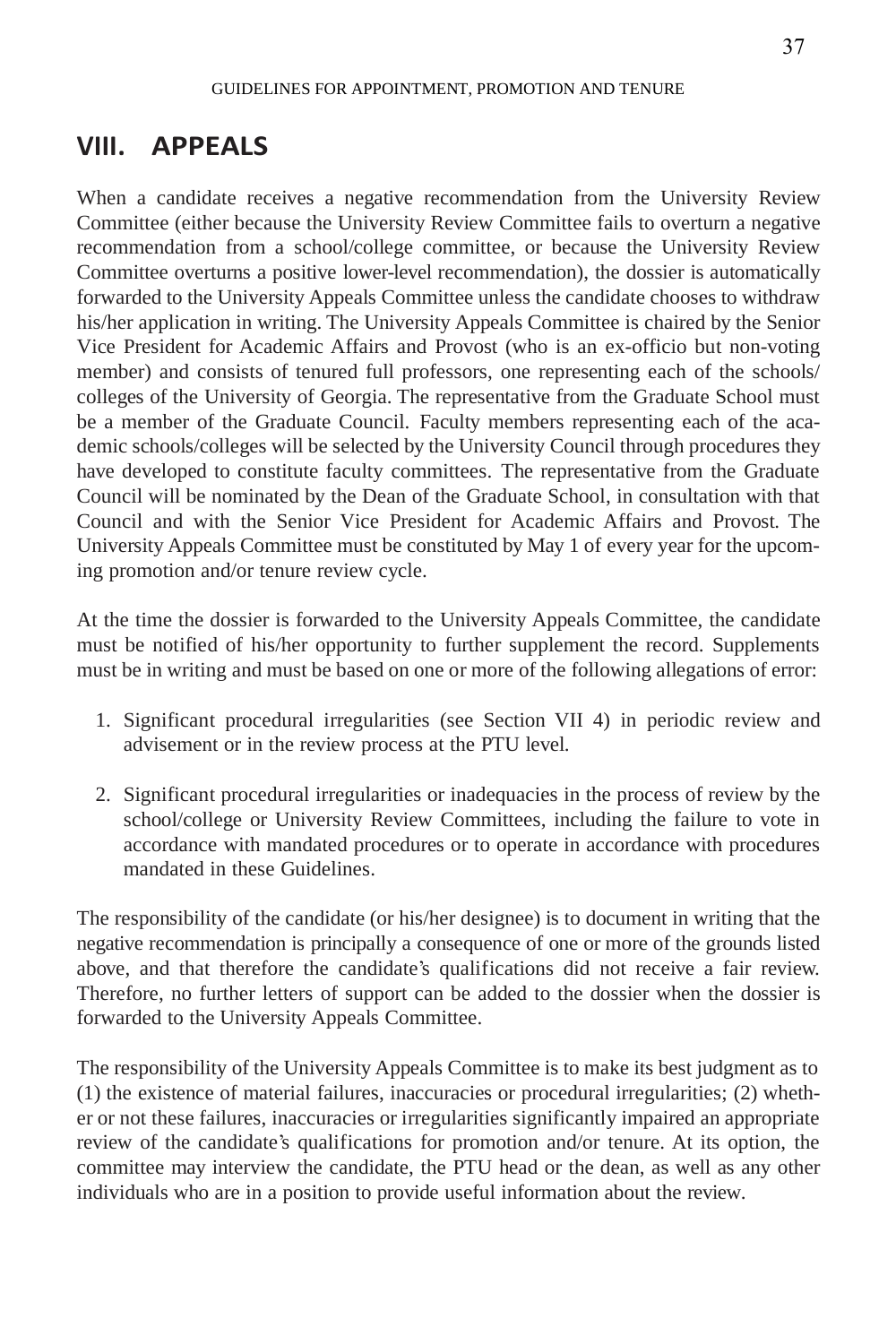*Voting Procedures for University Appeals:* Faculty from the candidate's PTU will refrain from participating in any form of evaluation at all higher levels of review.

- *Quorum -* Consists of at least two-thirds of the membership. State that a quorum was present in the cover letter.
- *Abstentions -* No abstentions are allowed. Once a quorum is declared, all members in attendance must vote. Any ballot not clearly marked approve or deny will be considered a "NO" vote.
- *Recusal –* Only allowed if a conflict of interest exists. Faculty members who recuse themselves are not considered eligible voters and may not participate in the discussion or consideration of the candidate's dossier.
- *Absentee Ballots* No absentee ballots are allowed.
- *Recommendations* A simple majority vote of eligible voting faculty members present at the meeting. A tie vote of eligible voting members present at the meeting is considered a negative recommendation.

By a simple majority vote of eligible voters present at the meeting, the University Appeals Committee will advise (with supporting rationale) the Senior Vice President for Academic Affairs and Provost on the following:

- 1. Whether or not material failures, inaccuracies or irregularities existed for a given candidate; and if so
- 2. Whether or not these failures, inaccuracies or irregularities appear to have interfered with an appropriate vote on the performance record.

If the recommendation of the University Appeals Committee is that the grounds for appeal were insufficient to have had an adverse effect on the results of the prior committee's vote, then the Senior Vice President for Academic Affairs and Provost will so inform the candidate, PTU head and dean, and the negative recommendation will stand. If there is a further review, it is made to the President.

If the recommendation of the University Appeals Committee is that the appeal has merit, then the Senior Vice President for Academic Affairs and Provost will take steps designed to address the problem. These may include, but are not limited to, referral to the committee or formation of an ad hoc committee to make a substantive review and recommendation, a direct recommendation for promotion and/or tenure to the President or consultation with internal or external authorities.

The recommendations of the University Appeals Committee and the steps to be taken by the Senior Vice President for Academic Affairs and Provost should be communicated to the candidate, PTU head and dean within five working days of receipt of the committee's recommendation. When these steps are completed, the Senior Vice President for Academic Affairs and Provost will make his/or her judgment and accordingly inform the candidate, PTU head and dean.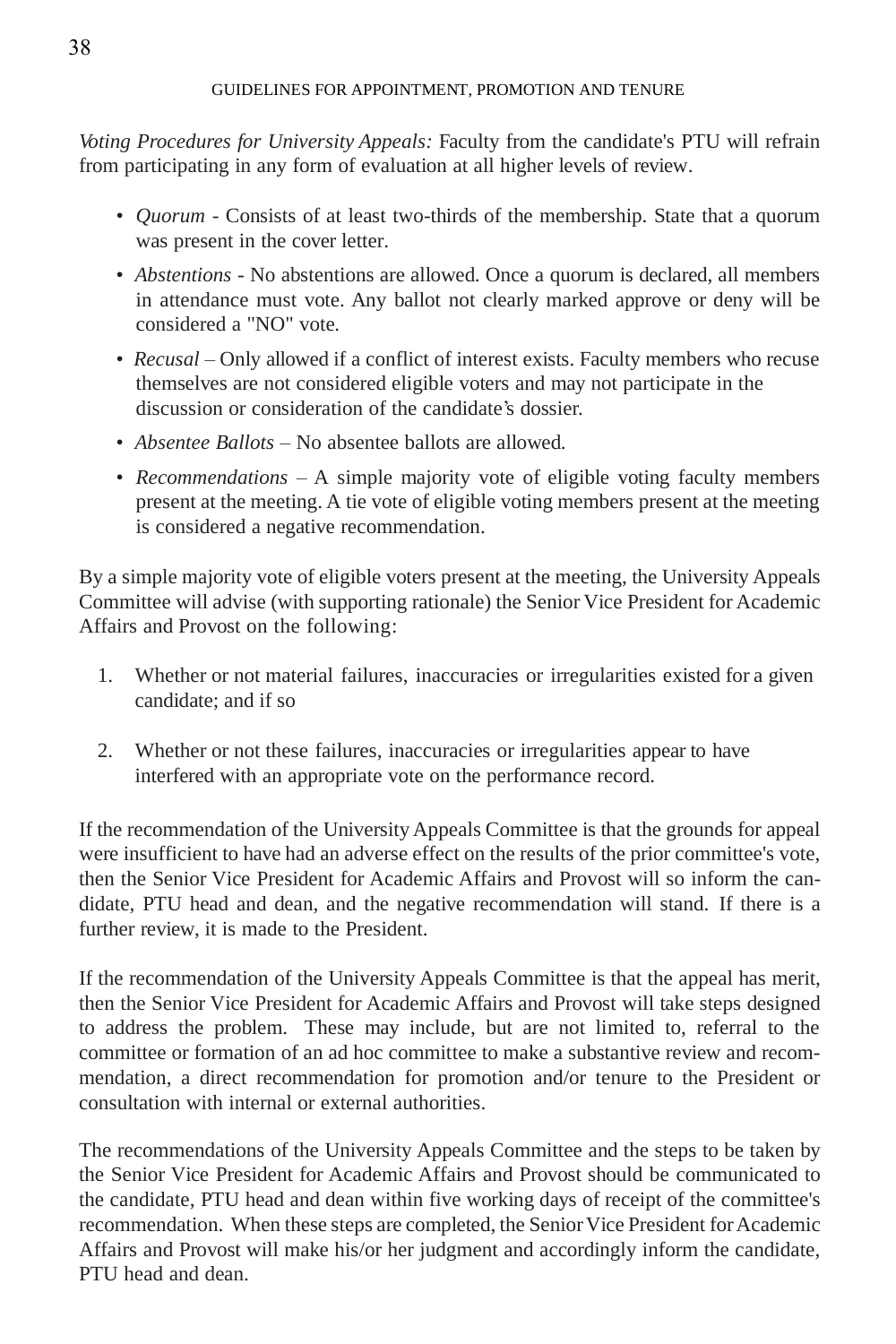Any candidate who wishes to appeal to the Office of the President must do so in writing. The appeal must be made within seven working days of the receipt of the letter from the Senior Vice President for Academic Affairs and Provost, communicating the decision. In any appeal to the President, the candidate must include a copy of the recommendation of the University Appeals Committee. The President's recommendation will be based on a review of the record. There will be no oral presentations by or on behalf of the candidate. Accordingly, it is the responsibility of the candidate to inspect the record to ensure that it is complete.

# **IX. LIMITED TERM ASSISTANT PROFESSORS**

### **Change of Status of Limited Term Assistant Professors**

A person who is very close to completing the requirements for the terminal degree may be employed as a limited term assistant professor (previously titled temporary assistant professor), provided that all University policies including equal opportunity and affirmative action guidelines are followed. When the person receives the terminal degree, the limited term assistant professor rank may be changed to the assistant professor rank by administrative action. That is, the unit head transmits the appropriate documentation to the dean and the request proceeds accordingly. In such cases, time in rank as a limited term assistant professor counts toward tenure.

# **X. PROCEDURES FOR TENURE**

# **Definition**

The University grants tenure status to faculty members after a probationary period in the profession to protect faculty from dismissal except for cause. The probationary period is five years, including the year in which a faculty member is being reviewed for tenure. As indicated earlier (see Section IV), a request for probationary credit toward tenure is made at the time of appointment.

Tenure is a status that serves the best interests not only of the individual, but also of the University itself in its role as an instrument of a democratic society. In our society and within the academy, we regard the search for knowledge to be of paramount importance, and tenure for faculty members provides protection for scholars to broadly discover and apply knowledge. The decision to grant tenure to a faculty member is an enduring commitment that affects the future and continued growth in stature of the University of Georgia and is therefore a process that must be handled rigorously and fairly.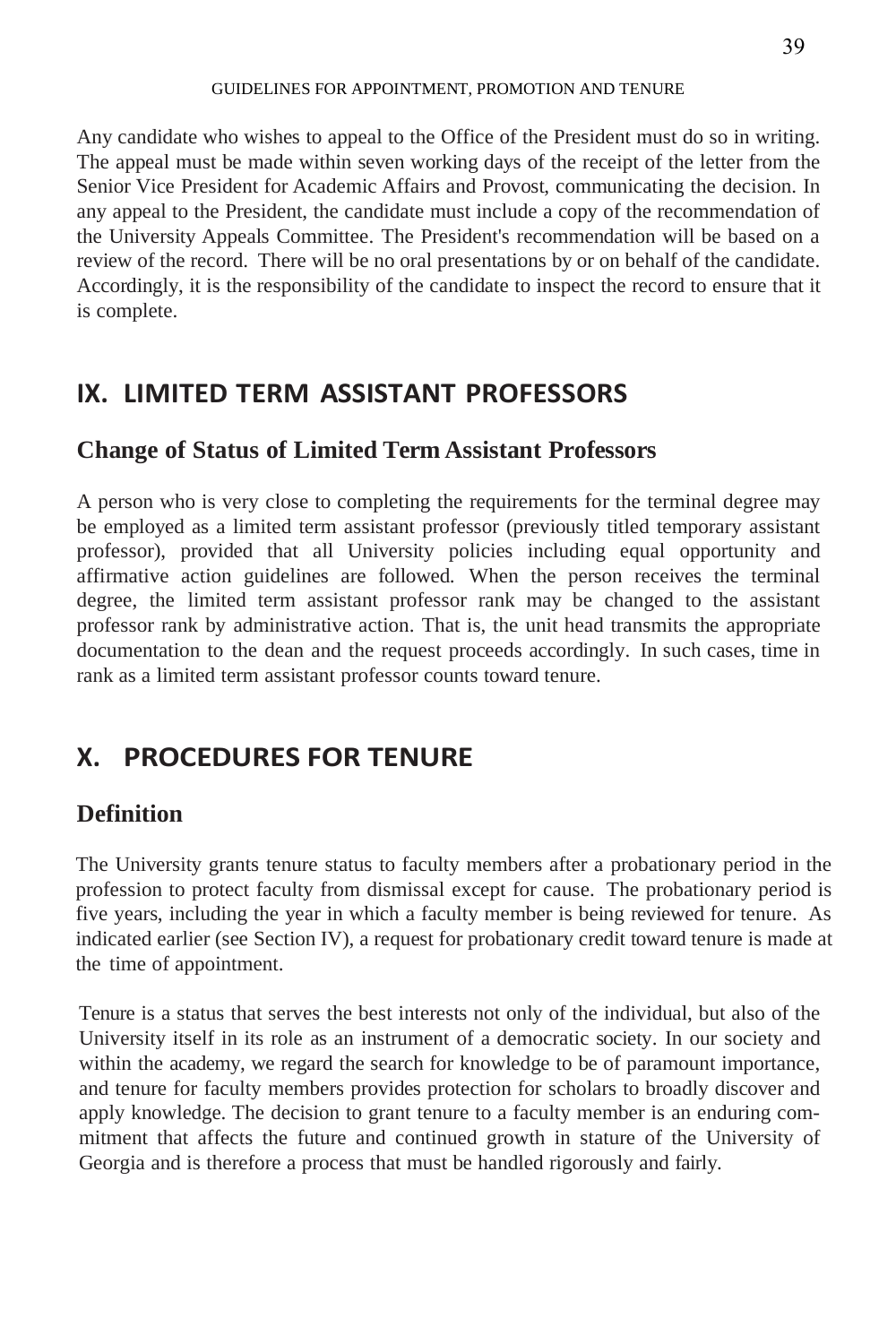### **A. Criteria**

Candidates for tenure must have a record of exemplary performance in the discharge of their primary responsibilities in teaching; research or other creative activities; and service to society, the University and the profession. In addition, a recommendation for tenure must also address a fundamental consideration: the University's continuing and longrange need for what the candidate for tenure may be expected to do. Tenure review committees are responsible for considering whether or not candidates are likely to continue to be active and productive scholars over the extended period of time that tenure supposes. The decision to grant tenure is one of the most important decisions that faculty members and administrators make as stewards of the institution.

### **B. Regulations**

Tenure resides at the institutional level. Institutional responsibility for employment of a tenured person is to the extent of continued employment on a full-time basis.

1. Employment Status.

Only associate professors and professors are eligible to hold tenure. Normally only faculty who are employed full-time (as defined by Regents' policies) by an institution are eligible for tenure. Faculty at the rank of associate professor and professor may be tenured at the time of their appointment to the University, if their established records are exemplary and merit tenure upon appointment. This recommenddation may be made by the PTU and approved by the dean of the school/college, the Senior Vice President for Academic Affairs and Provost and the President. Each such recommendation of tenure upon appointment shall be granted only in cases in which the faculty at minimum is appointed as an associate or full professor, was already tenured at a prior institution, and brings a demonstrably national reputation to the institution (BOR Minutes, 1983-84, 1996, 2000).

At the University of Georgia, instructors and assistant professors are not eligible for tenure upon appointment. Assistant professors may apply for tenure at the same time they are applying for promotion to associate professor if the minimum years of service for both have been attained, and if the record of accomplishments merits tenure.

Nontenured faculty are employed on a year-to-year basis and may be terminated with timely notice. Faculty with temporary or visiting appointments are not eligible for tenure and are bound by the time limits specified. Persons with adjunct appointments, academic professional appointments, public service appointments, and honorific appointments are not eligible for tenure and are not bound by time limits.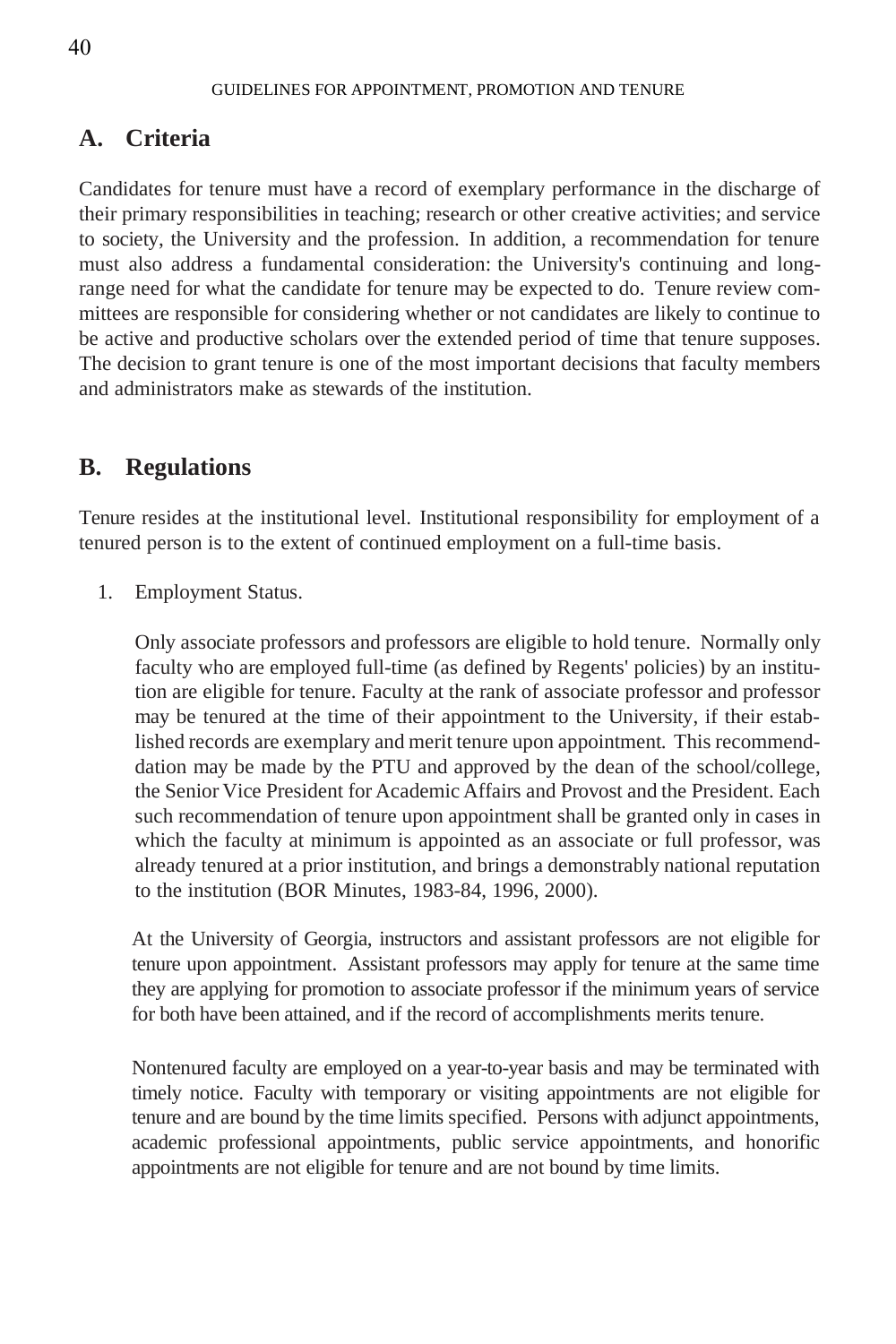#### 2. Time Limits.

Instructor. Tenure is not awarded at the rank of instructor. A faculty member may serve no more than seven years at the rank of full-time instructor.

Assistant Professor. Tenure is not awarded at the rank of assistant professor, and a faculty member may serve no more than seven years at this rank.

Associate Professor and Professor. A maximum of seven years may be served without the award of tenure when the initial appointment is made at the rank of assistant professor, associate professor or professor. The maximum length of time served is up to 10 years if the initial appointment was made at the instructor level.

If the President does not receive and approve an institutional recommendation for tenure following the seventh year (or tenth year for individuals initially appointed as instructors) of full-time employment, the University may offer a terminal contract for one additional year.

3. Probationary Period.

To be eligible for tenure, the candidate must complete a probationary period of at least five years of full-time service, including the year when tenure will be considered at the University level, at the rank of assistant professor or higher. The fiveyear period must be continuous, except that the University may permit a maximum of two years interruption because of a leave of absence such as family medical leave (including the birth of a child) or part-time service, provided that no probationary credit for the period of an interruption is allowed. Requests for extension of the tenure probationary period due to a family medical event are made in writing to the Office of the Senior Vice President for Academic Affairs and Provost. Guidelines for requesting extension of the tenure probationary period are available on the Provost's web site. Additional information about medical leave may be found on the Division of Human Resources web site.

A maximum of three years credit toward the minimum probationary period may be allowed for service in tenure-track positions at other institutions, or for service as an instructor at the University of Georgia or prior service in other appropriate professional activities (as defined by the PTU and approved by the dean). Such credit for prior service shall be approved in writing by the President at the time of the initial appointment to the rank of assistant professor or higher.

A faculty member loses tenure, or probationary credit toward tenure, under certain circumstances: upon resignation from the institution; resignation from a tenured position to take a nontenured position; or resignation from a position for which probationary credit toward tenure is given to take a position for which no probationary credit toward tenure is given. In the event the faculty member is again employed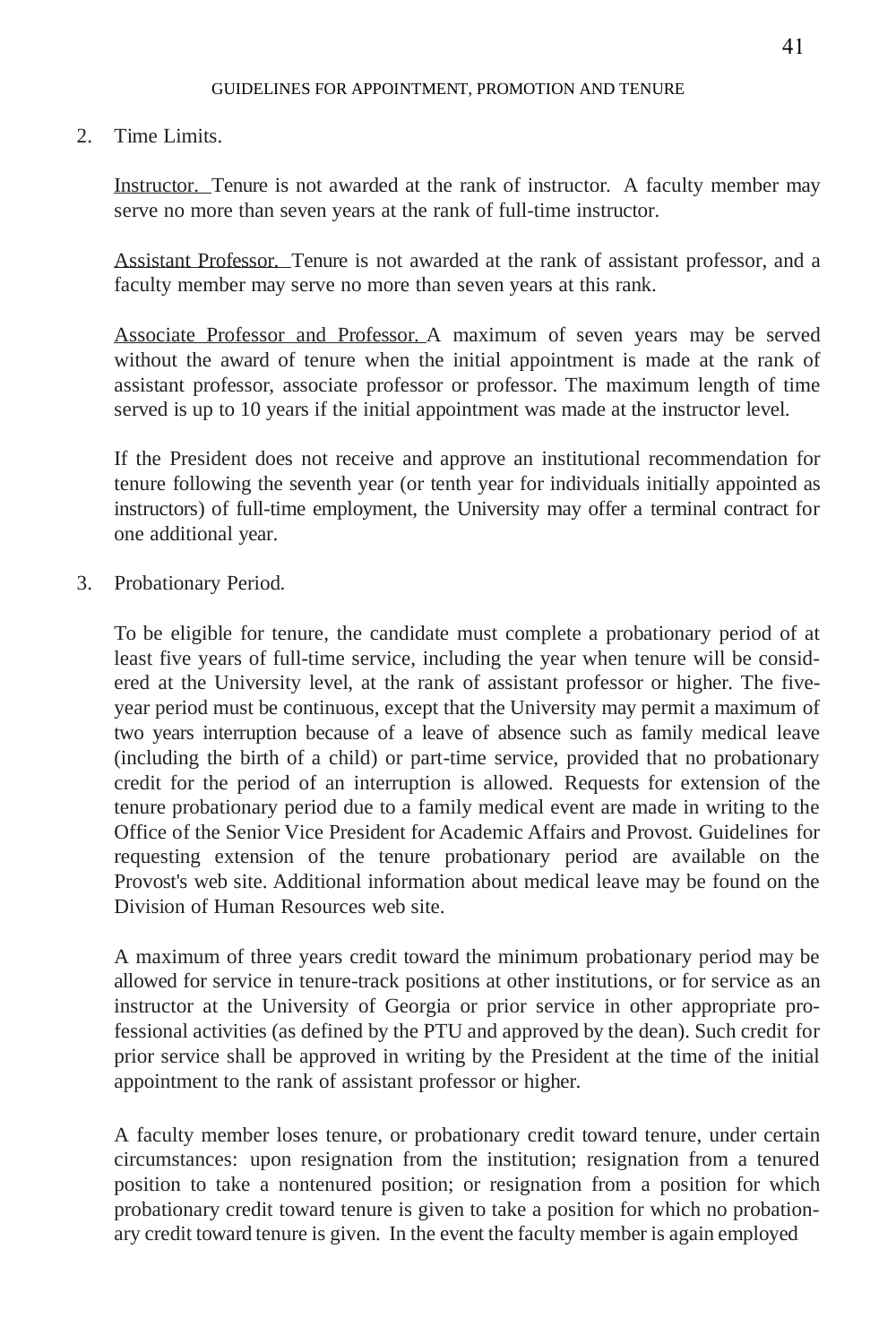in a position eligible for tenure, probationary credit for the prior service may be considered in the same manner as service at another institution, consistent with the Board of Regents Policy on Tenure.

### **C. Tenure Process**

The procedures for awarding tenure extend over several activities: advising about the tenure process, initiating the tenure process, making recommendations from the tenure units and performing reviews of documentation and the tenure unit's recommendations. Generally, the University should schedule activities so that faculty on academic year appointments can complete the process in time for the President to receive the tenure recommendations by a date in January to be determined annually by the Office of Faculty Affairs. These procedures, however, do not cover academic administrators who do not have academic tenure when they are appointed as administrators.

1. Initiation of the Tenure Process.

The candidate, PTU head or tenured faculty of the PTU may initiate the tenure process. A faculty member who has served the probationary period may request consideration for tenure and provide evidence to support that request. At such a request, the head of the PTU will convene the tenured faculty who would make the preliminary consideration concerning tenure review. Based upon an updated vita and any other materials deemed relevant by the unit, the unit faculty will decide whether or not to proceed with the tenure process for those faculty who have requested tenure. This consideration should follow the same procedures for preliminary consideration of promotion (see p. 27).

At this point, the tenure review process parallels the process for promotion. A dossier must be prepared for evaluation by the PTU. Preparation and verification of the contents of the dossier is a cooperative endeavor between the unit head and the faculty member. Appendix C describes the elements required in the dossier

In accordance with the principle of flow, all recommendations will go forward to the next level of review and ultimately to the Senior Vice President for Academic Affairs and Provost. The PTU head and the dean must document the University's continuing and long-range need for what the candidate for tenure may be expected to do. This is a critical component of the tenure review process.

*Joint Academic Appointments:* If a faculty member has a joint academic appointment with one or more promotion- and tenure-granting units, then either unit may initiate consideration for tenure and prepare the documentation. The appropriate documentation will be made available to the appropriate faculties of the joint academic appointment units concerned. The vote of each unit should be recorded in the dossier and provided to the candidate consistent with these Guidelines. As with all other tenure reviews, the candidate's dossier will move to the next higher level review committee regardless of whether the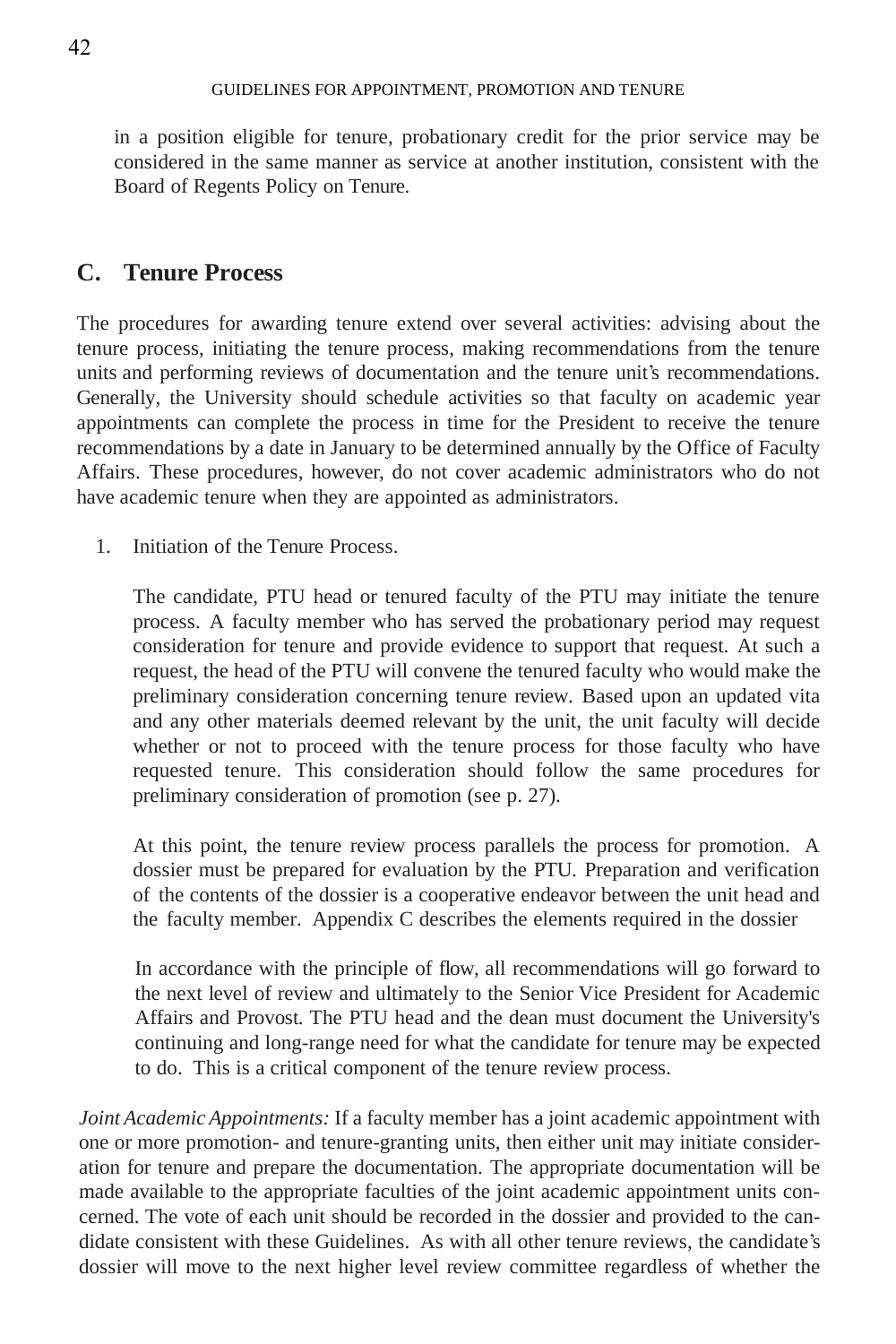recommendation at a lower level was positive or negative. A 2/3 majority vote is required to reverse the outcome at the lower levels when a committee receives only positive or only negative recommendations from the prior levels of review. If a school/college review committee or the University Review Committee receives conflicting positive and negative recommendations from the prior levels of review, the recommendation is interpreted as a negative vote for tenure and requires a 2/3 majority of the eligible voters to reverse the outcome. Any questions about the tenure process for joint academic appointments should be directed to the Office of Faculty Affairs.

| 1) PTUs in Same School/College                        |                            |                                |  |
|-------------------------------------------------------|----------------------------|--------------------------------|--|
| PTU <sub>1</sub>                                      |                            | University Review Committee    |  |
| PTU <sub>2</sub>                                      | **School/College Committee |                                |  |
|                                                       |                            |                                |  |
| 2) PTUs in Different Schools/Colleges                 |                            |                                |  |
| PTU <sub>1</sub>                                      | School/College Committee 1 | ** University Review Committee |  |
| PTU <sub>2</sub>                                      | School/College Committee 2 |                                |  |
|                                                       |                            |                                |  |
| 3) One PTU is a School/College with No Departments    |                            |                                |  |
| PTU <sub>1</sub>                                      |                            |                                |  |
| PTU <sub>2</sub>                                      | School/College Committee   | **University Review Committee  |  |
|                                                       |                            |                                |  |
| 4) Both PTUs are a School/College with No Departments |                            |                                |  |
| PTU <sub>1</sub>                                      |                            |                                |  |
| PTU <sub>2</sub>                                      |                            | ** University Review Committee |  |

**\*\*Four Possible Scenarios Where Committee Could Receive Conflicting +/- Recommendations**

2. Recommendation by the PTU.

Recommendations for promotion and recommendations for tenure are separate actions and require separate votes. However, the same procedures and materials (dossier) are used for each. These Guidelines specify the procedures. Dossiers for candidates for tenure who are not also candidates for promotion may include past letters of evaluation used for promotion if they have been obtained within the last two years. Otherwise, new letters are required.

3. Reviews.

The same committees at the school/college and University levels that review promotion recommendations also will review recommendations for tenure, using the same PTU criteria, to ensure that the tenure criteria, regulations and procedures have been correctly observed. The tenure review should parallel the promotion review in procedural steps. Each review committee will consider tenure recommendations after it has considered promotion recommendations. Separate votes on each are required.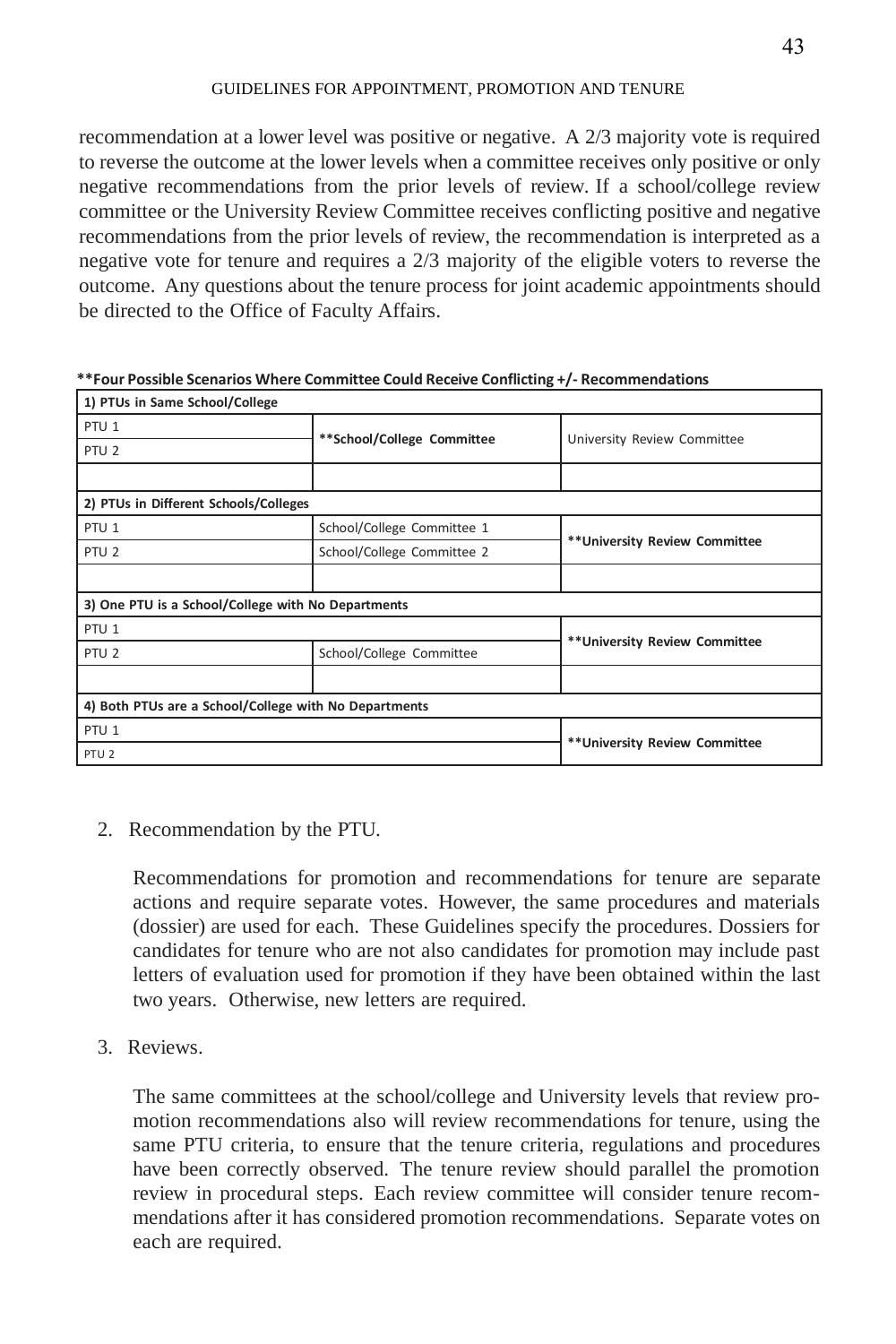4. Tenure for Administrative Positions.

Faculty who serve as academic administrators may be tenured in their academic PTU, but are not tenured as administrators per se. Academic administrators are faculty that carry Board of Regents appointments as administrators. Academic administrators may have faculty rank and tenure within PTU affiliations.

Academic administrators chosen from the tenured faculty retain their academic tenure as faculty, but are not tenured as administrators. Academic administrators chosen from nontenured faculty or from outside the University do not have academic tenure.

Tenured faculty will vote on an academic administrator's eligibility for academic tenure in the PTU, preceding his/her appointment. Assuming the candidate's qualifications merit appointment as an associate professor or professor and the vote of the faculty is positive, a tenured faculty appointment may be extended to an administrator, consistent with Board of Regents policy.

# **APPENDICES**

### **Appendix A: Appointment Package Outline**

Use to document the candidate's qualifications for appointment as clearly as possible. Present sufficient evidence in a concise fashion. The contents of the package and the way to organize them are described below.

#### **Section 1: Cover Letter**

In the cover letter, summarize the evidence supporting the candidate's appointment.

A. Background

Give the purpose of the appointment in relation to departmental and University needs. List the duties the candidate is expected to fulfill, including the percentage of time assigned to teaching, research and/or service. Give the vote of the faculty participating in the recommendation. List the total number of yes and no votes of the participating faculty.

B. Generalizations about the Candidate's Achievements

Make generalizations about the candidate's accomplishments or potential in (1) instruction, (2) research or other creative activities, and (3) service to society, the University and the profession.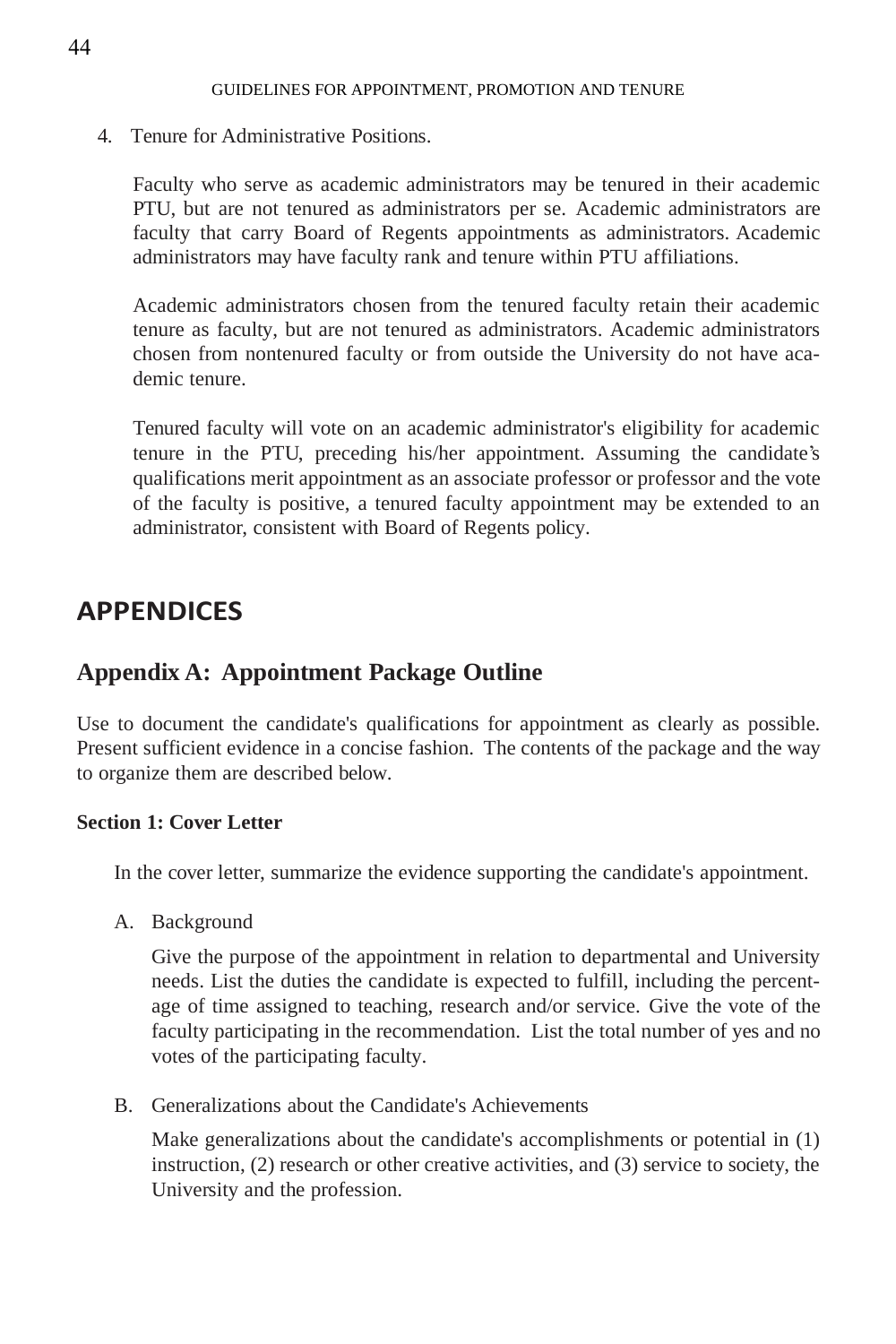C. Assessment of the Candidate's Stature

Make generalizations about the candidate's regional, national or international stature (if appropriate) among those of his/her specialty and time within the discipline.

### D. Search Procedures

Describe the method and the extent of the search made for the candidate.

### **Section 2: Vita**

Summarize the candidate's professional activities and attainments in conventional vita form.

### **Section 3: Letters of Reference**

Obtain at least three letters of reference from external authorities who can provide a critical, detailed evaluation of the candidate's work. Make all letters received a part of the candidate's appointment file. Include the names, qualifications and institutional affiliations of individuals solicited. A sample letter requesting evaluation is presented in Appendix B. E-mail correspondence may substitute for a letter, but a written letter is requested for follow-up.

### **Section 4:Appointment Materials**

The University of Georgia requires an appointment package of materials to create a faculty appointment. These materials include an appointment form, curriculum vitae, letters of recommendation, official transcripts and appropriate personnel, employment and budget forms. A complete list of required documentation is available on the Office of Faculty Affairs website. Individuals responsible for making faculty appointments should check with the Office of Faculty Affairs to ensure that all materials are properly completed and submitted prior to appointment.

# **Appendix B: Sample Letter Requesting a Reference for Appointment**

### Dear YYYYY:

The University of Georgia is considering the appointment of Dr. X to the rank of Z. On such appointments we seek expert advice from outside our faculty as well as within. You have been recommended to us as particularly able to evaluate X's qualifications for this position. We would appreciate your candid opinion of the candidate's qualifications and any other information you can provide that will help us in making a wise recommendation. We are especially interested in the following:

1. The quality and significance of the candidate's professional publications (artistic productions/performances).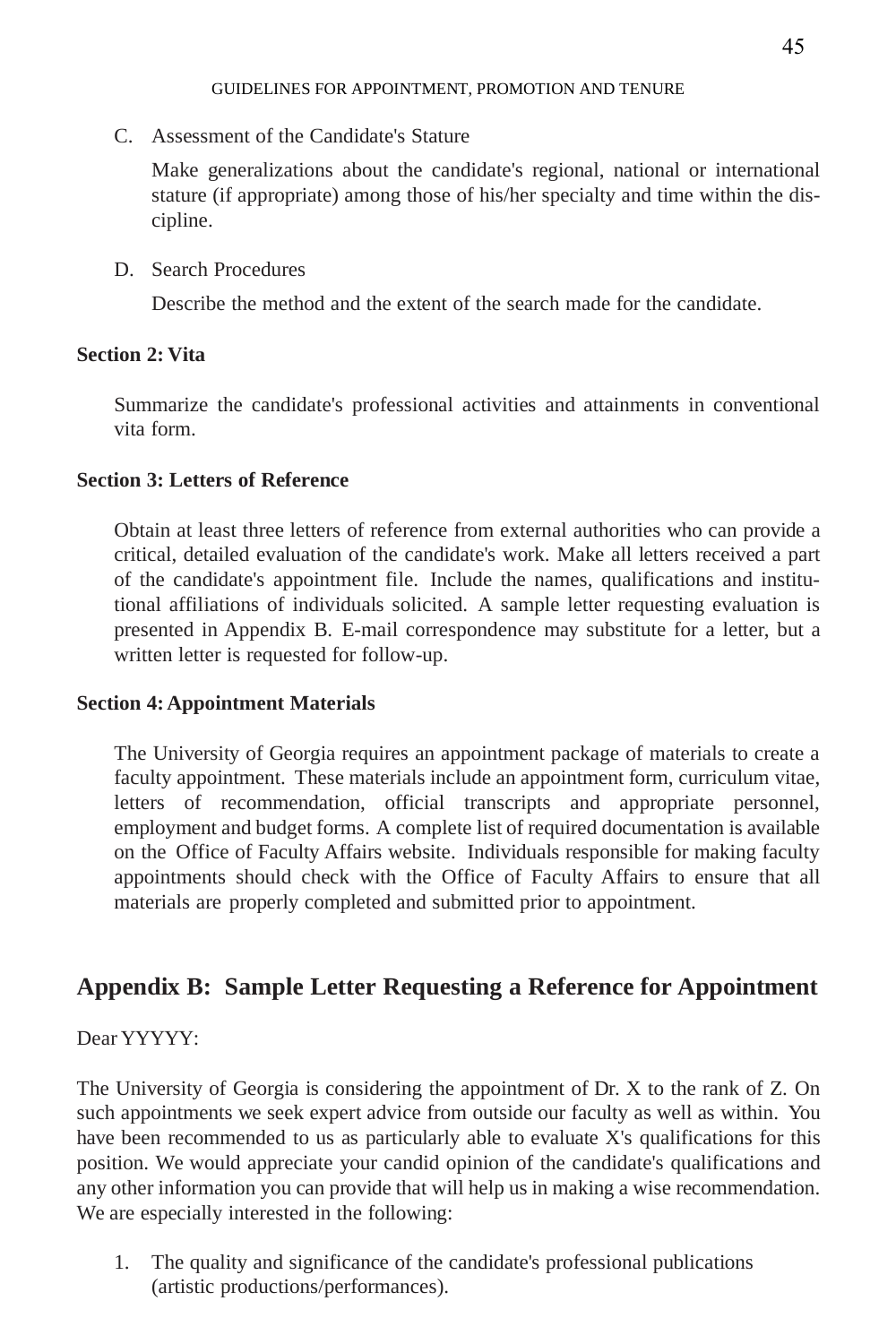- 2. Candidate's reputation and relative standing in (his/her) field.
- 3. Candidate's general potential for scholarly achievement.

We will make every effort to maintain confidentiality of your review. However, these letters may be subject to release under Georgia law. Your reply will be employed only in the appointment process. Thank you for your assistance in this matter.

Sincerely,

# **Appendix C: Outline – Dossier for Promotion and/or Tenure**

The purpose of the dossier is to present evidence of the candidate's qualifications for promotion and/or tenure. It should be prepared in a concise manner. Sections 4 and 5 together should not exceed 25 pages; font size must be at least 11 point, all margins must be at least one inch, line spacing must not exceed six lines of text per vertical inch, and page size must be letter (8.5 inches X 11 inches). Appendices are not part of the formal dossier at the university-level review and should be available only upon request. The contents and organization of the dossier are described below.

### **Section 1: UGA Recommendation for Promotion and Tenure Forms**

Include items A and/or B as appropriate to the purpose(s) of the dossier.

- A. UGA Recommendation for Promotion Form. This one-page form is available on the Office of Faculty Affairs website. An original copy with signatures and votes must be included in the dossier.
- B. UGA Recommendation for Tenure Form. This one-page form is available on the Office of Faculty Affairs website. An original copy with signatures and votes must be included in the dossier.

### **Section 2: Cover Letter(s)**

Include items A, B, and/or C as appropriate to the purpose(s) of the dossier.

- A. Cover Letter for Promotion. Promotion dossiers include the Cover Letter from the department head, and the dean (or his/her designee). Follow the outline presented in Appendix F.
- B. Cover Letter for Tenure. Tenure dossiers include the Cover Letter for Tenure from the department head and the dean (or his/her designee). Follow the outline presented in Appendix E.
- C. School / College Committee Written Rationale and Vote (as transmitted to the candidate).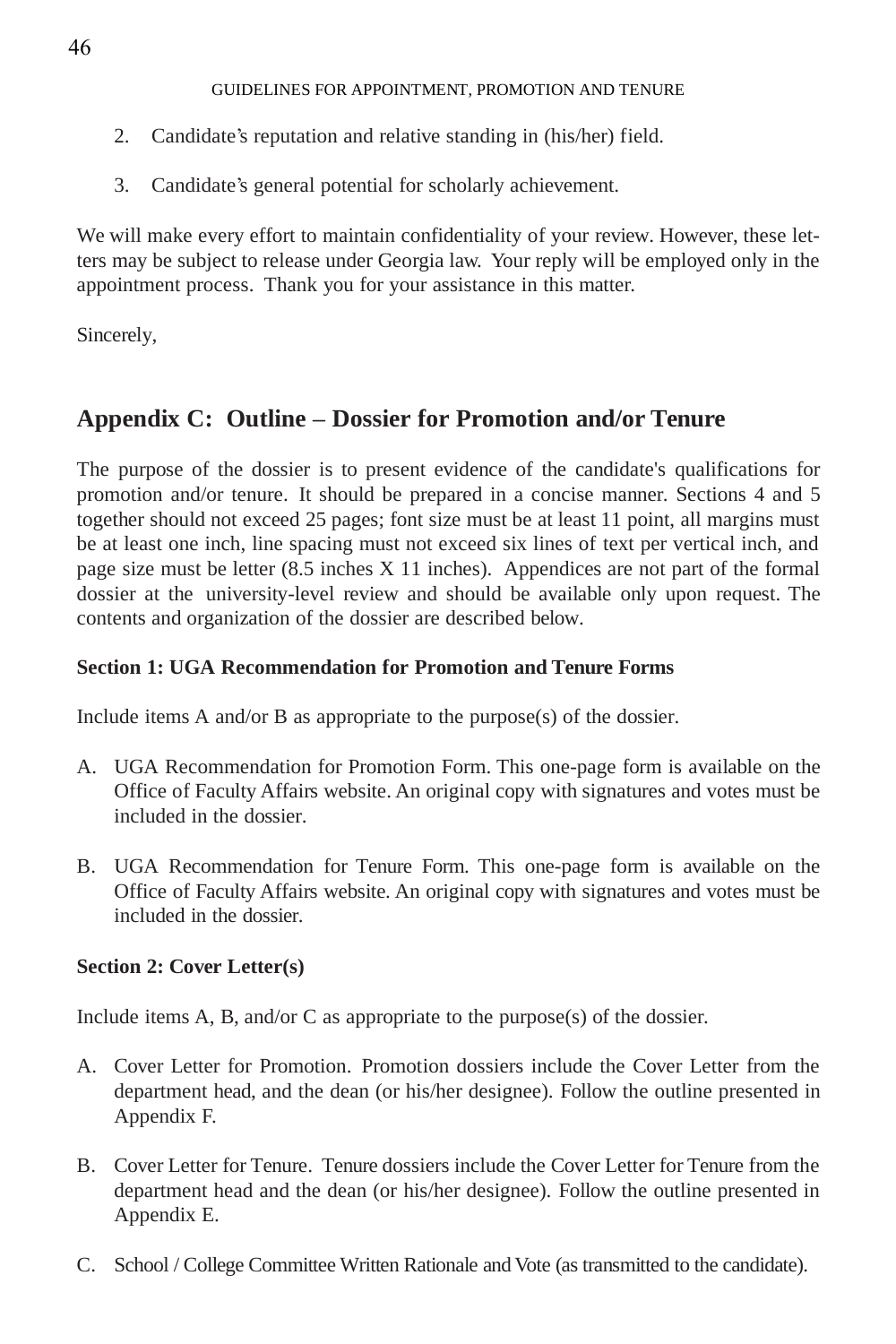#### **Section 3: Unit Criteria**

Please include a copy of the approved criteria for promotion and/or tenure.

#### **Section 4: Vita**

Summarize the candidate's professional activities and attainments described in these Guidelines, and criteria developed by the appointment unit. The candidate should add to the end of the vita a letter no longer than two pages that describes the candidate's major accomplishments and assesses the impact of each. The recommended vita format is presented in Appendix H.

#### **Section 5:Achievements**

Describe and document the candidate's achievements in relation to the criteria in these Guidelines in twelve pages or less. Include data and information summaries where appropriate. Achievements sufficiently documented in "Section 4: Vita" are preferably referenced by page number rather than duplicated in Section 5. In addition, the dossier of candidates recommended for professor must document the impact of the individual's work through, for example, evidence of critical response, adoption of technology by the discipline area or citations.

A. Achievements in Teaching

Describe the candidate's work assignments for instruction since appointment or promotion to the presently held rank, including the percent of time assigned to teaching, the courses taught and their enrollments and the use of innovations in the delivery of instruction. Then document the candidate's achievements by presenting pertinent sources of evidence as listed in these Guidelines.

B. Achievements in Research, Scholarship and Other Creative Activities

Describe the candidate's work assignments for research, scholarship or other creative activities since appointment or promotion to the presently held rank, and including the percent of time assigned to research. Then document the candidate's achievements by presenting pertinent sources of evidence as listed in these Guidelines.

C. Achievements in Service to Society, the University and the Profession

Describe the candidate's work assignments in service to society, the University and the profession, since appointment or promotion to the presently held rank, and including the percent of time assigned to service. Then document the candidate's achievements by presenting pertinent sources of evidence as listed in these **Guidelines**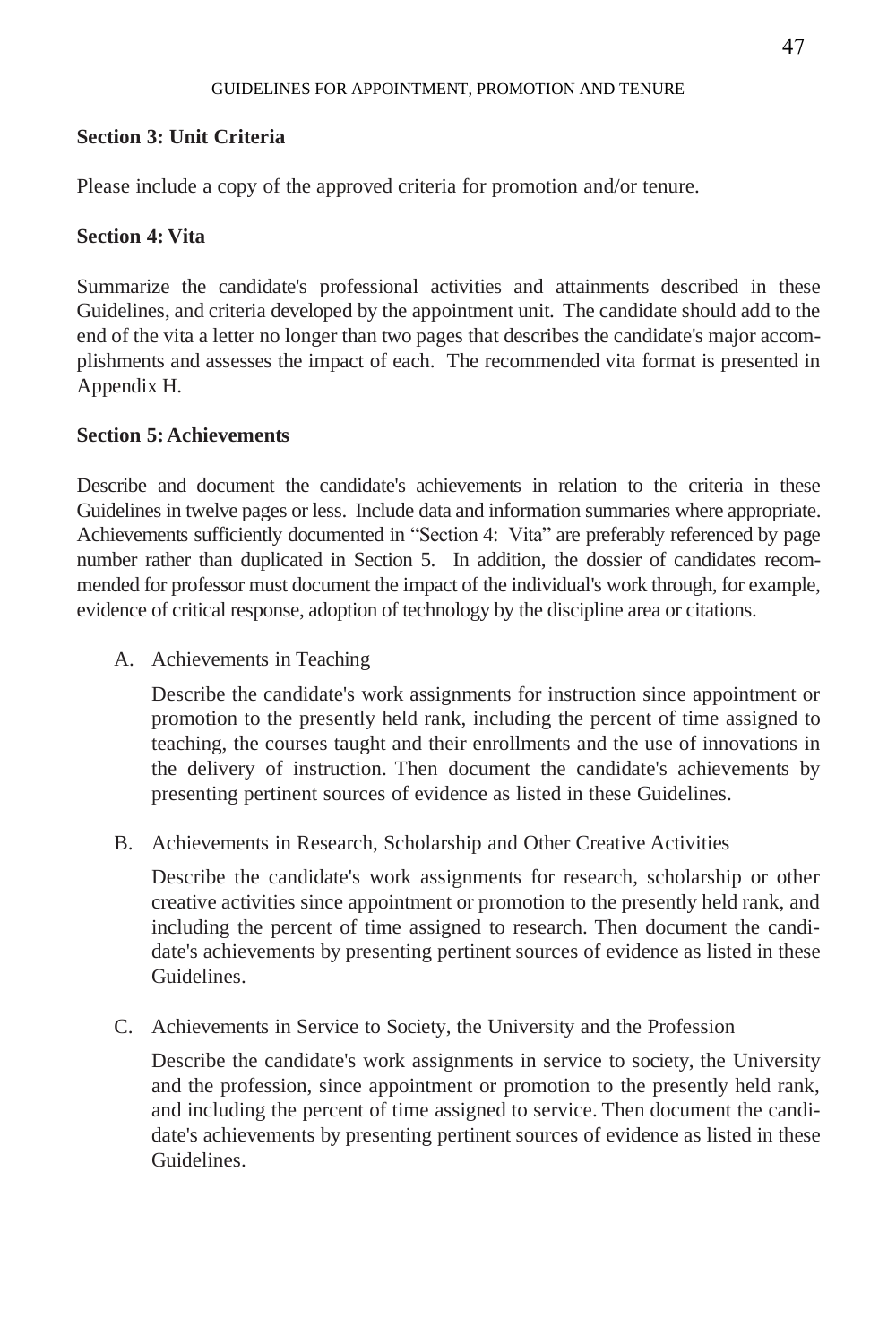### **Section 6: Conditions of Employment and Third Year Review**

For all individuals being recommended for promotion and/or tenure, include a copy of the letter of original offer of appointment that specifies the major area of assignment of the position as offered. If there have been PTU-approved changes in those responsibilities, the PTU head should include a brief statement describing the changes and their rationale. In addition, a copy of the third year review must be included in the dossier for assistant professors.

### **Section 7: External Evaluations**

Obtain at least four external letters from authorities outside the University who can provide a critical, detailed evaluation of the candidate's work. Detailed instructions on who may serve as an evaluator are presented in section VII.A. Provide the external evaluator with the candidate's vita and examples of the candidate's best scholarly works. Do not contact anyone the candidate has declared a non-evaluator and do not disclose the results of the preliminary vote to the external evaluator. Make all letters received a part of the candidate's dossier. Appendix D presents a letter template for requesting an external evaluation.

The following information must also be included in Section 7 of the dossier:

- 1. Identification of which letters are from the candidate's list of evaluators and which letters are from the PTU's list of evaluators, and
- 2. A brief statement of the qualifications of each person evaluating the candidate. For evaluators outside the United States or in nonacademic positions, this statement should explain the reviewer's equivalent rank in the U.S. academic system.
- 3. A justification for any external reviewers who do not hold a rank equal to or higher than that to which the candidate is seeking promotion.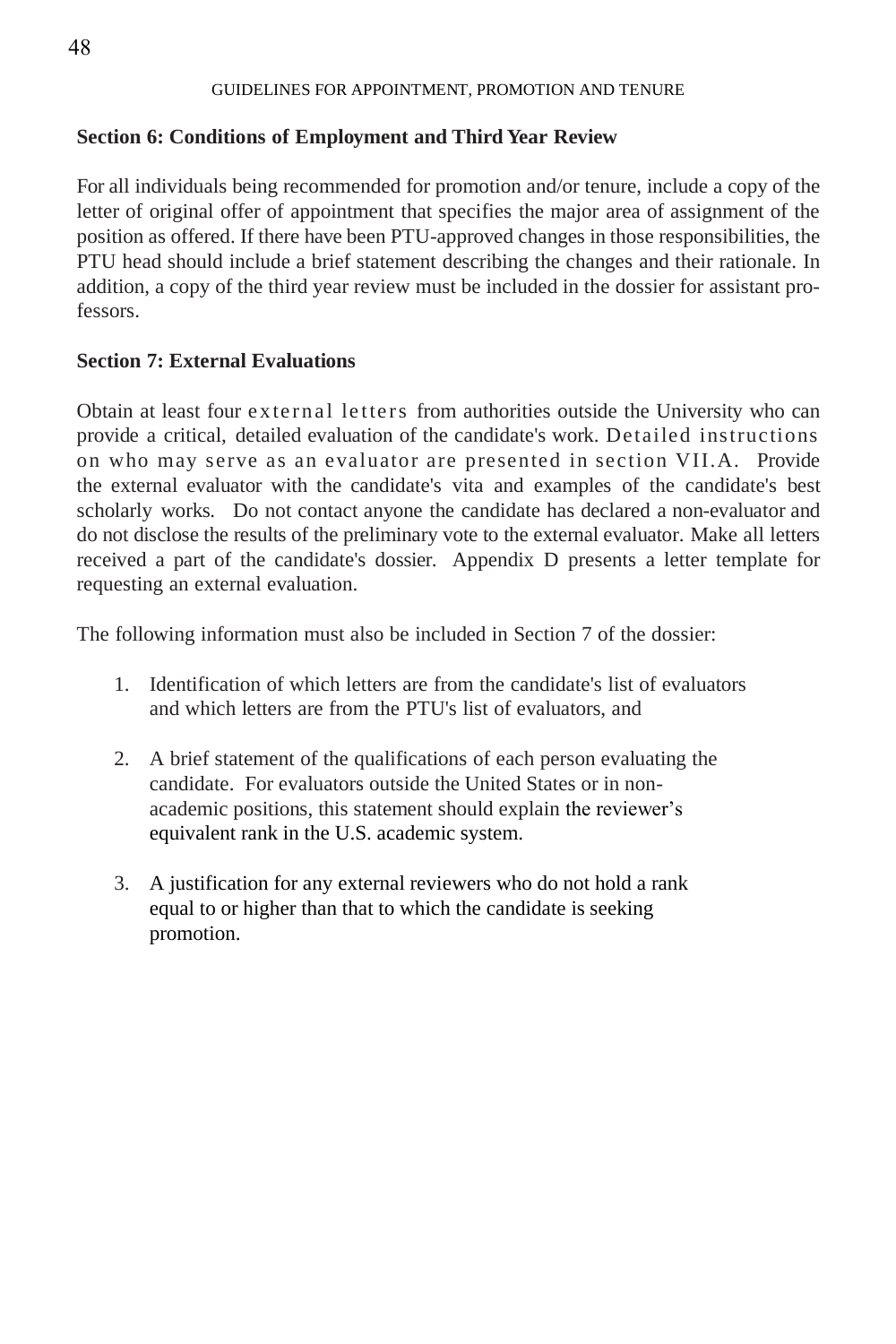# **Appendix D: Letter Template for Requesting Evaluation for Promotion and/or Tenure**

This letter template should be used for all requests for external evaluations for promotion and/or tenure. The PTU head may add clarifying information to the letter of request as appropriate, but should not include the outcome of the preliminary vote.

Dear YYYYY:

The University of Georgia is considering the promotion and/or tenure of Dr. X to the rank of Z.

To aid us in rendering a wise promotion and/or tenure recommendation, we seek a thoughtful evaluation of the candidate's contributions to the field. You have been recommended to us as a person who is in a position to evaluate the scholarly contributions made by X. We do not ask for your judgment about the candidate as a person. Instead, we seek your professional judgment of the impact and quality of X's scholarly and creative contributions. (PTU Head: include "creative" and/or "artistic" as appropriate). Specifically, we are interested in the following:

- 1. Length and nature of relationship with the candidate.
- 2. Your judgment of the quality and significance of the candidate's professional publications (artistic productions/performances). The judgment should be specific to particular works, or sets of works. (Option added: Enclosed find work examples [reprints, books or other productions] upon which we would particularly value your professional judgment.)

3. The candidate's professional reputation and standing as a scholar relative to outstanding people in the same field at approximately the same stage of development. The University of Georgia will use your reply only in the promotion and/or tenure process. However, these letters may be subject to release under Georgia law.

Thank you for your assistance in this matter.

Sincerely,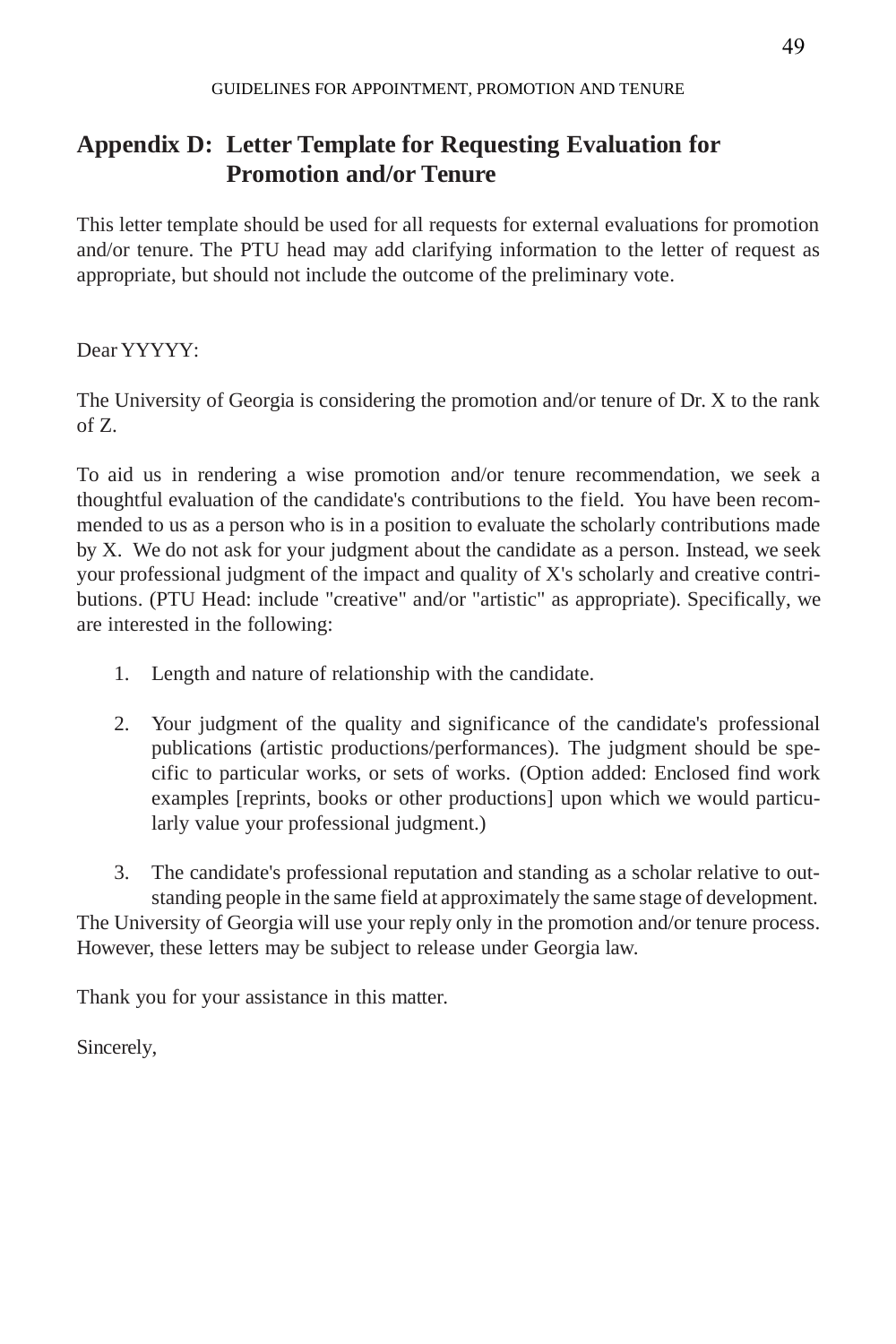## **Appendix E: Outline – Cover Letter for Tenure**

In the cover letter, summarize the evidence supporting the candidate's readiness for tenure. Include the information specified below. The cover letter will be the principal letter of evaluation from the tenure unit's faculty. If the PTU Head or Dean chooses to write a single cover letter for a candidate applying for promotion and tenure at the same time, the letter must address all content areas specified in Appendices E and F.

A. Background

List the candidate's work assignments since appointment or since promotion to associate professor giving the proportions of time allocated for instruction; research or other creative activities; and service to society, the University and the profession. State that a quorum was present and list the total number of yes and no votes of the participating faculty.

B. Probation

Specify the number of years of full-time service the candidate has completed. Specify how much, if any, credit toward the minimum probationary period the candidate has been granted for service elsewhere or for service at the rank of instructor at the University of Georgia.

C. Qualifications and Record of Exemplary Performance

Make generalizations about the candidate's qualifications for the academic rank he/she is to be tenured in and the specific duties he/she is assigned to do. Make generalizations about the exemplary nature of the candidate's record in (1) teaching, (2) research, scholarship or other creative activities, and (3) service to society, the University and the profession, and clarify how the candidate has met the PTU criteria.

D. Need for Services

Demonstrate a continuing and long-range need for the candidate. Show how the duties assigned to the candidate are essential to the unit fulfilling its mission at present and in the future.

E. If there was a disparity between the PTU faculty recommendation and the opinion expressed in any of the external review letters, the PTU head must record the rationale for the PTU Faculty's decision. The explanation should document why a negative external letter was discounted or why greater weight was given to the more positive external assessments of the candidate. PTU heads are encouraged to go into as much detail as they believe is necessary to provide additional context for higher-level committees to understand the PTU's rationale for the subsequent decision.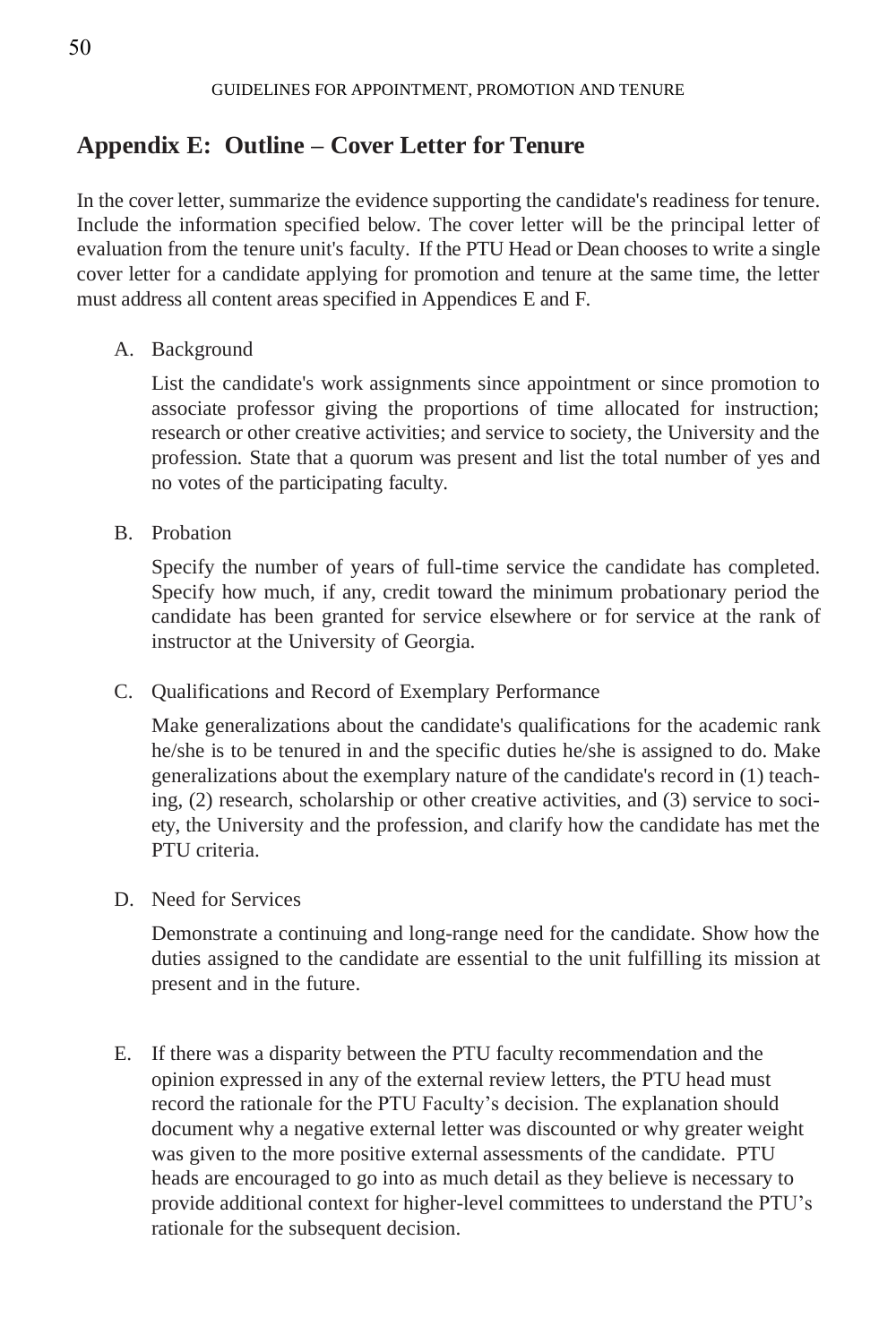### **Appendix F: Outline – Cover Letter for Promotion**

In the cover letter, summarize the evidence supporting the candidate's promotion. Include the information specified below. The cover letter will be the principal letter of evaluation from the PTU's faculty. If the PTU Head or Dean chooses to write a single cover letter for a candidate applying for promotion and tenure at the same time, the letter must address all content areas specified in Appendices E and F.

A. Background

List the candidate's work assignments since appointment or promotion to the presently held rank, giving the proportions of time assigned for teaching; research, scholarship or other creative activities; service to society, the University and the profession. State that a quorum was present and give the vote of the faculty participating in the recommendation. List the total number of yes and no votes of the participating faculty.

B. Generalizations about the Candidate's Achievements

Make generalizations about the candidate's professional accomplishments in instruction; research or other creative, scholarly activities; and service to society, the University and the profession. Anchor these generalizations with crossreferences to the pages of the dossier where the evidence is presented. Explain how the candidate has met the PTU criteria.

C. Assessment of the Candidate's Stature

Make generalizations about the candidate's regional, national or international stature among those of his/her specialty and time within the discipline. Again, anchor these generalizations with cross-references to the pages in the dossier and the exhibits where the evidence is presented.

D. If there was a disparity between the PTU faculty recommendation and the opinion expressed in any of the external review letters, the PTU head must record the rationale for the PTU Faculty's decision. The explanation should document why a negative external letter was discounted or why greater weight was given to the more positive external assessments of the candidate. PTU heads are encouraged to go into as much detail as they believe is necessary to provide additional context for higher-level committees to understand the PTU's rationale for the subsequent decision.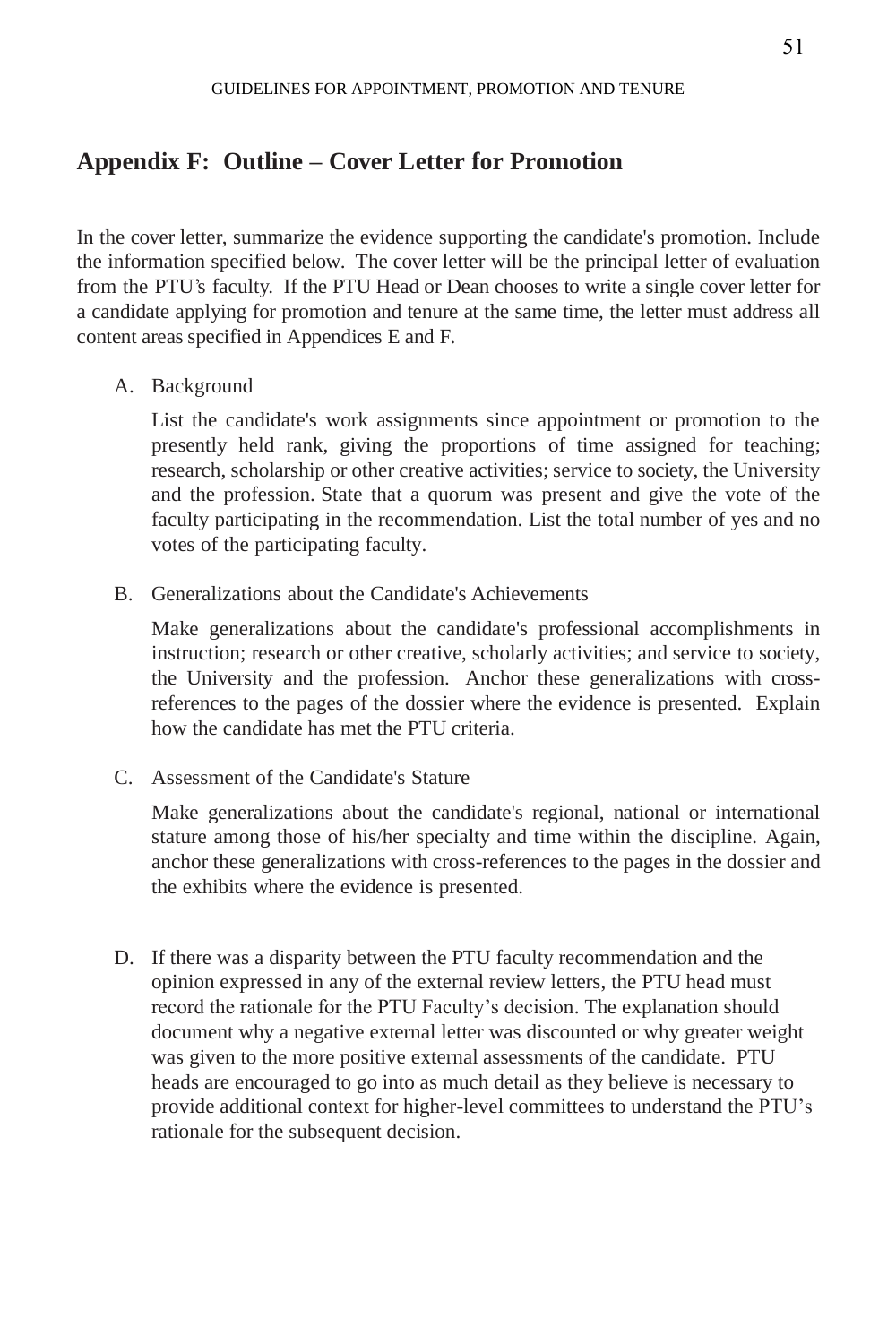# **Appendix G: Promotion and/or Tenure Electronic Dossier Checklist**

|                                    |               | <b>Current Rank Current Rank</b>                                                                                                        |                                                                                                                                                                                                   |                    |
|------------------------------------|---------------|-----------------------------------------------------------------------------------------------------------------------------------------|---------------------------------------------------------------------------------------------------------------------------------------------------------------------------------------------------|--------------------|
| Department                         |               |                                                                                                                                         |                                                                                                                                                                                                   |                    |
| Recommendation For: (check one)    |               | $\Box$ Promotion & Tenure<br>$\Box$ Promotion Only                                                                                      |                                                                                                                                                                                                   | $\Box$ Tenure Only |
| <b>Promotion to:</b> (check one)   |               | $\Box$ Assistant Professor $\Box$ Associate Professor $\Box$ Professor<br>$\Box$ Clinical Associate Professor $\Box$ Clinical Professor |                                                                                                                                                                                                   |                    |
| <b>Contract Type:</b> (check one)  | $\Box$ Fiscal | $\Box$ Academic                                                                                                                         | $\Box$ Adjunct (not paid)                                                                                                                                                                         |                    |
| <b>AREA COMMITTEE:</b> (check one) |               |                                                                                                                                         | $\Box$ Fine/Applied Arts $\Box$ Health/Clinical Sciences $\Box$ Humanities $\Box$ Life Sciences<br>$\Box$ Physical Sciences $\Box$ Social/Behavioral Sciences $\Box$ Professional/Applied Studies |                    |

Items in Dossier\* (ensure all items are included in the electronic dossier (pdf format) at each level of review)

|                                                                                                                                                                                                | ✓ |
|------------------------------------------------------------------------------------------------------------------------------------------------------------------------------------------------|---|
| (1) Letter of Transmittal (include area committee assignment)                                                                                                                                  |   |
| (2) Table of Contents                                                                                                                                                                          |   |
| (3) Section I:<br><b>UGA Recommendation for Promotion Form</b> (with all signatures & votes)                                                                                                   |   |
| UGA Recommendation for Tenure Form (with all signatures & votes)                                                                                                                               |   |
| (4) Section II: PTU Head Cover Letter(s)                                                                                                                                                       |   |
| Dean's Cover Letter(s)                                                                                                                                                                         |   |
| School/College Review Committee Written Rationale and Vote                                                                                                                                     |   |
| Candidate's Letter(s) of Response (as applicable)                                                                                                                                              |   |
| (5) Section III: Unit Criteria                                                                                                                                                                 |   |
| (6) Section IV*: Vita                                                                                                                                                                          |   |
| Candidate's Statement of "Major Accomplishments" (two page max)                                                                                                                                |   |
| (7) Section V <sup>*</sup> : Achievements (12 pages or less)<br>1. Teaching,<br>2. Research, Scholarship & Other Creative Activities<br>3. Service to Society, the University & the Profession |   |
| (8) Section VI: Letter of Offer (include statement of any approved changes in assignment & MOU if joint appt)                                                                                  |   |
| Third-Year Review (for untenured TT faculty & (ASOP candidates)                                                                                                                                |   |
| (9) Section VII: Brief Statement of Qualifications of Each External Evaluator                                                                                                                  |   |
| Identification of Evaluation Letters from Candidate's List vs PTU's List                                                                                                                       |   |
| Sample Letter Requesting Evaluation (optional)                                                                                                                                                 |   |
| <b>External Letters of Evaluation</b>                                                                                                                                                          |   |

\*Sections IV and V together should not exceed 25 pages, font size must be at least 11 point,

all margins must be at least one inch, line spacing must not exceed six lines of text per

vertical inch, and page size must be letter (8.5 inches X 11 inches).

NOTE: Do not submit appendices for university level review.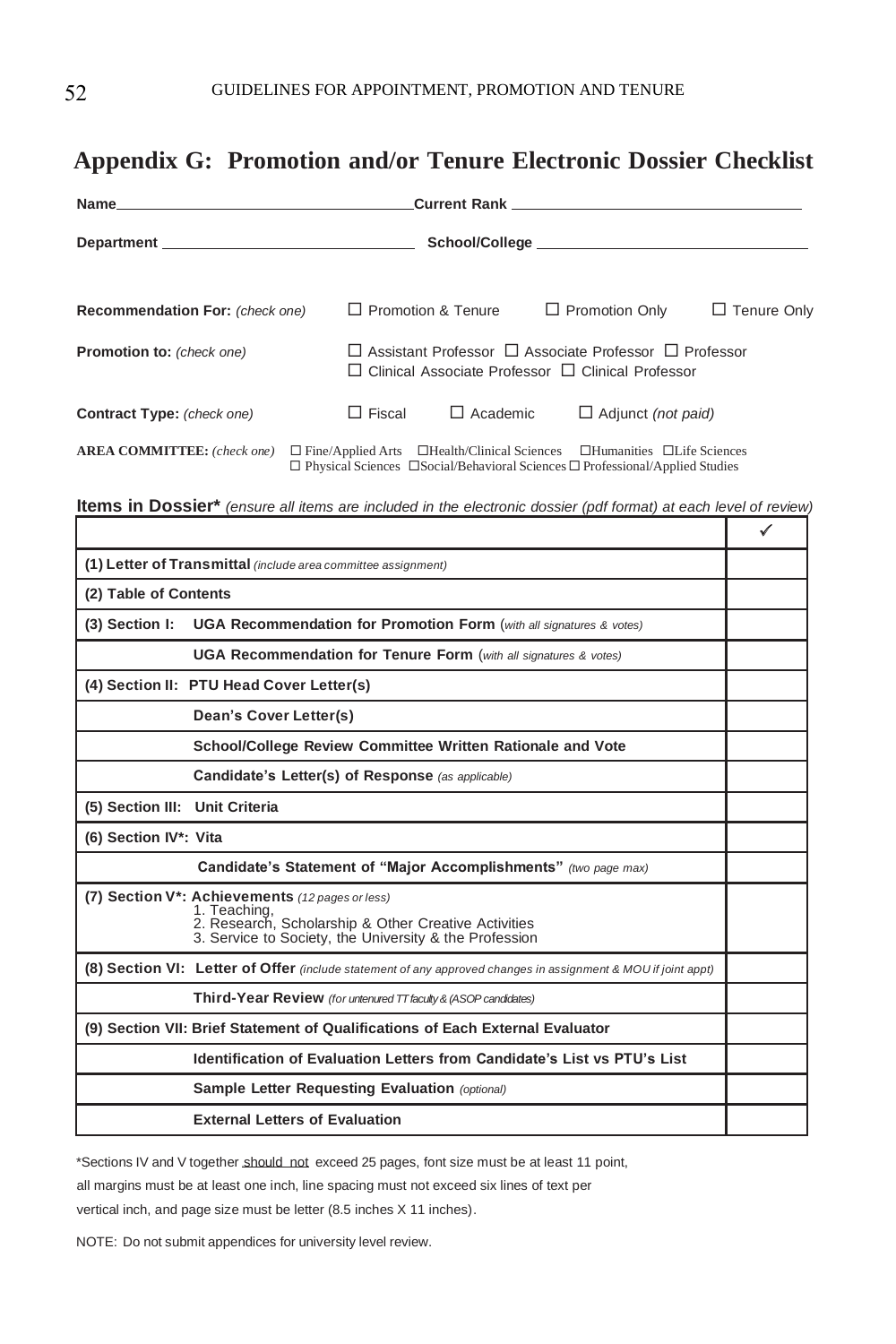# **Appendix H: Recommended Vita Format**

In an effort to produce a more uniform reporting procedure, the following outline is recommended for the vita (Section IV) in promotion and/or tenure dossiers.

- 1) Academic History
	- 1. Name
	- 2. Present rank: Recommended rank:
	- 3. Allocation of effort (% time) assignments
	- 4. Tenure status
	- 5. Administrative title (if any)
	- 6. Graduate Faculty status
	- 7. Highest degree, the institution, the date
	- 8. List of academic positions in chronological order with titles and inclusive dates
	- 9. Other professional employment (current and previous), dates
	- 10. Post-graduate awards (fellowships, lectureships, etc.)

#### 2) Instruction

- 1. Courses Taught, including title, enrollments, and credit hours
- 2. Development of new courses
- 3. Supervision of Graduate Student Research, including degree objective, graduation date, current placement of student
- 4. Graduate Student Advisory Committee Membership
- 5. Supervision of Undergraduate Research, including thesis status, period of supervision, current placement of student
- 6. Internship supervision
- 7. Instructional Grants Received (dates, dollar amounts [total & amount to the candidate], investigator status)
- 8. Recognitions and Outstanding Achievements (prizes, fellowships, awards won by your students etc.)
- 9. Academic Advising
- 10. Professional development
- 3) Scholarly Activities/Creative Work

If joint endeavors are listed on the CV, faculty should briefly describe how authorship order is assigned in their discipline. Scholarly outputs appropriate to the discipline and as specified by the PTU criteria, should be listed. Peer-reviewed and invited items should be identified as such with asterisks or other markers as defined in the CV by the candidate.

- 1. Publications (Indicate number of pages for books or chapters).
	- (a) Books authored or co-authored (in print or accepted) distinguish original editions and revisions
	- (b) Books edited and co-edited (in print or accepted) distinguish original editions and revisions
	- (c) Chapters in books (in print or accepted)
	- (d) Monographs (longer than articles, in print or accepted)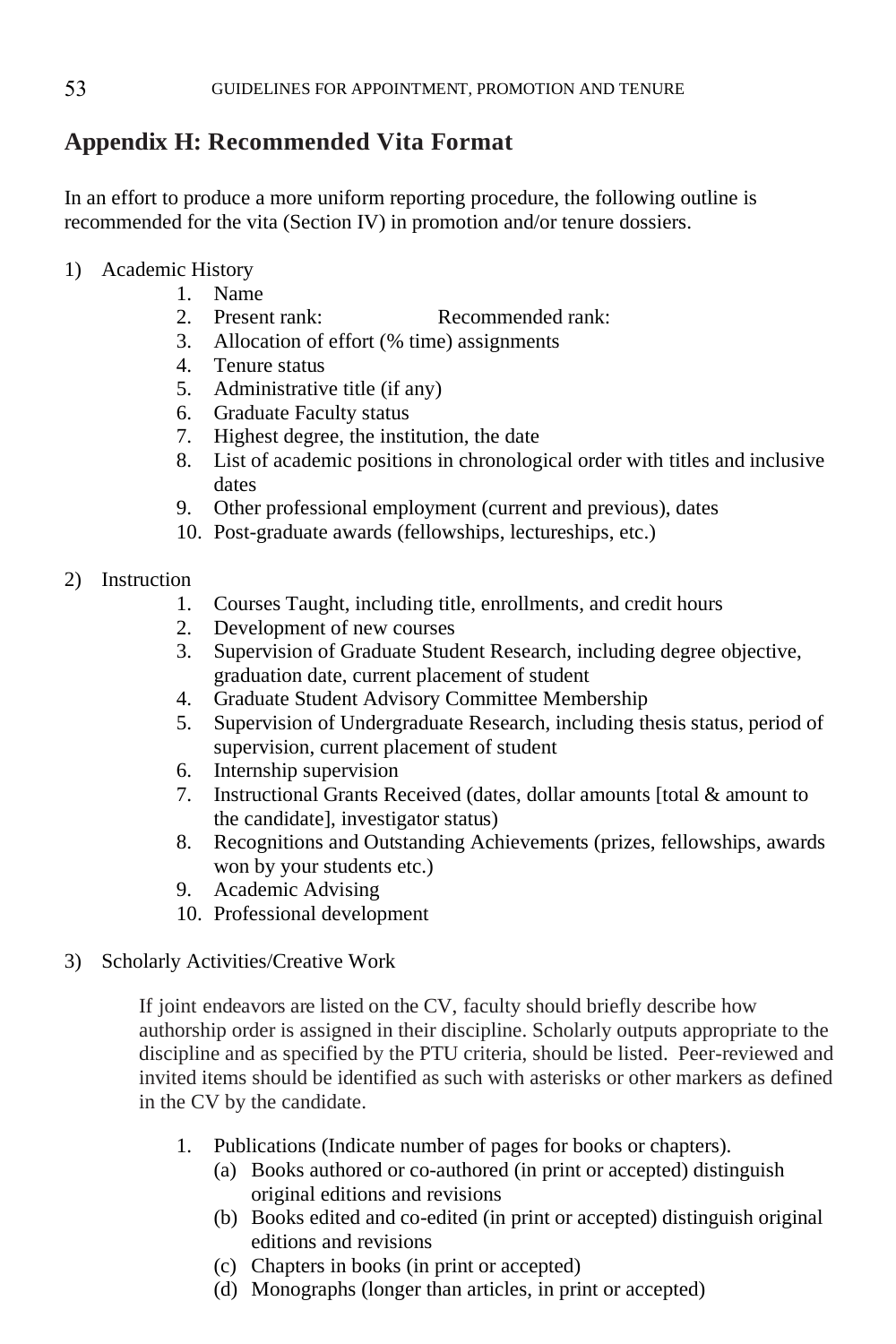- (e) Journal articles (in print or accepted)
- (f) Bulletins or reports (in print or accepted)
- (g) Abstracts (in print or accepted)
- (h) Book reviews (in print or accepted)
- (i) Patents
- (j) Works submitted but not yet accepted
- (k) Any other (e.g., popular articles)
- (l) Creative contributions other than formal publications
- 2. Grants received (dates, amounts [total & amount to the candidate], principal investigator, co-principal investigator, or co-investigator status)
- 3. Recognitions and outstanding achievements (prizes, fellowships, etc.)
- 4. Supervision of student research (including number of theses and dissertations supervised)
- 5. Convention papers/Proceedings
- 6. Presentations
	- a. Invited seminars/lectures
	- b. Conference talks
	- c. Poster presentations
- 4) Public service
	- 1. Extension,
	- 2. International programs,
	- 3. Local community services and relations, and
	- 4. To governmental and nongovernmental agencies
- 5) Professional service
	- 1. Service to professional societies, governmental organizations or nongovernmental agencies
	- 2. Editorships or editorial board memberships for journals or other learned publications
	- 3. Ad hoc manuscript reviewer
	- 4. Grant review panel member
	- 5. Ad hoc grant reviewer
	- 6. External evaluator of promotion/tenure dossier
	- 7. Service on departmental, college, or University committees
	- 8. Special administrative assignments
	- 9. Service to student groups and organizations
	- 10. Service to support units such as libraries, computing services and health services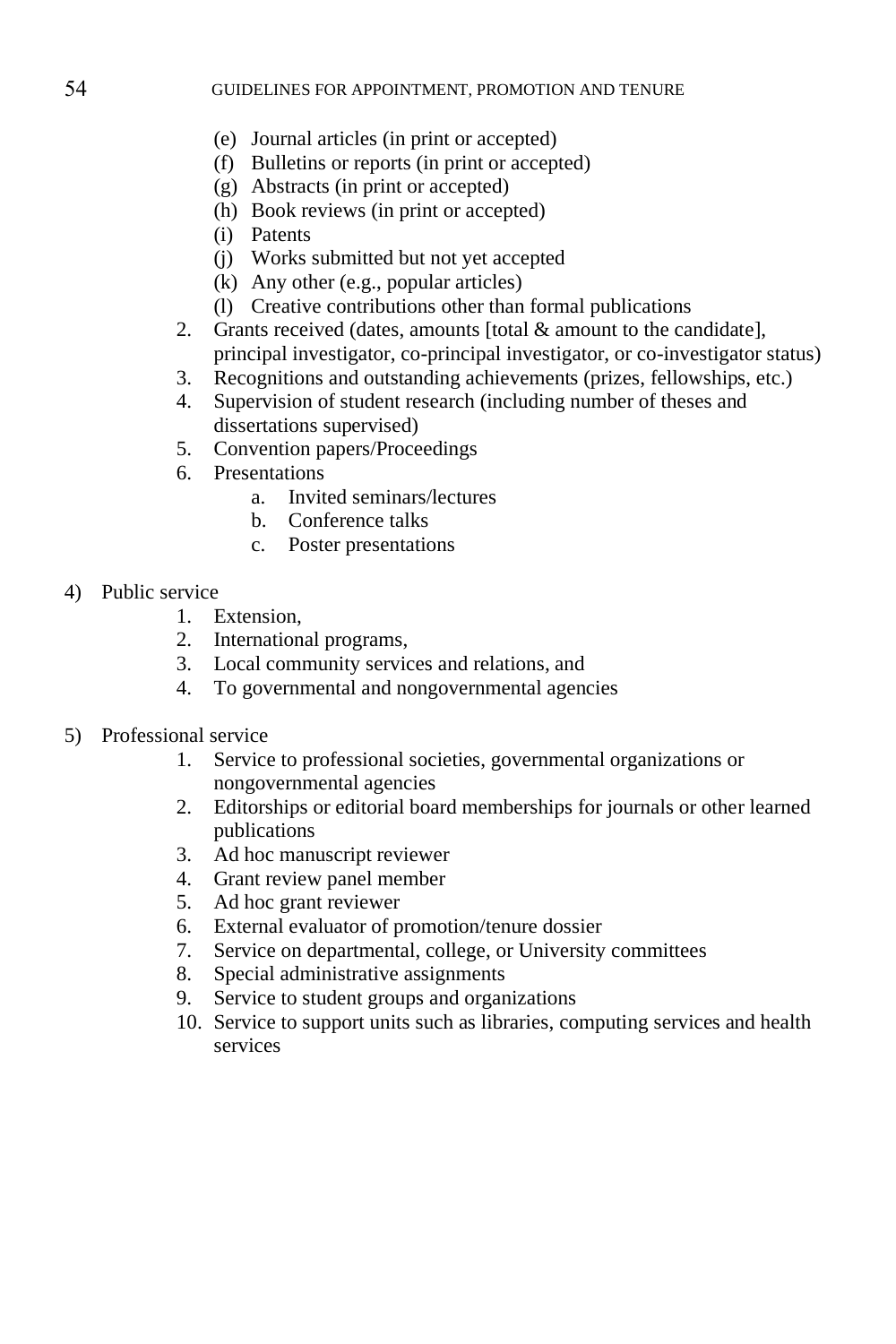### **INDEX**

[This is a very basic index. Readers are also encouraged to conduct keyword searches in the pdf version of this document, which is posted on the Office of Faculty Affairs website.]

### A

Academic Rank Faculty, 10 Affirmative Action, 9, 23, 39 Annual Evaluation, 8, 25 Appeals, 7-9, 13, 36-39 Applied research, 18, 20 Appointment unit 7, 9, 10, 12, 16, 23-25, 30, 42, 47 Appointment unit head 10, 23, 25 Assistant Professor limited term, 39 preliminary consideration of, 26 rank of, 10, 22 time limit, 41 Associate Professor preliminary consideration of, 26 rank of, 10, 23 time limit, 41  $\Gamma$ Conflict of interest, 10 Creative activities achievements in, presentation in dossier, 47 standard for, 16–18

Checklist, for dossier contents, 52

### D<sub>1</sub>

Dossier, 10 and responsibilities of candidate, 27, 30 and responsibilities of PTU head, 22, 27–30, 48-51 outline, 46-52 revisions, 30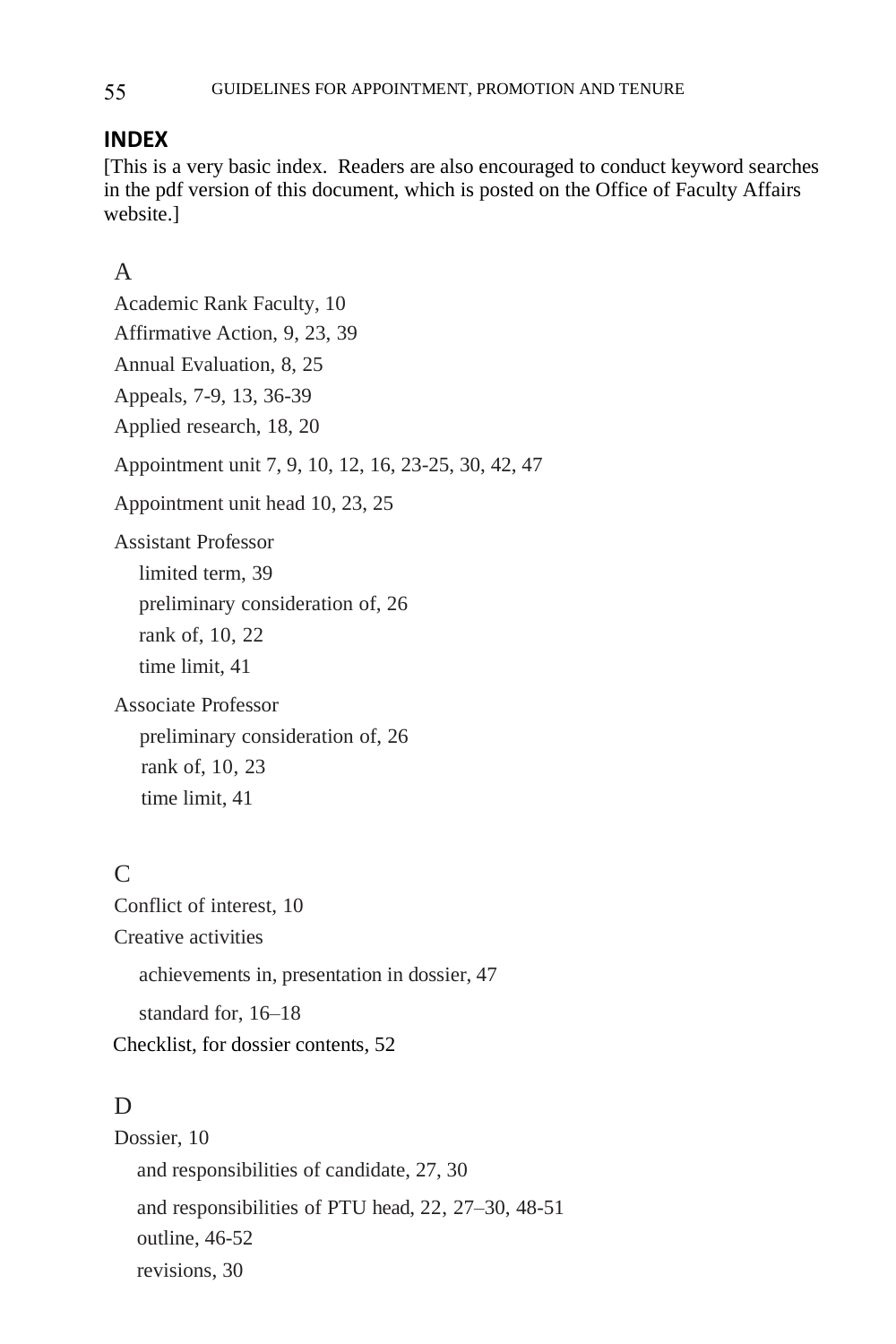#### E

Eligible voting faculty, 10 External letters, 27–28, 48-49

### F

Faculty responsibilities of, 7, 9, 25, 37, 39 in PTU Review process, 11, 28–31 Faculty development, 8

#### G

Grants, 16–19, 21

### I

**Instructor** rank of, 11, 22, 40 time limits, 11, 41

### $\mathbf{J}$

Joint Academic Appointments dossier, 52 promotion, 30-31 tenure, 42-43

# $\mathbf{L}$

Levels of review, 11 Liability coverage, 9

### P

Peer evaluations, 15 Preliminary consideration, 26 Principle of flow, 8, 11, 26, 30, 34, 42 Probationary period, 11, 39, 41–42, 50 Probationary credit, 11, 22, 25, 39, 41-41, 50 Procedural error, 12, 36 Professor, 12, 23, 26, 41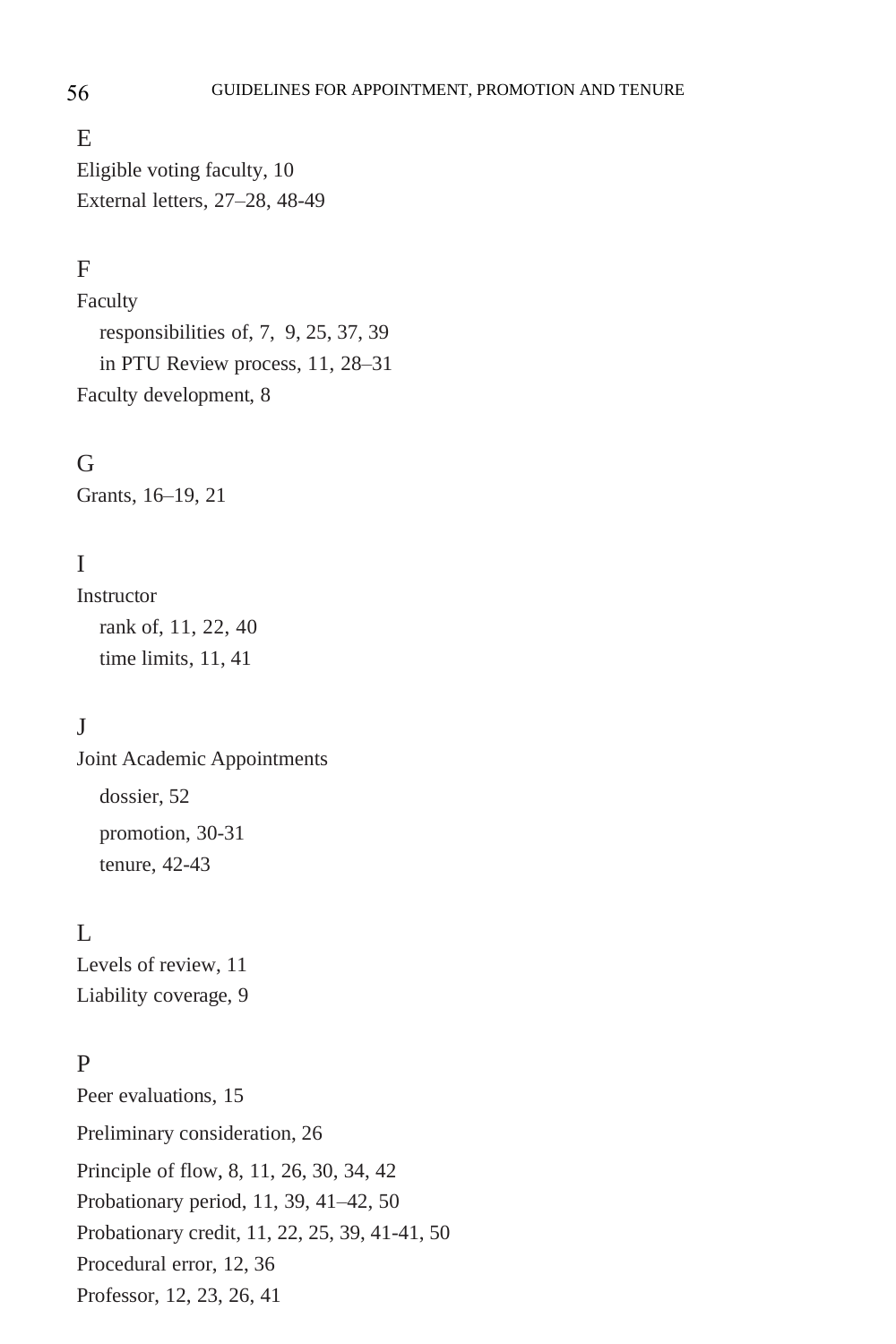Promotion advisement about, 24 contributions in service as, 18–21 contributions to research, scholarship, and creative activities as, 16–18 contributions to teaching as, 14–16 early, 14-5, 22 procedures for, 27-36 PTU criteria for, 7, 9, 12, 24-25, 47 requirements for ranks, 21-23 separate action from tenure, 42 Promotion and Tenure Unit (PTU), 12, 27–31 criteria, 7, 9, 12, 24-25, 47 deference to decision of, 8, 32

### R

Ranks requirement for, 21–23 Recusal, 29, 32, 35, 38 Research, 7, 12, 14, 16, 25, 40 evidence of contributions to, 16–18

# S

Scholarship, 7, 12, 13–21, 25, 40 School/College-Level Review, 11, 29, 31–34 Search and screening committee, 23–24 Service, 7, 25, 40 evidence of contributions to, 18– 21 Sixth year rule, 26 Student evaluations, 14

### T

Teaching, 7, 25, 40 evidence of contributions to, 14–16